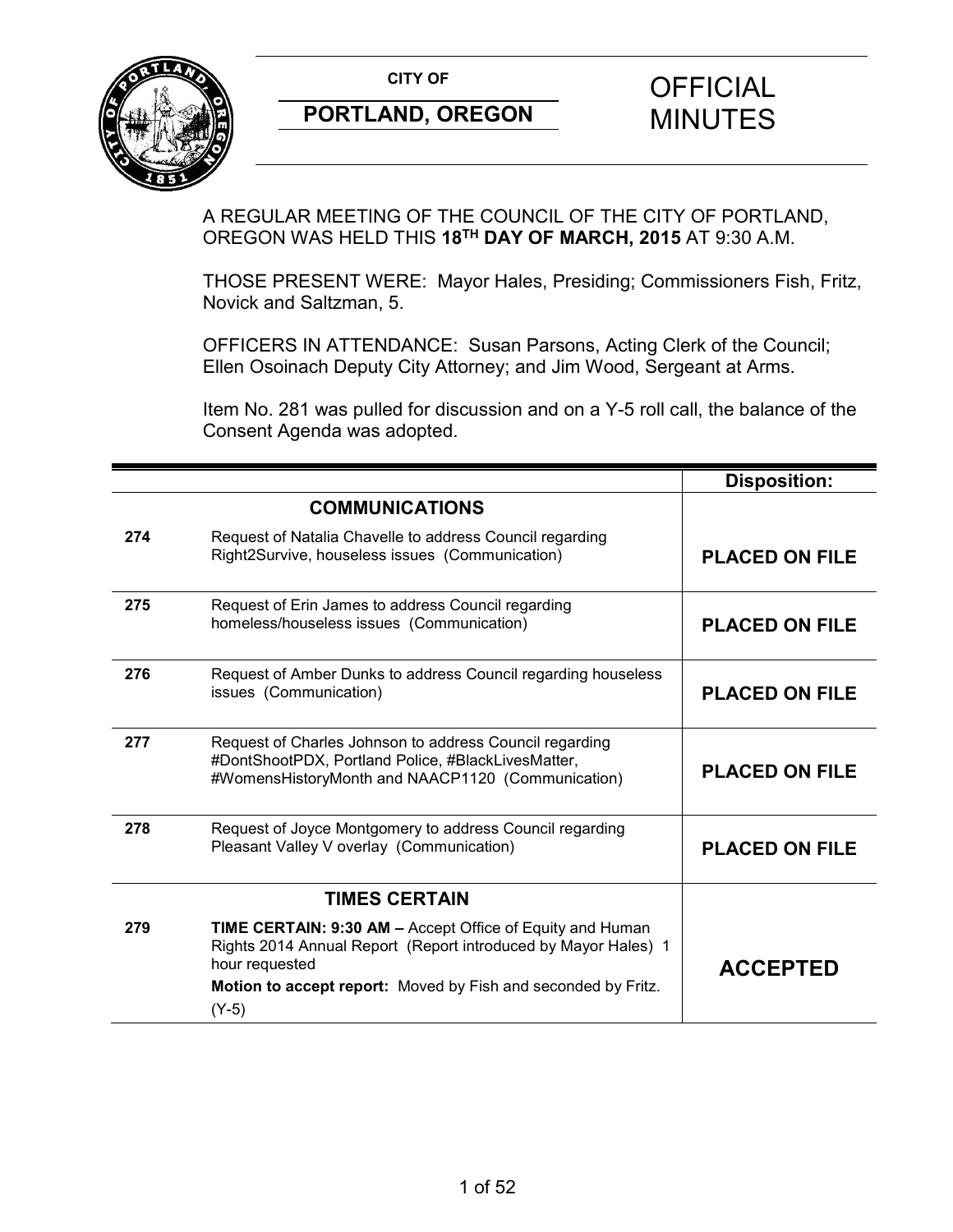| 280  | TIME CERTAIN: 10:30 AM - Public hearing to consider a new taxi<br>company permit for EcoCab Portland, LLC (Report introduced by<br>Commissioner Novick) 30 minutes requested                                                                            |                                                                                  |
|------|---------------------------------------------------------------------------------------------------------------------------------------------------------------------------------------------------------------------------------------------------------|----------------------------------------------------------------------------------|
|      | Motion to accept amendment to report to correct paragraph 2<br>Board vote record: Moved by Novick and seconded by Fish.<br>$(Y-5)$                                                                                                                      | <b>PERMIT APPLICATION</b><br><b>APPROVED</b><br><b>WITH CONDITION</b>            |
|      | Motion to approve permit application with condition: Moved<br>by Fish and seconded by Fritz. (Y-5)                                                                                                                                                      |                                                                                  |
|      | <b>CONSENT AGENDA - NO DISCUSSION</b>                                                                                                                                                                                                                   |                                                                                  |
| 281  | Reappoint Claire Carder, Phil Damiano, David Humber, Maryhelen<br>Kincaid and Dana Krawczuk and appoint Jennifer Marsicek to the<br>Development Review Advisory Committee for 3-year terms<br>(Report introduced by Mayor Hales and Commissioner Fritz) | <b>CONFIRMED</b>                                                                 |
|      | Motion to accept the report: Moved by Fish and seconded by<br>Fritz.                                                                                                                                                                                    |                                                                                  |
|      | $(Y-5)$                                                                                                                                                                                                                                                 |                                                                                  |
|      | <b>Mayor Charlie Hales</b>                                                                                                                                                                                                                              |                                                                                  |
|      | <b>Office of Management and Finance</b>                                                                                                                                                                                                                 |                                                                                  |
| *282 | Amend the FY 2014-15 budget appropriation schedule in the<br>amount of \$5,947,662 for the Public Safety Radio Replacement<br>and Fire Apparatus projects (Ordinance)<br>$(Y-5)$                                                                        | 187050                                                                           |
| 283  | Authorize a competitive solicitation and contract with the lowest<br>responsible bidder for construction of the Rose Quarter Planter<br>Box Project (Second Reading Agenda 259)<br>$(Y-5)$                                                              | 187051                                                                           |
|      |                                                                                                                                                                                                                                                         |                                                                                  |
|      | <b>Commissioner Dan Saltzman</b>                                                                                                                                                                                                                        |                                                                                  |
|      | <b>Position No. 3</b>                                                                                                                                                                                                                                   |                                                                                  |
|      | <b>Portland Fire &amp; Rescue</b>                                                                                                                                                                                                                       |                                                                                  |
| *284 | Authorize the purchase of up to nine Triple combination Pumpers<br>for a total not-to-exceed \$5,000,000 (Ordinance)<br>$(Y-5)$                                                                                                                         | 187052                                                                           |
|      | <b>Portland Housing Bureau</b>                                                                                                                                                                                                                          |                                                                                  |
| 285  | Amend subrecipient contract with Cascade AIDS Project to add<br>\$5,000 to integrate health and housing data systems for People<br>Living with HIV/AIDS (Ordinance; amend Contract No. 32000664)                                                        | <b>PASSED TO</b><br><b>SECOND READING</b><br><b>MARCH 25, 2015</b><br>AT 9:30 AM |
|      | <b>REGULAR AGENDA</b>                                                                                                                                                                                                                                   |                                                                                  |
|      | <b>Mayor Charlie Hales</b>                                                                                                                                                                                                                              |                                                                                  |
|      | <b>Office of Management and Finance</b>                                                                                                                                                                                                                 |                                                                                  |
|      |                                                                                                                                                                                                                                                         |                                                                                  |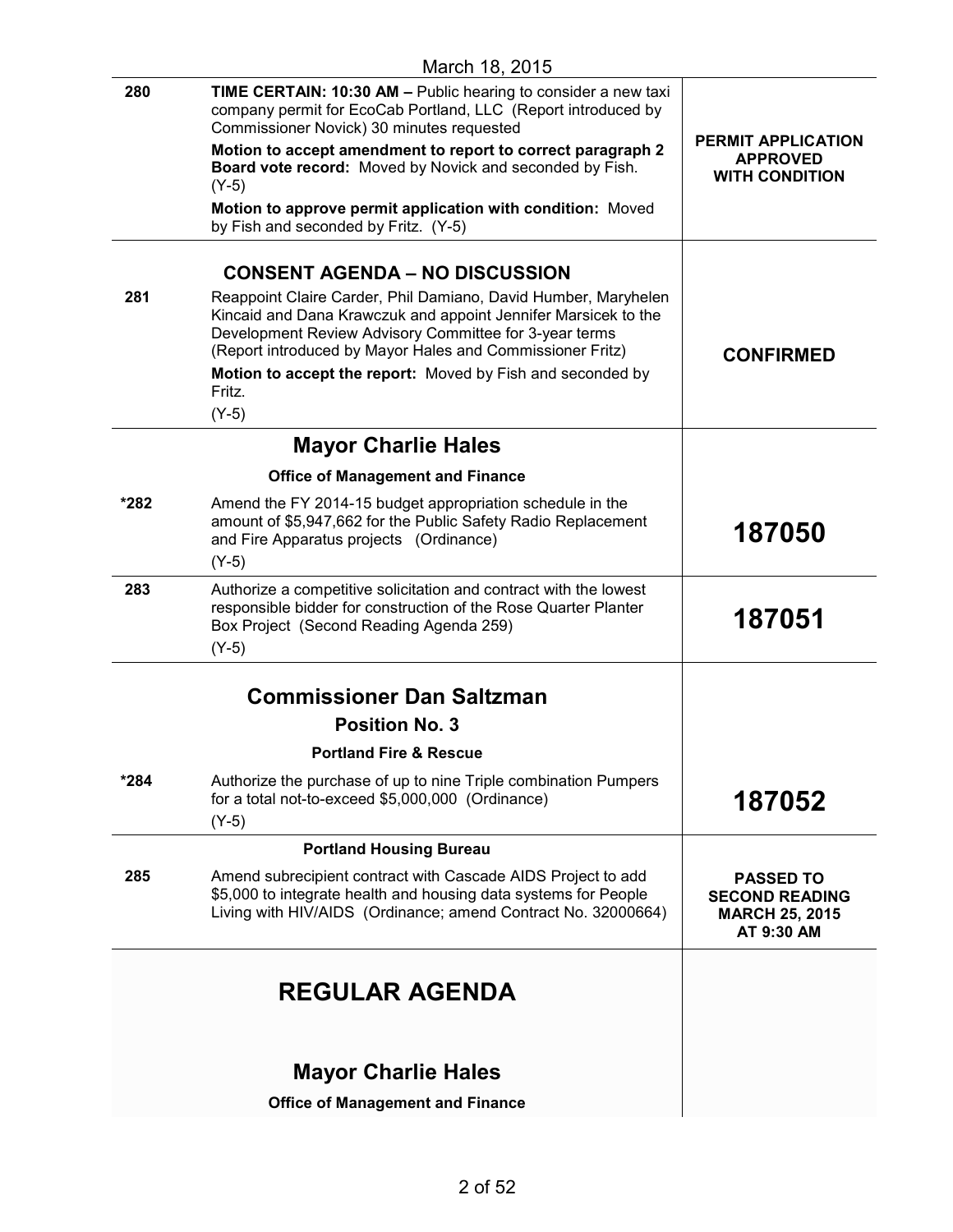| $*286$ | Establish the authority of the Director of the Bureau of Internal<br>Business Services regarding the Portland Oregon ™ sign and<br>correctly reflect the organizational structure of the Office of<br>Management and Finance (Ordinance; amend Code Sections<br>3.15.010, 3.15.020, 3.15.040, 3.15.070, 3.15.080) 20 minutes<br>requested | <b>CONTINUED TO</b><br><b>MARCH 25, 2015</b><br>AT 9:30 AM                       |
|--------|-------------------------------------------------------------------------------------------------------------------------------------------------------------------------------------------------------------------------------------------------------------------------------------------------------------------------------------------|----------------------------------------------------------------------------------|
| 287    | Authorize third issuance of general obligation bonds for fire<br>vehicles and emergency response infrastructure and general<br>obligation refunding bonds (Ordinance)                                                                                                                                                                     | <b>PASSED TO</b><br><b>SECOND READING</b><br><b>MARCH 25, 2015</b><br>AT 9:30 AM |

At 12:20 p.m., Council recessed.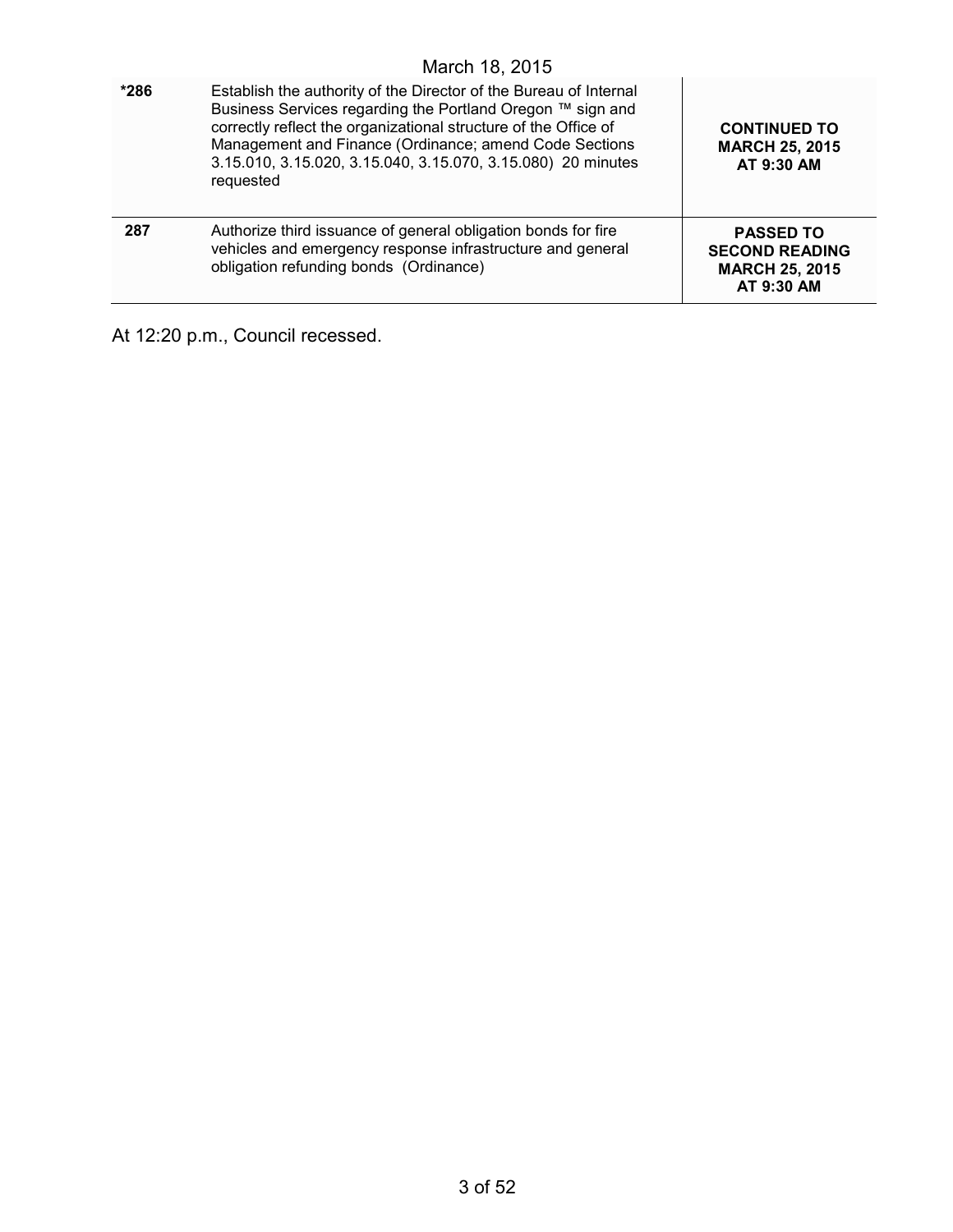#### March 18, 2015 A RECESSED MEETING OF THE COUNCIL OF THE CITY OF PORTLAND, OREGON WAS HELD THIS **18TH DAY OF MARCH, 2015** AT 2:00 P.M.

THOSE PRESENT WERE: Commissioner Novick, Presiding; Commissioners Fish, Fritz and Saltzman, 4.

OFFICERS IN ATTENDANCE: Susan Parsons, Assistant Clerk of the Council; Lisa Gramp, Deputy City Attorney; and Mike Cohen, Sergeant at Arms.

|     |                                                                                                                                                                                                                                                              | <b>Disposition:</b>   |
|-----|--------------------------------------------------------------------------------------------------------------------------------------------------------------------------------------------------------------------------------------------------------------|-----------------------|
| 288 | <b>TIME CERTAIN: 2:00 PM - Facilities Services award recognition by the</b><br>Energy Trust of Oregon for reducing energy consumption in<br>Facilities Service owned and managed facilities (Presentation<br>introduced by Mayor Hales) 30 minutes requested | <b>PLACED ON FILE</b> |

At 2:36 p.m., Council adjourned.

# **MARY HULL CABALLERO**

Auditor of the City of Portland

Susan Parcon

By Susan Parsons Acting Clerk of the Council

For a discussion of agenda items, please consult the following Closed Caption File.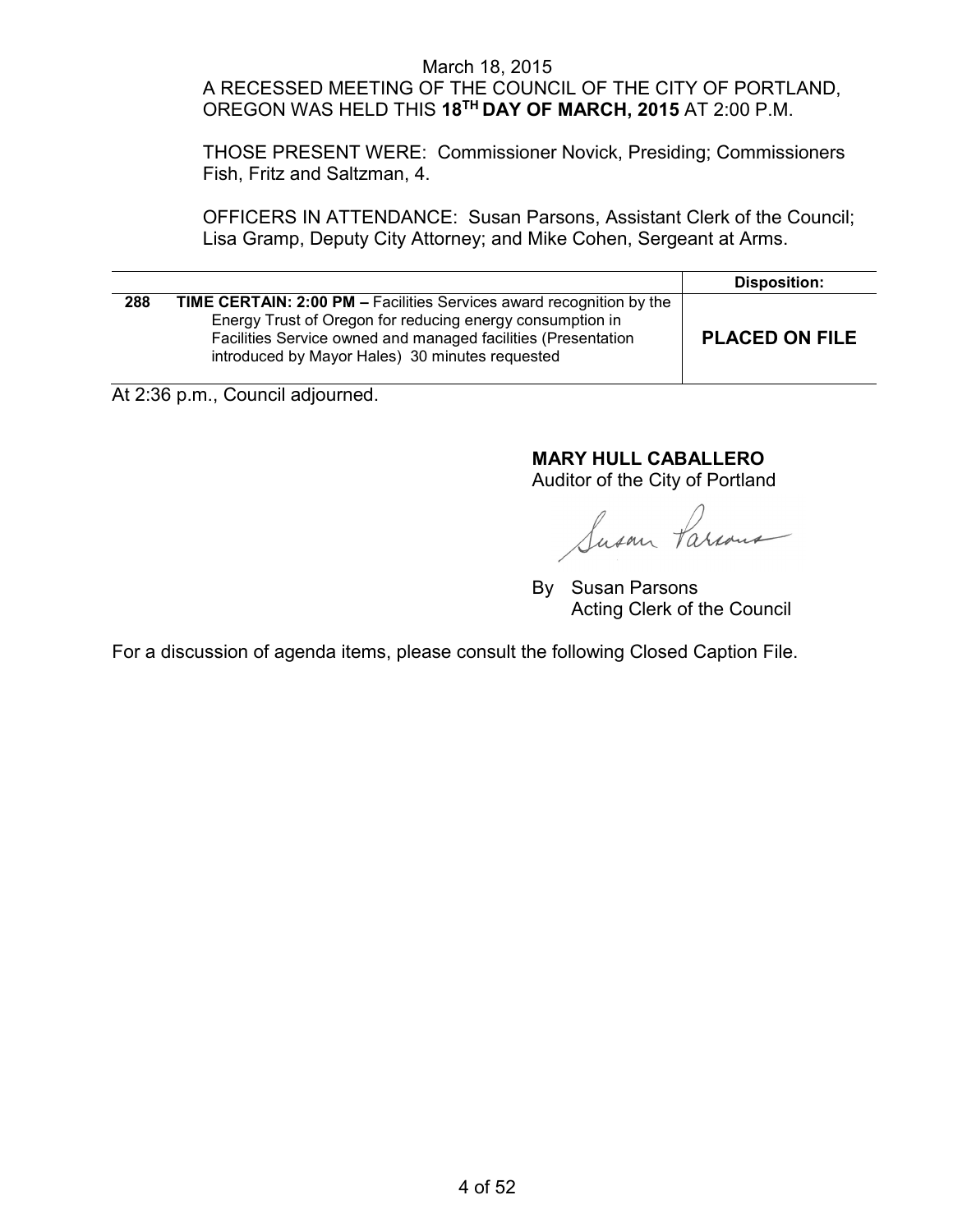### March 18, 2015 **Closed Caption File of Portland City Council Meeting**

This file was produced through the closed captioning process for the televised City Council broadcast and should not be considered a verbatim transcript. Key: **\*\*\*\*\*** means unidentified speaker.

### **MARCH 18, 2015 9:30 AM**

**Hales:** Good morning, everyone. Welcome to the March 18th meeting of the Portland City Council. Sue, could you please call the roll?

**Fritz:** Here. **Fish:** Here. **Saltzman:** Here. **Novick:** Here. **Hales:** Here. **Hales:** Let's begin with a real loss for our city and some sadness that we all need to encompass, and that is we lost Gretchen Kafoury last week, a woman who was a voice in this chamber and everywhere in the community for people who have the least, and for people who need housing, and for a great City. I had the privilege of serving with Gretchen. A lot of us had the privilege of working with her. She has left a great legacy in this city, but also left a big void in leaving us too soon. So let's take a moment, please, for Gretchen. [moment of silence] Thank you very much. Flags on City buildings will remain at half-staff for the rest of this week to honor her, and we reach out to Deborah and the rest of her family to say we're with them in this tough time.

**Fish:** Mayor, the family has not finalized the program yet but I'm told that the service may be on April 4th. May have to put a soft hold on that. That may not be the date, but that's what they are working with now.

**Hales:** OK, good. Thank you. Let's move into this morning's business. We have some people signed up for communications up front, and then we have some time certain items and a consent calendar. What's been pulled to regular, just number 281? Anything else that someone wants to pull from the consent calendar to the regular calendar? OK. Let's take the communications items first, please.

### **Item 274.**

**Hales:** Natalia? OK. Let's try the next one.

### **Item 275.**

**Hales:** Erin? OK.

**Item 276.**

**Hales:** Seeing Amber here -- is Amber here? Nope. OK. Keep going, please. **Item 277.**

**Hales:** Good morning.

**Charles Johnson:** Good morning, Commissioners, thank you. For the record, my name is Charles Johnson. And congratulations to the Clerk for translating the pound symbol as hashtag when she reads. In the past couple days, especially today with the disastrous federal budget that's being proposed, some of the our concerns about racial equity and justice have been taken -- gotten a little bit less attention, but I just want to encourage the Mayor to continue to reach out to a wide spectrum of African American groups.

In the last couple of months, we've seen a program to help preserve community identity -- \$20 million, invested in that. This year, the local NAACP chapter is reinvigorating itself by selecting JoAnn Hardesty to be the chapter president. It's always a little bit disappointing to come over here and speak to you as opposed to speaking to the County Commission across the river because we haven't yet figured out how we're going to get 20% ethnic minority representation up there, whether we're going to talk about Lew Frederick into leaving Salem and perhaps replacing one of y'all.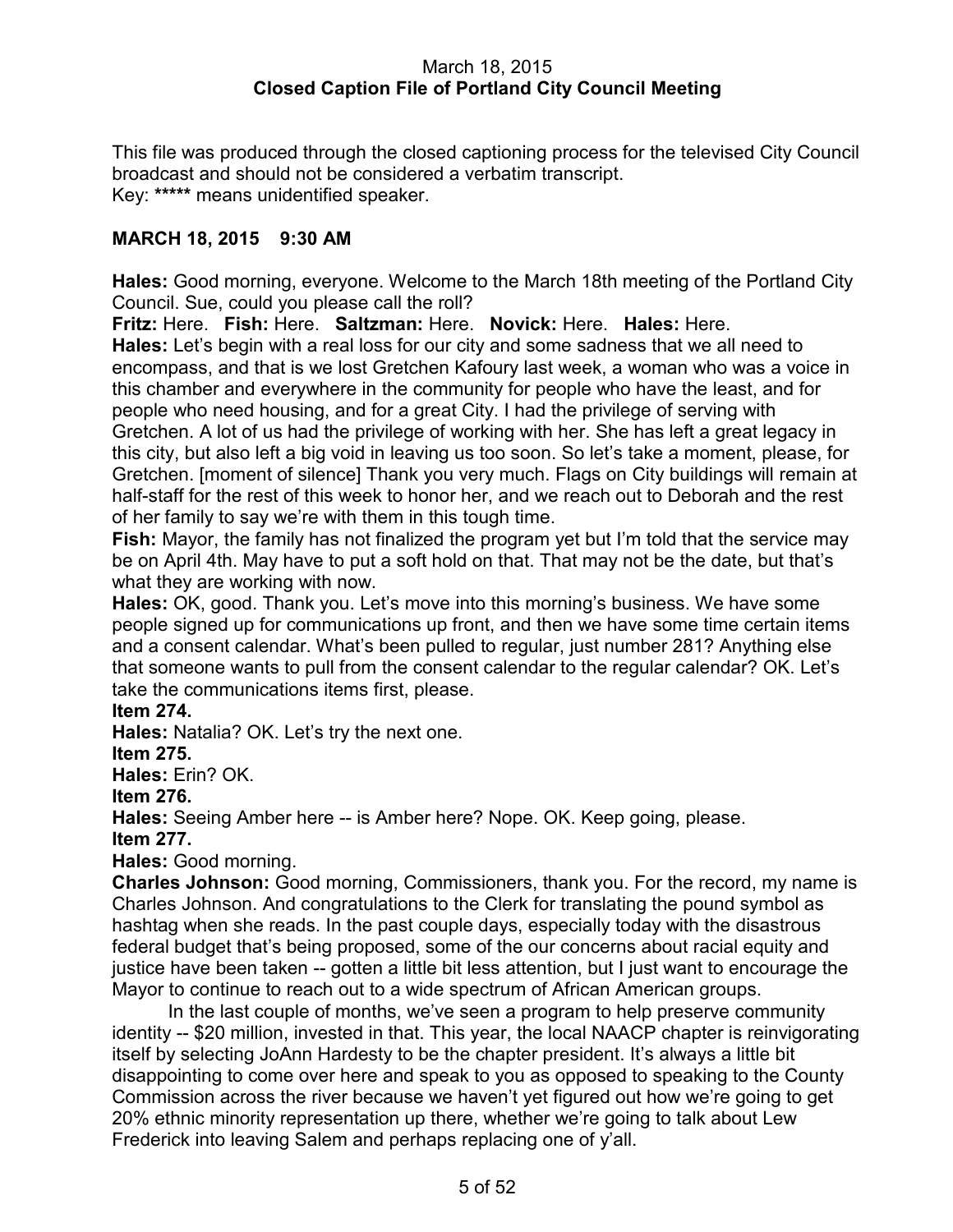We know that you are increasing the amount of time that you are working with groups trying to do the work of preserving the history and improving the quality of life for African Americans and all of the minorities important today. I'm wearing my unidos shirt, and we're very grateful for the Mayor's support and the outcome that we had there, where at least locally, we've done a better job than nation-wide at influencing immigration authorities to be slightly less harsh. They're still right here in the northwest, and especially across the country -- way too many families that are being impacted negatively. The quality, hardworking people are taken out of the workforce, and suffering trauma because of what are really racist desires to push people back across the border into Mexico and Central American area where U.S. economic and foreign policy is just devastating hardworking agrarian and factory workers.

So, as the City moves forward working on this program with J.P. Morgan Chase, I hope that human rights will always be the number one concern before economic development, both looking for international business partners and as we develop the city. Thanks very much.

**Hales:** Thanks a lot.

### **Item 278.**

**Hales:** Joyce, are you here?

**Parsons:** Joyce was in touch with me earlier this week and she won't be able to make it She's going to reschedule.

**Hales:** Alright, thank you. Let's move to the consent calendar. Again, if there are no requests to remove items from the consent calendar, let's take a roll call on that, please - oh, other than 281, which we've already pulled. Did you have a request -- I'm sorry -- to take something off the consent?

**Joe Walsh:** I was just pointing out that only one person showed up to speak with communications because it takes two months to sign up. You cannot be current two months past tense -- that's like people not showing up. In county, we go, we speak, we sign up that day. Why can't we do that here?

**Hales:** We'll look at that option.

**Walsh:** Thank you.

**Hales:** Let's take a roll call on the consent, please.

### **Roll on consent agenda.**

**Fritz:** Aye. **Fish:** Aye. **Saltzman:** Aye. **Novick:** Aye. **Hales:** Aye. **Item 279.**

**Hales:** Dante James, our Director, is here along with others on his team and from the community to talk about this important work. Really got to see just a slice of how the Office of Equity and Human Rights is adding value in a new way -- or maybe in a more rigorous way yesterday -- when we went through the first two long, boring presentations from City bureaus.

#### **Fritz:** They were not to us, Mayor!

**Hales:** To normal people, they're boring -- to us, they're great! And the point of this anecdote and this not-really argument about being boring or not is that one part of the discussion with each of those bureaus got to stand and deliver on how well they used the equity lens in preparing their City budget proposal. Our director was there and the Council was very engaged in that, and our citizen budget advisors, as well. So, one more way in which a commitment to equity is getting woven into the fabric of what the City does and to make it real. So, I know that that's Director James' mission, and we appreciate him very much, and thank you for being here this morning.

**Dante James, Director, Office of Equity and Human Rights:** Thank you, sir. Good morning, Mr. Mayor and Commissioners. It's truly my distinct pleasure to be here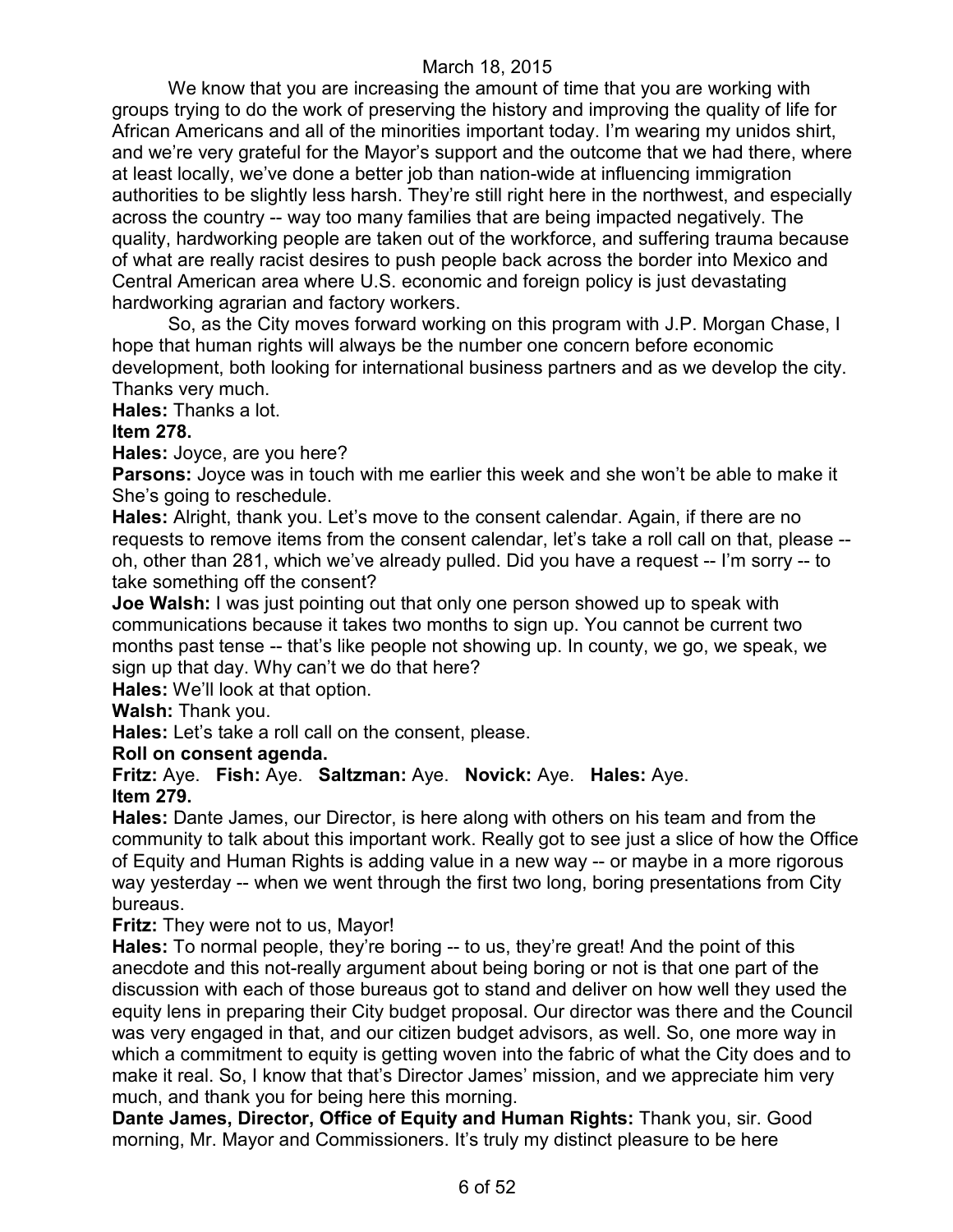celebrating what is actually the third anniversary of the Office of Equity and Human Rights and presenting our annual report for 2014. My first day at work -- and therefore in my mind, the official opening of the office -- was March 15th, 2012 -- just a couple days ago. Much work and I dare say significant changes have happened in a short period of time.

The task of the office is essentially to change culture by addressing policies and practices that create barriers and detrimental outcomes of people with color and people with a disability. And those who have taken our training sessions know that race has been codified in law in one form or fashion since the 1600s and that real discussions addressing engagement and respect for people with disabilities are a fairly recent occurrence.

The institutional aspects of racism and ableism does not come into play overnight, and they will not be eradicated in any short time frame. That being said, I must offer specific and significant thanks to the many employees who have taken up the task of making the City of Portland is a place where everyone can feel welcome, heard, and valued. And equity is in fact at the heart of how the City provides the services to all residents.

Before I begin my presentation, I would like to acknowledge several different groups of people in the room. First and foremost, my staff. I would ask my staff, the staff of the Office of Equity and Human Rights to stand or make yourselves known and to be recognized, please. [applause]

**Hales:** Good morning.

**James:** Without these passionate leaders, equity work in the City of Portland will not be where it is today. They are tasked with having the conversations about race and disability that most people would prefer not to have. Every day, they are tasked with having courageous and difficult conversations about race and disability. If it in fact takes a village to raise a child and the City of Portland is that child, then these are the elders of the village ensuring the safety, care, nurturing, and growth of that child every day. So, thank you very much to my staff.

I also want to acknowledge a group of equity practitioners who are also here in the room who may be a little bit late since we're getting a good, early start. These are directors of equity programs or heads of organizations working on equity in the Portland metro community, and I would ask that they please stand or make themselves known and be recognized, as well.

#### **Hales:** Thank you. [applause]

**James:** These are represents from United Way, Portland State University, Planned Parenthood, and the Oregon Bar Association. They are here to support the work of their cousin, the City of Portland. It is with great appreciation and humility that I recognize their support. Again, if it takes a village, it will take more than just one village to address the systemic issues addressing our residents. The City is fortunate to have these, our cousins, also doing their work.

We also have members of our commissions who are here present today. The Human Rights Commission and the Portland Commission on Disability are doing excellent work on behalf of their communities and all of Portland. If you could also stand or make yourselves known to be recognized, I would appreciate that.

**Hales:** Thank you for your volunteer service. [applause]

**James:** Also, there are representatives of the Citywide Equity Committee who may be here today, so if you can make yourselves known or recognized. [applause] **Hales:** Thank you.

**James:** I'm not quite sure, we may have some of the City's Title II and Title VI coordinators here this morning. So, if you are here, please stand or make yourselves recognized. Alright. Also, the representatives and members of DEEP, the Diverse and Empowered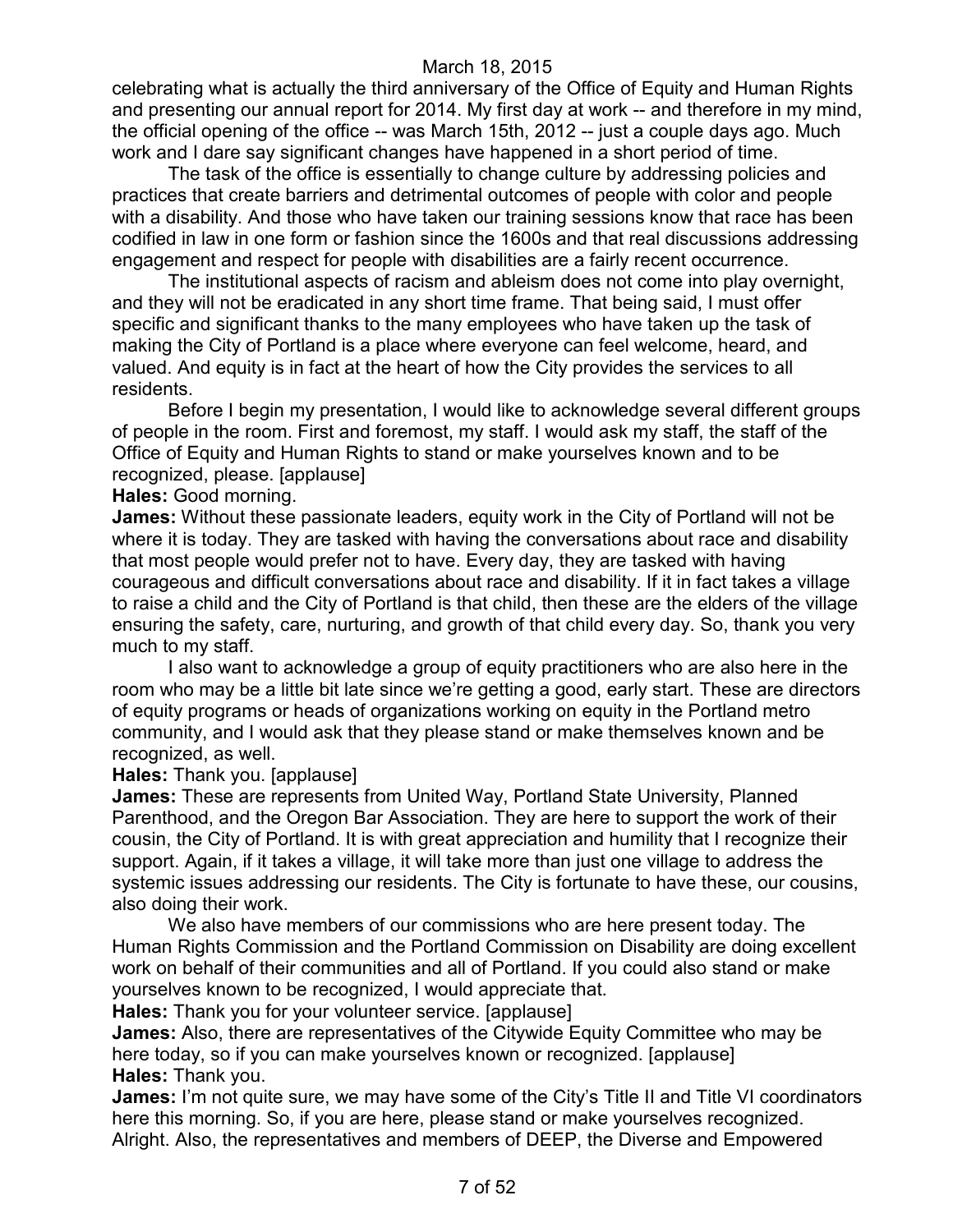Employees of Portland, which is the umbrella organization for the over 10 affinity groups dedicated to creating a supportive and inclusive workplace for employees of the City of Portland. I know Deborah is here, but if you could stand and make yourselves recognized. **Hales:** Thank you.

**James:** So, Commissioners, as you can see, it truly does takes a village to do this work. And in your role, I truly appreciate your leadership in courageously and unapologetically making equity a vital part of the work of the City.

As we begin our report -- and it's probably not going to be a report in the way that you are used to receiving, which hopefully won't be as boring as you thought the work was yesterday. I've already met with each of you individually and given you the highlights of the actual report.

My goal today is not to just read documents to you, but my goal is to provide some greater depth and breadth of the material that you have in the actual document and show you pictures of examples of the work that we have accomplished in the last year, and answer any questions that you may have, and then with a few of our colleagues and community members speak to the work that we have done with them.

So, the report is a presentation of the actual year of 2014 -- not the fiscal year -- so it runs from January through December of last year. This year, we have actually reconfigured the office and taken on more and different responsibility in order to improve our services. We added the responsibility of overseeing the ADA Title II and the 1964 Civil Rights Act Title VI programs, giving the office a true civil rights function. We have added the Black Male Achievement initiative of Portland -- which I will speak on a bit later -- and we have shifted and moved the New Portlanders program to the Office of Neighborhood Involvement in order for it to be best served by the bureau that truly functions specifically on behalf of neighborhoods.

So, what have we been doing? We have influenced change by providing education and technical assistance. That's essentially our theory of change. If we provide education so people can better understand what equity is, how it's accomplished, how they can perform it in their specific job we will be better moved. And if we can provide a technical assistance as the Office of Equity to the folks doing this work to assist them, we will also be better moved.

In beginning that process, last year we were very fortunate to be able to host as a city the Governing for Racial Equity conference, and I know some of you attended that conference. We had at what was supposed to be a regional conference over 450 participants from as far away as Boston, New York, and Virginia. We still get calls on the relationships that we have created based on that conference and requests for assistance and support. And the connections that we have certainly as a region with Seattle, San Francisco, King County, Multnomah County continue, and they continue to be enlarged as more and more and more jurisdictions become a part of this work.

The conference also resulted in the removal in the City of Portland of any language regarding criminal convictions from the City employment applications. We raised awareness and a level of respect -- [applause] – absolutely -- [applause] -- truly thanks to Anna Kanwit in HR, who was a participant in the conference, and she walked away very moved I think by what she learned and what she participated in. So, it's reflected in just that small piece of change.

We raised the level of awareness and respect for the Office of Equity nationwide for the City of Portland. I get calls every week from cities around the country asking how we do this work, how we engaged, how the office was begun, what the process was, what kinds of things that we are doing, what technical assistance can we provide for them. So,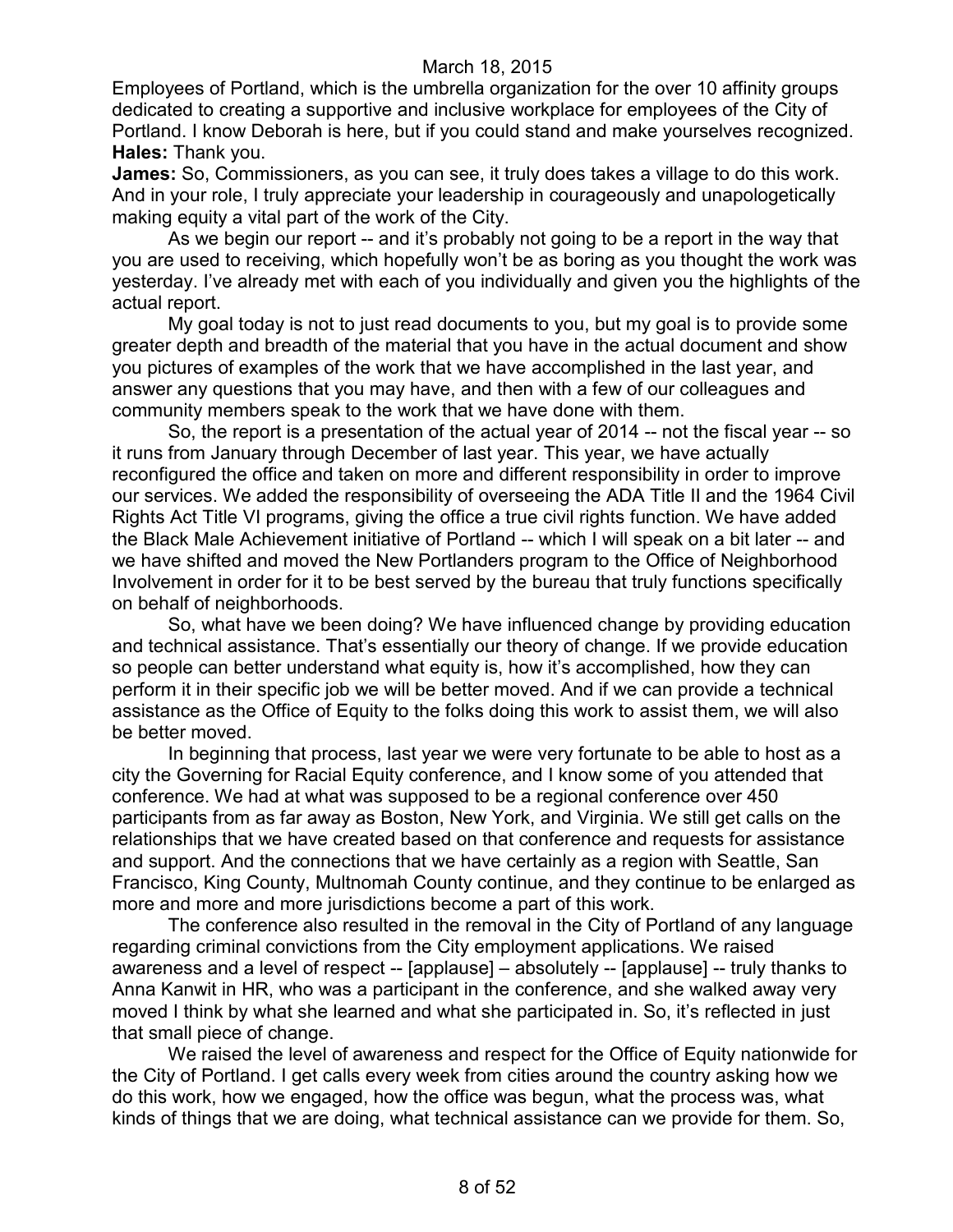the scope of the work is enlarged just because of those that know that we are doing it. And actually, Portland is truly a leader in this work nationwide.

OEHR was used as a model and informed the creation of the Tacoma Office of Equity and Human Rights. I and a couple of my staff went up to Tacoma and we spoke with the City Council, and we spoke with the City Manager, and their staff has come down and spent time with my staff, participated in our trainings, and their Office of Equity and Human Rights was begun in December of last year. So, it truly is modeled on the Office of Equity here in Portland.

Just a couple of months ago, I was engaged in the conversations getting a phone call from one of the City Council people in the City of Oakland who wanted to figure out how we did what we did, how we do what we do, and use the office as a model in putting forth a resolution in the City of Oakland to create the Office of Equity in the City of Oakland. I haven't followed up since it was presented, so I am not sure where that is. I think it was in the first conversation, but clearly another example of the work that the office does and how it's respected nationwide.

We've influenced change in the training that we do. We have -- at least in 2014 - trained over 1200 participants from across City bureaus. Of the surveys that we received back from over 900 of them, 92% of the participants said that they found the training worthwhile, and 75% said that they gained tools to apply equity principles in their work immediately upon returning to their job which I think is a huge statement.

So, the work of the training is not just to educate in the sense of "let's have a conversation, hopefully you understand what this is about" but it's really about what tools can you walk away with to implement the work of equity. How do you begin to do this work? And if equity is essentially a critical thinking exercise, how do we engage you and empower you to begin to ask those questions so that equity can be a part of the work every day that the bureaus do?

We have influenced change in bureau leadership teams. There are six bureaus who have trained all of their leadership teams at a specific request of our Office: the Bureau of Environmental Services, Bureau of Development Services, Water Bureau, Transportation, Fire, and Police.

There are six bureaus that have provided training specifically for their entire staff - so six bureaus or elected offices in 2014 did we provide training for the entire staff: the City Attorney's Office, the City Auditor's Office, Housing Bureau, Budget Office, Mayor Hales' Office, and Commissioner Fritz's Office. And to note, in 2015, both Commissioner Fish and Commissioner Novick have recently reached out to the Office of Equity to get their staffs' training scheduled, as well.

**Saltzman:** We've done that, too.

**James:** Oh, and Commissioner Saltzman. Thank you, sir.

**Fish:** By the way, you gave us the option of doing it in our office or doing it in a group setting, and we opted for the group setting based on your advice because we thought that would be even more valuable to be part of a broader conversation and not just one that is done behind our closed doors.

**James:** Mm-hmm, and I truly think that that is the case. The opportunity to sit with staff from other bureaus and really engage across the bureaus and remove those silos and have those conversations in a different way I think will make its own statement, so thank you, sir.

How also have we influenced change? We've influenced change from the training as well as in our technical assistance in the performance evaluation language. There are some bureaus now that have begun to incorporate and engage performance language regarding equity in their bureaus.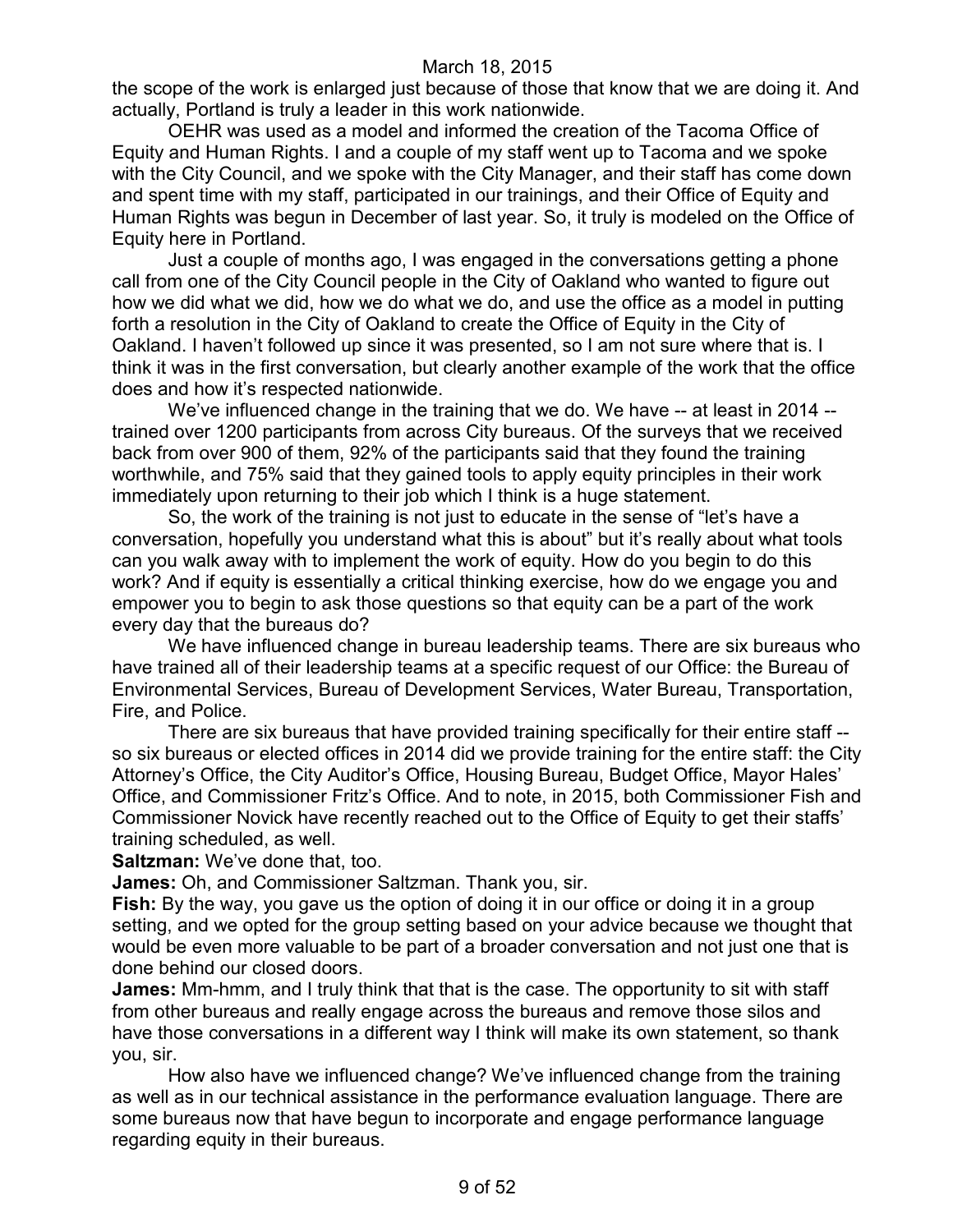RFP language. Certainly we've worked with the Children's Levy and other bureaus in putting out RFP -- the Housing Bureau -- in adding equity language to their RFPs so that those proposers understand and know that the City does in fact take equity seriously, and it's important to understand that it's a part of what will be expected of them in the work that they do on behalf of the City.

Additionally, in procurement we have worked to ease requirements in certain small contract opportunities. We've been -- I sit on the prequalification board, so working with the idea of qualification of prime contractors and trying to increase utilization of minority and small businesses is what we also accomplished.

In the civil rights program, our goal is to really make it a more robust Title II and VI program and engage. Each bureau has an ADA and Title VI coordinator, and they've become very engaged. Danielle Brooks is really taking the lead in providing assistance and training and asking for and providing them some technical assistance and expertise so that they can not just be receivers of complaints, but the idea is to make it a robust program so that it's proactive, not just reactive in responding to some complaint. **Fritz:** I have to stop you at this point because that's a real benchmark or an achievement in my mind that we had envisioned when we first set up the Office of Equity and Human Rights, that that civil rights component would be there. And the fact that you now have the capacity and that you worked with the Office of Management and Finance to move that program into the Office of Equity is significant. I congratulate you. Thank you to Danielle Brooks for all of her work on that, too

**James:** Great, thank you. We continue to influence change. The Citywide Equity Committee. The Citywide Equity Committee has put together the pilot of bureau's assessment of its racial equity road map rolled out to five pilot bureaus that completed those, and now we're rolling out the first wave so that each bureau would be required to complete its own racial equity road map or strategic plan that will be essentially a five-year plan that's a living document that will have metrics, timetables, goals so that it can be evaluated and there can be questions about how are we assisting, how are we actually achieving equity, and how do we measure that work?

The Human Rights Commission and the Commission on Disability are both fullyfunctioning commissions, and they will provide reports later to Council, so I'm not going to go into detail. You have some specific information in this actual document itself that details some of the work that they do, but suffice it to say they are doing the good work of the residents of the City.

We have added the Black Male Achievement Portland initiative. It's a program of the National League of Cities that initially began -- it was sponsored out of the Mayor's Office through the National League of Cities. It's a collaborative led by a steering committee of Black men who represent over 20 organizations: nonprofit, for profit, or government agencies. It focuses on the removal of barriers to accessing high-quality and equitable employment, education, public safety, and livable communities on behalf of Black men and boys. BMA acts as a convener, facilitator, policy guide, and collective voice to obtain data, push for policy change, increase program scale, and exert influence to create awareness and change to improve the outcomes for Black men and boys.

We have recently offered position statements at the state capitol on a couple of bills as well as a letter regarding some criminal justice issues to a juvenile justice task force headed by Judge Nan Waller that meets regularly to address some of the criminal justice issues relating to the Multnomah County's philosophy of using an Annie E. Casey Foundation idea that detention should not be used unless as a last resort for juveniles. And there are groups or individuals in the county and in the state that are pushing to roll that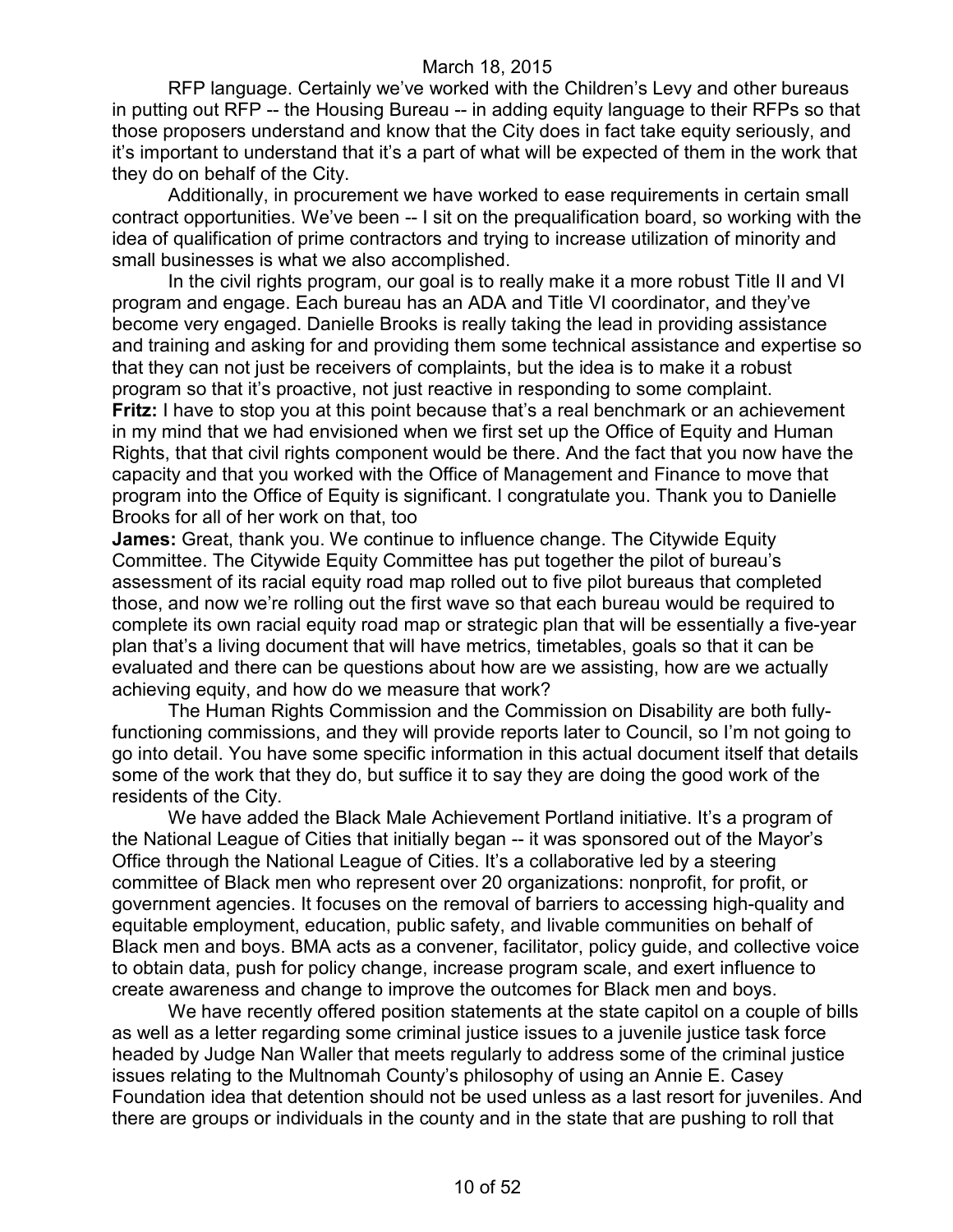back, and so the BMA actually took a position that that's not the way to go. So, the BMA is in fact making some significant voices being heard at this point.

DEEP. DEEP volunteers have organized a well-attended events, and continue to support and celebrate the diversity in the City of Portland. They hold monthly events. If you haven't attended one, I certainly encourage you to. Some of the speakers that they bring are phenomenal. It's always good to go get some food when some of those cultural celebrations are had. But beyond that, diversity is more than just about food, it's really about how do we create an understanding and an awareness of who is working in the City, and in fact, DEEP is doing good work in making sure that we are aware of and respectful for who works in this City.

We have continued to work on and add to our demographics dashboard that you can see on the website. We recently added -- in addition to gender, age, disability, and race, we've added veteran status, which is now available on the online dashboard which is located on our website as we work to continue and further define and make transparent the City's workforce. So, this is obviously self-reported. Not everyone who is in fact a veteran reports that or wishes to use their status in seeking employment, so it's not necessarily a perfect number, but it gives us a snapshot of who in fact are veterans here working within the City.

And I don't know if you had a chance to see DEEP-sponsored -- when was it? On Veteran's Day, in the Portland Building back in the case there was a wonderful display of photos of some of the employees of the City who are veterans, when they were in fact veterans. It was a phenomenal display, a very powerful display. I know for a fact that everybody enjoyed it who saw it, and there were emails going back and forth about "I didn't get to send my picture and get my picture up, but I will do that next year." So I would imagine that we might need a bigger space next year. It was a wonderful display. If you didn't get a chance to see it, I would encourage you to keep that on your radar for this coming year.

Looking forward. Our goal essentially is to continue to institutionalize the concepts of equity in this city. Yesterday was a prime example of how we can do that. You know, if we want to find out what's important to a city, follow the money. And so yesterday, in asking those questions about budget and where the money is going I think is a phenomenal example of how we are institutionalizing the equity in this city. So, kudos to the Budget Office; kudos to Council; kudos to the Mayor for bringing that to the forefront in that meeting. It's just I think a prime example of equity that people don't necessarily think about. And when I talk to other jurisdictions or entities doing this work and I describe the budget equity tool and I describe the fact that I will be sitting at a budget hearing discussing equity, they are amazed. And they are envious, because it's not happening in a lot of places. And so it just speaks to the commitment of the City in that kind of example. So, thank you.

We will continue to roll out the equity road map for all the bureaus. All the bureaus are expected to complete their road map by the end of 2015. They'll complete them, turn them in, get some feedback, and they'll be working with our staff. Kenya Budd specifically is working, Judith Mowry is working with them to really engage and ensure that the best product comes about as we do this work.

We will continue to do our training and offer our services to the bureaus. Koffi Dessou and others who are assisting us with our training continue to roll this out, and we continue to be asked for more and more types of training as people recognize and realize the depth and breadth of what doing equity really means. We're going to actually adjust - not necessarily adjust -- add to our training so that it's more specific to or more speaks to the disability issues and concerns. Beth Kaye has been working on that, as well as we're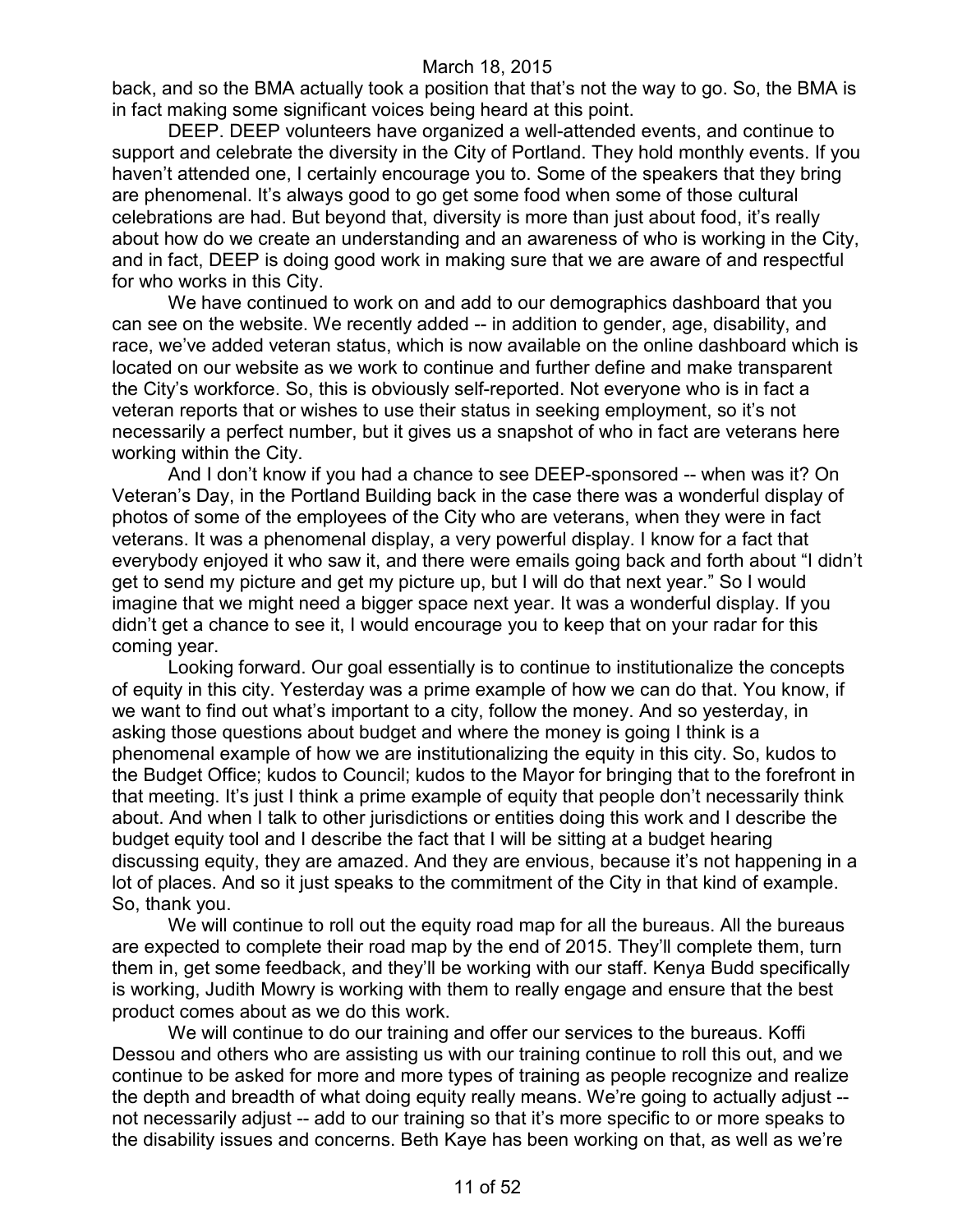working with the Commission on Disability to really beef up that training, if you will, and add a specific training that we can provide to the bureaus even though the Title II ADA work that we are doing.

We will maintain through the Governing for Racial Equity network our leadership role. As I've said, we continue to engage with other jurisdictions and those are trying to engage and become a part of the regional network. We are also a part of the national network, the alliance, that is -- has been moved forward so that we will also be attending the conference this year -- it's in Seattle. Right -- I was thinking Minneapolis. So, it's in Seattle, so still in the neighborhood, but that's the regional conference for here will be in Seattle. And nationally, it's also taking place on the east coast as well.

We will continue to do our consultation. We've been recently engaged in working with the COCL and the COAB process regarding the DOJ settlement agreement. We've been engaged in working with the taxi drivers and the private for-hire board in trying to figure out how we do this, how we deal with Uber, how we deal with Lyft, how we ensure that we are not throwing the taxi drivers under the bus -- literally -- or under the taxi, I guess -- as we do this. And so, trying to ensure that the drivers -- whose work this is to make a living every day and feed their families -- are not overcome by folks who want to have some additional spending money more often than not -- so really working with Commissioner Novick and his staff as well as others to ensure that we come out with the best product when we do this work.

Also, as we look forward -- as I think that I mentioned to each of you -- I will be coming back specifically asking in whatever proposal that may be that the citywide Equity 101 training that we do becomes a mandatory training for all employees. We have -- as next we go to the budget, we'll be able to tell you that we did not meet our goal in training for City employees. And essentially, that's because we cannot mandate it. We can't require it. We offer it. The bureaus specifically ask, or individuals just sign up through the City Learner process on HR's website. So, that's a way -- a minimal way, I guess -- that remains as a barrier for being able to train and encourage and educate as many of the City employees as we possibly can about the work that we're doing and the philosophy of the City as it moves the equity forward.

**Fish:** Can you come back to this question about whether you can mandate this or not? I'm thinking about the fact that we currently require employees annually to get 2.02 training. And you know, we're making it assess user-friendly as possible, perhaps someday it will be interactive on the web or something. We require that, why can't the City require on a reasonable schedule citywide Equity 101? For example, logistically, I understand you're talking about a lot of people, so you might decide that every two years is satisfactory. That would be your recommendation. You also might decide that it should be at the outset mandatory for all new employees, so we build that in. But what has to happen for that to become mandatory?

**James:** My understanding -- and I've had this conversation with Anna Kanwit -- to say how did you get 2.2 mandatory --

**Fritz:** Can you explain to the folks watching what 2.2 is?

**James:** Ah, thank you. 2.2 is the City's harassment training that describes what is unacceptable, inappropriate behavior in the City as it relates to individuals, interpersonal relationships. So, honestly, Anna said that she wasn't sure how it became that way. She believes that it was a proposal -- a resolution, a requirement by Council to make it mandatory. But then we also have mandatory managers and supervisors training regarding cultural competency, which I don't think you did. There's also the mandatory child abuse training, which is state required. But I think that you can by consensus make it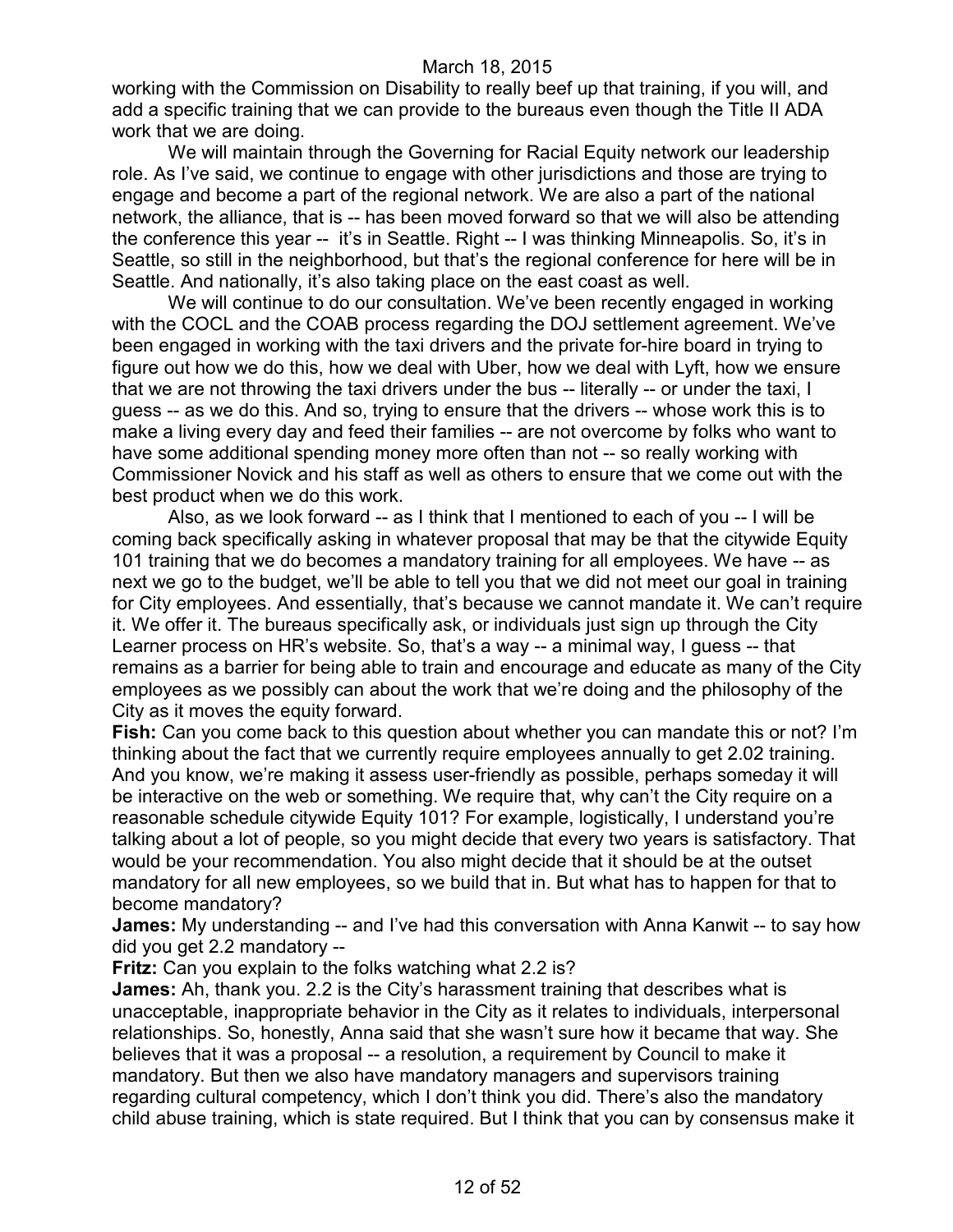mandatory, although I would prefer to institutionalize that and have it written somewhere so that it's concretely required.

**Fish:** The thing about 2.02 is HR sends out notices, people are required to go, people are required to sign a form saying that they've gotten the training and there's many reasons for that. It's an area that -- you know, prudent employers are doing that generally, and public and private employers -- but it seems to me that again, the question for you to advise us on is at what frequency, given it imposes burden says on your team as well? I would say at a minimum new hires, and then everybody in round one, and at a frequency that you think is appropriate and doable. But I believe the Council can mandate that if that's your pleasure.

**James:** Yes, thank you. That's what we'll be coming back with. And just as an FYI, currently everyone who goes through the Equity 101 training is recorded through HR because they sign up through City Learner and so it's recorded through HR -- or even if they have not, we record their names and submit them to HR So it's put into their portfolio of trainings that they have received. Commissioner, did you have a question? OK.

And also, be coming back to talk about overall citywide racial equity goals. One of the comments/concerns sometimes from some of our community members is that they didn't really see an overall racial equity strategy in the work that the office was doing, even though they have no qualms or agree the work that we are doing is what should be done, there's just no title for it or overall process for that.

So, in having the conversation in the same way that there is a definite infrastructure for disability -- addressing issues of disability in the City -- there is a commission on disability there, there is the ADA transition plan to remove physical barriers for people with disability. The City is a model employer of people with disability. There is nothing in the same way for the communities of color. So, this would provide an opportunity for you to be able to say to your directors and them to their staff, "how are you helping the City achieve its equity goals?" So, our intention is to return with a set few specific racial equity goals and ask for your consideration to implement those as a citywide expectation, and then also be able to define some of the metrics that would fall within those.

**Fish:** Mr. Director, each of us has the opportunity to give an annual letter to a director with expectations for that forthcoming year. Sometimes it's just the priorities that the Commissioner-in-Charge and the director have set, but often it includes things like this that are part of overall City objectives. I think it might also be helpful if we came up with some model language of what you'd like to see in all director letters that identify -- so we're doing this in a consistent way, saying we expect that you will make progress towards this City goal and then setting forth some kind of measurable outcome. Each bureau is different. Each bureau has a different workforce, composition of leadership, etc., but I think -- I would urge you to work with us to come up with model language that we try to institutionalize across all those letters. Because that's how we'll get what you're looking for, which is a citywide consistency.

**James:** OK. And to be clear, you said all the bureau directors get one every year? Because mine must have gotten lost in the mail. [laughter] **Hales:** Supposed to get one every year! [laughs]

**Fritz:** I want to commend Commissioner Fish, too, for working with you, Dante, in the job application for that Bureau of Environmental Services. You had pointed out that we at the director level and also especially in all senior management positions -- we should be asking not only for awareness of what do we mean by equity, but demonstrated performance improvements. I saw you put that in the Environmental Services director position, and likewise I think that that should become a standard for all director hires that the job description require. If you've worked your way up and you're ready to lead an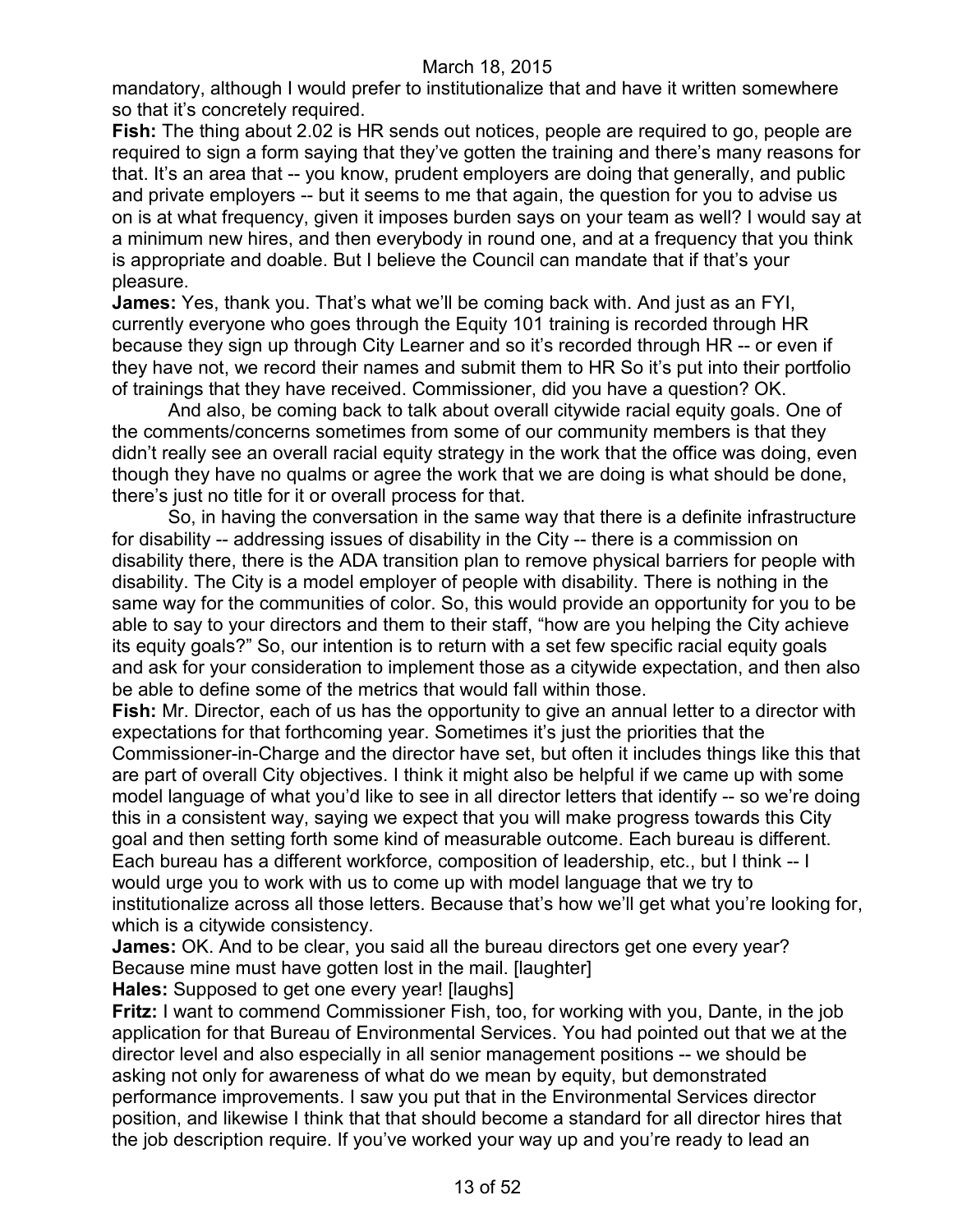organization, you should have some demonstrated ability to get things done with regards to equity, not just, "I read the Portland Plan and I can spout it."

**Fish:** I appreciate that, because HR is working with Dante's shop to do that. In fact, we did two focus groups. One of them was with employees who looked at the job description and said, "we don't think that this goes far enough." So actually the job description in the requirements for the job were completely rewritten based on two focus groups so that's -- I think it was very helpful.

**James:** That's great. And absolutely agree, Commissioner Fritz, that at this level the expectation is that you have accomplished something, not that you say that you understand what it means. So, I think that's at a minimum what some of those questions should be about.

As I wrap up, I want to say thank you to the Mayor for his continued leadership on this issue. You have truly taken this issue on as one in which you address regularly, put support and resources behind to accomplish, and unapologetically push for the dismantling of barriers based on race and disability in the City. So specifically, thank you, Mayor.

And as always and especially on this anniversary, I have to thank the Commissioner who brought me to the dance and continues to put her values and vision of equity behind the work that she does on behalf of all of the residents of the City of Portland -- so thank you very much, Commissioner Fritz, for all your support and all that you do.

At this time, I can take any questions that you may have, or move into the guests I have invited to offer their remarks.

**Hales:** Questions for Dante at this point?

**Fish:** I compliment you for working [inaudible] the budget ask -- [laughter] **–** the record will reflect that everyone was nodding.

**James:** Thank you. I'm not really new at this work, so that helps.

**Hales:** Great, thank you very much, Dante. We have some folks specifically? **James:** We do. At this time -- Jeff -- we have others from the City -- Leslie -- and is Carmen here? Thank you.

**Hales:** Good morning.

**Leslie Goodlow, Portland Housing Bureau:** Good morning, Commissioners, Mayor. I'm Leslie Goodlow, I'm the business operations manager for the Housing Bureau. I'm here to speak to the relationship that the Housing Bureau has with the Office of Equity. As you know, we share a space and we provide some admin services for them, but beyond that, we have quite the familial relationship.

We spend a lot of time going back and forth down the hall and providing consultation and technical assistance on a variety of things. OEHR has been very generous with their time with us, with their expertise and their willingness to support us as we have been working through our equity agenda at the Housing Bureau.

Specifically, internally, we started about 18 months ago -- our staff decided that they wanted to do an equity survey of what do our staff know about equity, what do they think the managers know about equity, and OEHR assisted our staff in developing that survey, and then once the survey was done in the interpretation and facilitation of conversations with the teams after we completed the results -- so, what did the results mean? What did the results mean specifically to each team? How do we now roll those conversations into our road map?

The Office of Equity provided a specific all-staff trainings at two different retreats. They customized the Equity 101 training for our staff based on conversations and questions that arose from our equity assessment. They provided consultation along with the City Attorney when we were working through adding access and outcome data goals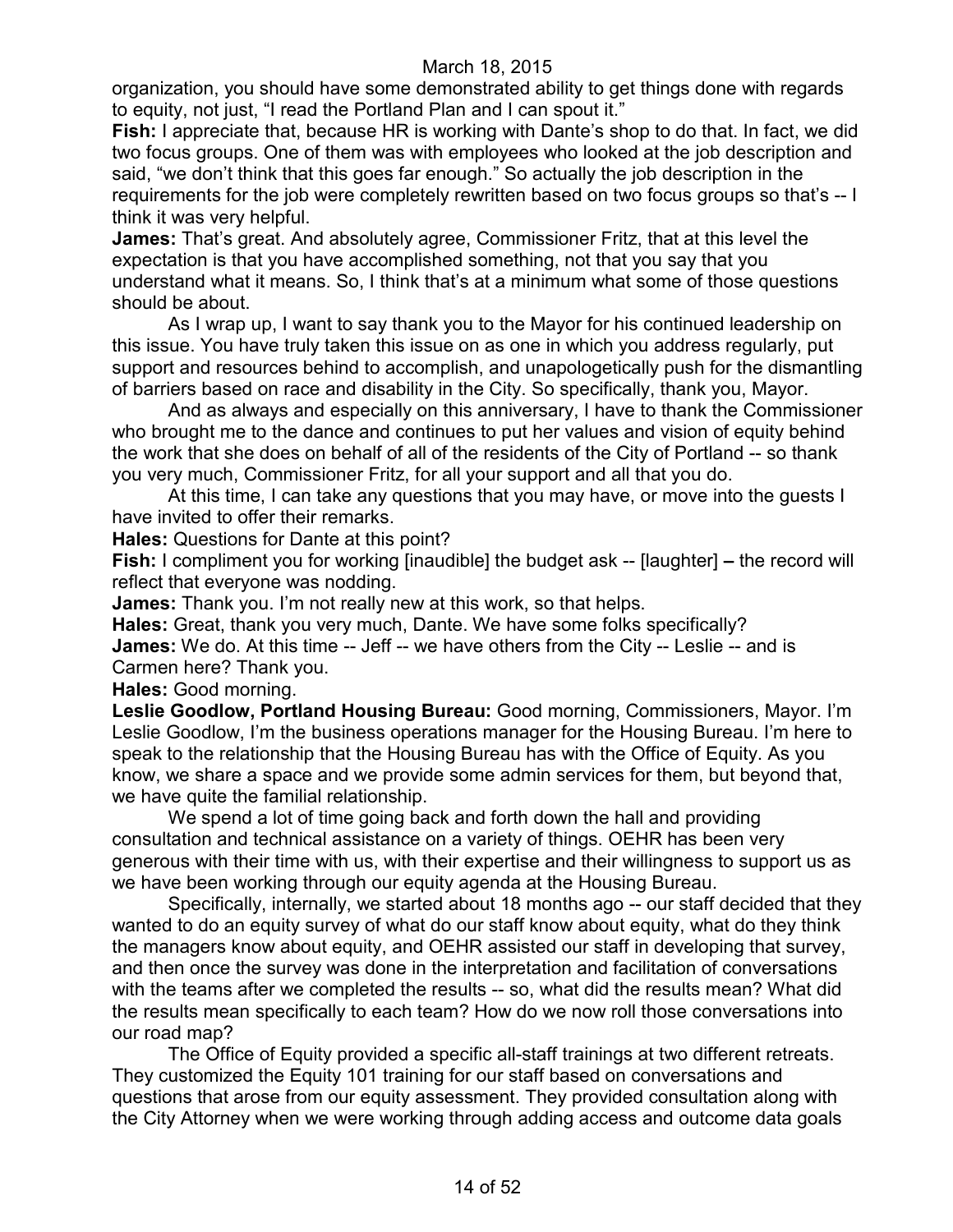into our sub-recipient contracts so that we had the correct language that did not get us into trouble. Dante was very helpful in drafting that language.

They have provided support not only for the bureau as we have started working through completing the road map, but also as we have made equity assessments and plans a requirement for our sub-recipients, they've been very generous in providing technical assistance not only to us but to our sub-recipients.

They have provided assistance to us and specifically to me as we started with our North/Northeast process and doing the engagement and how do we reach out to people, how do we do things in a way that is not offensive, how do we present information in a non-governmental fashion? Dante was there, and Jeff helping us to get the word out.

Dante has participated -- as he said -- in our notice of funding availability, not only in the review process as an outside reviewer, but also in drafting the language around the equity piece as he mentioned.

They have provided equity training for our sub-recipients and assisted me with my HR processes, both assisting with outreach and sitting on interview panels -- and on very short notice sometimes.

And then last but not least, I would like to talk about the fact that we have staff that are struggling with how to incorporate equity into their every day jobs and the Office of Equity staff have been willing to sit down with those teams on a regular basis about how to change program design, how to incorporate equity into all aspects of their work so that it's not an add-on, it's a regular piece of their employment.

I just would like to support the work that they have done. Dante has provided lots of assistance to me in my almost three years here at the City, and I really appreciate all of the work that they do. Thank you.

**Hales:** Thank you. Good morning.

**Jeff Helfrich, Portland Police Bureau:** Mr. Mayor and Commissioners, my name is Jeff Helfrich, I am a Sergeant with the Portland Police Bureau and I am in charge of our personnel division. I was assigned to the personnel division in 2014 -- June of 2014 -- and I reached out to Dante to talk with him about the issues that he explained earlier through his presentation and how that impacts the bureau and the hiring process.

When I was assigned to the personnel division, I was tasked with revamping our questions and looking at our testing process itself as a whole. Dante helped -- I called Dante up and asked him for his help, and also if he had any individual community members that wanted to be a part of the work group in revamping our oral board questions and our test or the actually written test that we take. He quickly volunteered -- and even though it does not sound like a lot of hours, 25 hours -- but there were marathon meetings at four hours a shot, I offered light refreshments and pastries and he quickly attended, as everybody else was doing when we have those.

That being said, it's his services that have been invaluable for me and for my team because not only are we the front doors to the Police Bureau, we welcome in and are recruiting local home-grown candidates for the job and position of the community policing officer, but also the non-sworn part of that. He's helping me through the process not only through the oral board but the test questions and our background investigations, which are quite extensive. So, he's helped with that. He's also helped to identify people that work on the projects and the community members, which has been a valuable asset for us.

For me just as a City employee, I have appreciated the lunch sessions that we've had, the equity discussions. I think it's very valuable to have that for the City employees to be a part of that process. And on a side note -- Commissioner Saltzman knows this and Mayor Hales, but the other three Commissioners don't know this -- I am an elected leader also in my community, and I use the information that I gather here with my fellow council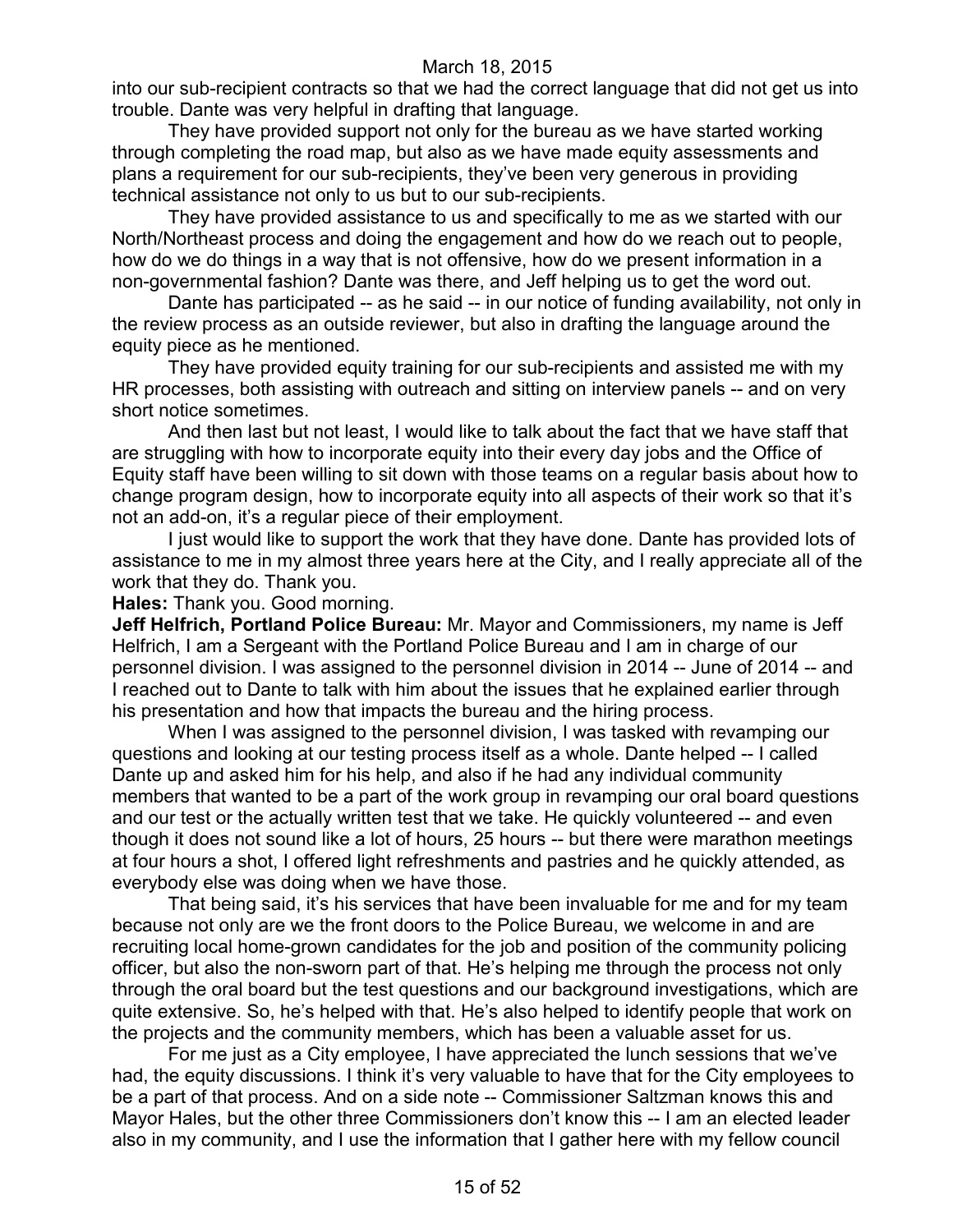members where I'm at to make sure that we're looking through the same equity lens and receiving that training and bringing it back to my city and my city manager to ensure that we're doing things properly, too. So, it's not just within the borders of Portland, it affects further out than that -- it reaches out a lot further. So, thank you for your time in this. And if you have any questions.

**Hales:** Thank you. You and your team, Sergeant -- I think everybody understands -- is going to be busy here this year because of both current vacancies and the anticipated retirements. We're going to be hiring a lot of police officers.

**Helfrich:** From now until 2024, we'll have 500 new police officers. Between now and 2018, 200 is what the eligible and probably what the projections will be.

**Hales:** A big challenge, a big opportunity.

**Helfrich:** Yes, it is. Thank you.

**Hales:** Thank you. Carmen?

**Carmen Merlo, Director, Portland Bureau of Emergency Management:** Mayor and Commissioners, Carmen Merlo, the Director of the Portland Bureau of Emergency Management. Thank you for the opportunity to provide very brief and not boring remarks -- [laughter] --

**Hales:** I'm going to pay for that, I know.

**Merlo:** Regarding our collaboration with the Office of Equity and Human Rights. I think you know that disasters do impact those who have less more significantly, and so one of the major projects that we're working on right now is an update of our natural hazard mitigation plan. As part of that update, we intend to -- one of the main themes -- promote social equity as part of the neighborhood natural hazard mitigations. So to that end, I want to thank the Office of Equity, Director James in particular, and also to their civil rights manager for helping us with the scope of work and selecting the vendor to do that. I'm also very grateful to the office for their financial contribution. Most recently, they provided funding for us to translate emergency messages into the 10 safe harbor languages. So, we are grateful for their work and we look forward to working with them on this and other initiatives in the future. Thanks.

**Hales:** Thank you all. Who's next? Please, come on up. Good morning, and welcome. **Lavaun Heaster:** Thank you. My name is Lavaun Heaster, and I am the chair of the Portland Commission on Disability. I'm just going to tell you a little story about my week last week -- and this has to do with the Office of Equity and Human Rights.

I basically started my week on Monday with a meeting with Dante James. As the new chair, I wanted to go in and speak with him about how the Portland Commission on Disability and the Office of Equity and Human Rights could partner to beef up the disability programs and to support each other in the work that we're doing. When I came in there, he was emphatic about that it's important that we meet together regularly, which made me feel welcome, it made me feel like he wants me to be in there and be part of the conversation, which is really important because as many of you know, people with disabilities are often left out of many conversations.

So, I updated him on a lot of the things that are going on, and it's work that the office has been supporting over the past year. We've got the ADA transition plan, where we've been receiving support from the Office of Equity and Human Rights. We have the model employer, which has really picked up in the past year and we've been receiving support there. The comp plan, the private for-hire, and then the ADA -- oh I already said that -- there is one other thing, and I can't think of what it is -- oh, the DOJ and the COAB. So, we've been receiving support on many things.

And then there's always -- and we talked about this, Dante James and I did - always the little things that just -- it never ends. There's the big overarching things, but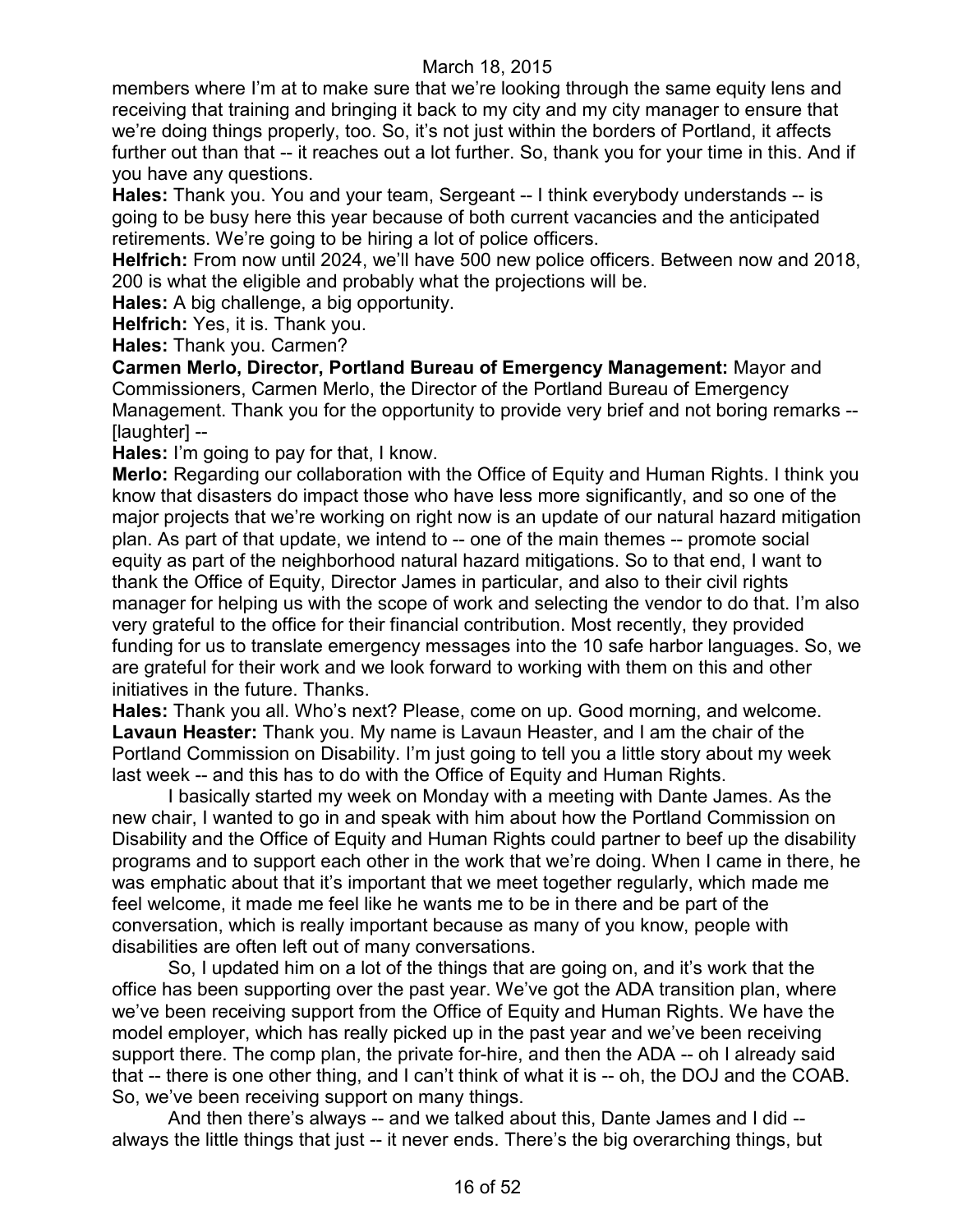there's always tons of little things that are constantly coming in, and we have to make decisions -- you know, does this fit in our purview, does this fit somewhere else? And so, that was our meeting. But as we were closing up, he said that I am to hold him responsible to basically come in and let him know if I have issues and if there are things that are not happening the way that I would like, and that hopefully, other commissioners -- hopefully I'll be a voice for the full commission, but also quite honestly, everybody in our commission can walk in and can ask for a meeting and walk into his door because before I was ever the chair, I was walking in and asking for things and bringing things to his attention, and he opened his door and allowed me in. So, this has been my experience with him.

This one is not what happened last week but just an aside, when we were talking, I mentioned to him and I thanked him for -- we have offered a couple of different disability trainings on intersectionality and things like that, and he has come to them and he's learned something, and I see him bringing that information and bringing it to other places, which I think is very valuable because is the disability community cannot work on its own to make change. We need to be working as a part of a larger group. And the fact that when he learned something, he takes it and he brings it out is really important.

The rest of my week, was just all kinds of stuff -- and you know you, work for the City. I am a volunteer, but still there's constantly things coming across, So Beth Kaye, who works for the Office of Equity and Human Rights, was there to support me through it all. She was doing research, she was sending out proposals, she was cleaning up documents. Many of you know that I am legally blind but I also have a learning disability. So, she has to support me because I don't write well. She takes what I put down that's all scrambled and makes it look beautiful. So, she's in there constantly every day, and I suspect she works more time than she's letting anyone know because she seems to be there no matter when I need her.

The last day -- or actually, it was Thursday, I took Friday off because I got sick -- but Thursday, I went to the Equity 101 training. I've been through a million and one diversity trainings and inclusion trainings and intercultural communications and things like this, but I wanted to go to the equity training because although I've been learning about equity, I went and I sat through it. It was amazing. It was great. And because Dante and I had been talking about how we could beef up the disability part of the programs being offered through OEHR, I could see how we could either create its own Equity 101 and training for disability, or really beef up that because we are working at two different baselines with disability and racial issues. There's different baselines, and so we're going to have to do some new -- some foundational work with disability. But he was open to it, it was wonderful, and the staff there have supported me for the past three years since I've been in some form of leadership with the Portland Commission on Disability. I have come to many different people in that office and they have always supported me.

So, I would like to thank you for making sure that they are here. They are very important, and I can't imagine the City without the Portland Commission on Disability, and we need somewhere to be housed, so thank you for the Office of Equity and Human Rights. Thank you for the work that you have done.

**Hales:** Thanks very much. Appreciate your amazing amount of volunteer service. **Fritz:** Thank you, Commissioner Heaster. I would like to take credit for having the program on disability as part of the Office of Equity and Human Rights, but in fact it was the Commission on Disability who insisted that our program be focused on race and also have a focus on disability. That's different from most offices of equity and civil rights across the country, and I think that it makes us way stronger. So, thank you, and thank you very much to your fellow commissioners for the work that you do, I think your description of your week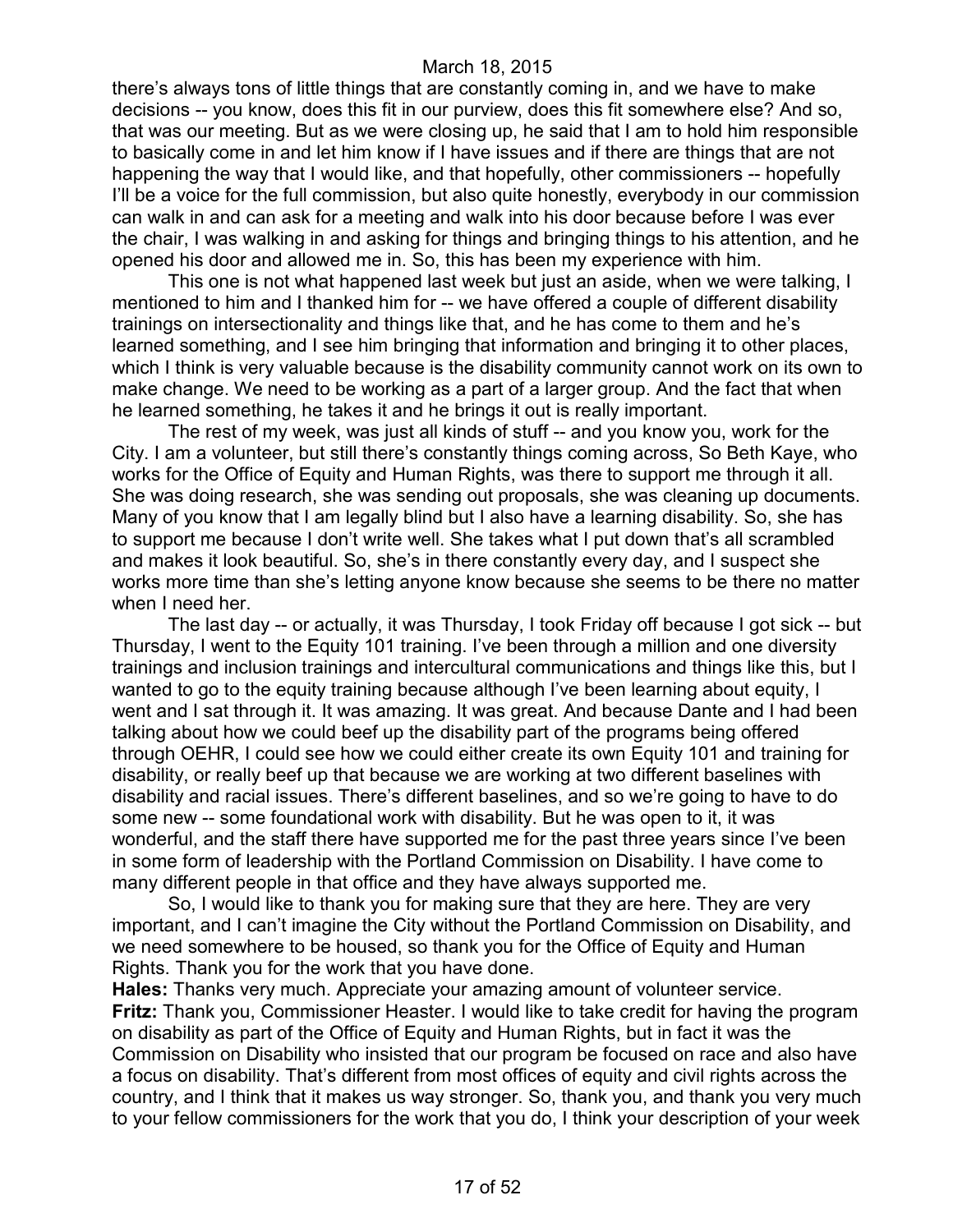sounds like a full-time job in itself -- and of course, you did it as a volunteer, so I really appreciate it.

**Hales:** Good morning.

**Mercy Koffa:** Good morning. My name is Mercy Koffa, and this is Lucinda Payne. We are from the Liberian community. We have an organization called Oregon Association for Liberia, and we are representing our community here today.

We have a relationship with the Office of Equity and Human Rights, especially with Dante James. It has been a wonderful time doing it, with the Ebola outbreak. Out of desperation, we step out and say, we are Liberians, we moved into Portland to seek refuge, but eventually we all became citizens of America -- naturalized, of course -- and we are members of the state of Oregon. When the Ebola outbreak was in Liberia, we were also having Ebola here in the sense because we were suffering, and we did not know what it was and we did not know who to go to for help. So out of desperation, we started looking for help, wondered, who could help us? Who could listen to us? How can we get the word out there that even though Ebola is in Liberia but there are Liberians here? Who's going to listen to us? We did not know any way around, but the system does work because we started from the 2-1-1 number and they directed us to a lady called [indistinguishable]. She's an event coordinator for Portland.

When we got to her, she was really nice and she welcomed us and gave us a list of people that we could contact to get our word out there to get support for Ebola for people here and for people back home. But she stressed that out of this list, we need to meet the Office of Equity and Human Rights. Dante James is the head of that department, but you have to make an appointment to see him. At the time, we did not have time to make an appointment with anyone. We wanted to get in the streets of Oregon and let people know that Liberians live here, and there was outbreak of Ebola in Liberia and people needed help, so we did not make an appointment. We set up a delegation -- she is one of the delegation -- and it was amazing what she said. She can explain for herself. **Lucinda Payne:** My name is Lucinda Payne. I was the head of the delegation set up by

my community to go to Dante James' office. We woke up that morning, we met at his office, we parked our cars -- and it was my first time parking downtown because I always take the MAX downtown. We parked our cars and went to the office. We did not have an appointment. We walked in, people in the office were like, they were looking saying, "hi, my name is Lucinda. I'm in a delegation of Liberians and we want to talk to Mr. Dante James." And the lady, the secretary said, "do you guys have an appointment?" "No." She said, "OK, wait for me."

We sat down there and she went and came back and said, "well, he's very busy right now and maybe you guys can come on next week because they are across the country, so he will not be able to see you." I told her, "I don't know if we have next or if we can talk to any other person, we would appreciate that because we don't want to leave unless want to talk to somebody in this office." So she says, "OK, we'll take to somebody else." Then Koffi came and he said, "welcome, let's go to this room." He opened a room to us, he brought us water, and he said, "the director doesn't have time right now but I'm going to listen to what you have to say and we can start from there."

And he listened to what we have to say. In the middle of the conversation, he said, "hold on, I'm going to get somebody else." He brought Polo, and Polo listened to everything that we had to say before the meeting. After we talked, Dante walked in and he sat down, and that was won over for me and that's how he started. She can continue. **Ilaughterl** 

**Koffa:** So, from there we built a relationship with the Office of Equity and Human Rights. Thank you very much for that.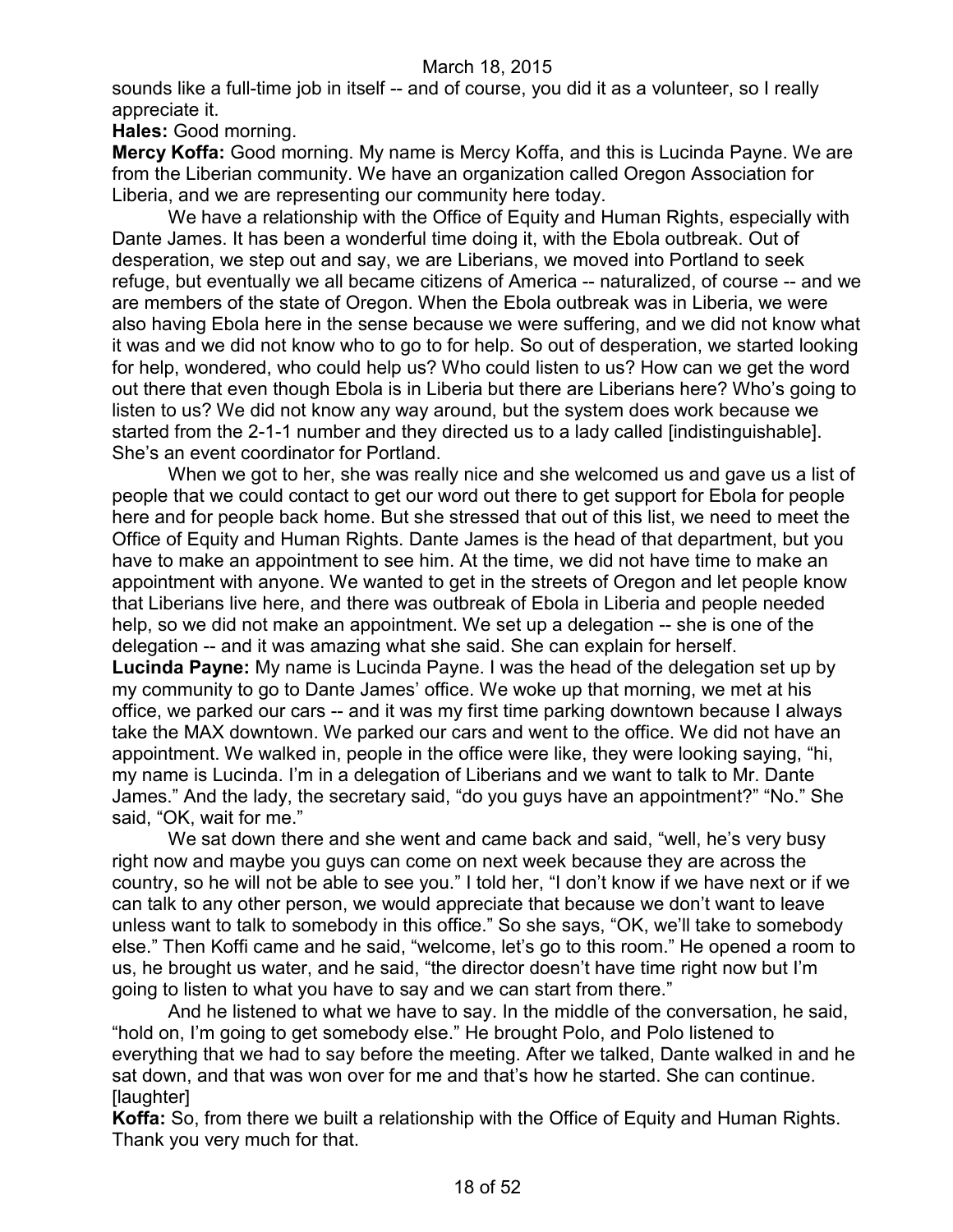This office has been great, and it has put us Liberians out there for other people to know us. We told them our problem, we needed education on what Ebola was, we needed people to be educated and working with educating our people when they call us from Liberia because now, we were afraid to take phone calls for Africa because you don't know what's going to be in the news. So, they organized a rally for us. They found a building for us, which was a church building. They paid for the food and everything, and they healthcare professionals from Multnomah County, one of which was Amy Sullivan, who is a best friend of ours today.

Through this office, we were able to meet great people today that made it really wonderful for the Ebola education process to continue. When they organized the rally, they invited people -- the healthcare professional -- and they were also present. The people who had the church building did not come there, but Dante James, his wife, and all the people -- Koffi Dessou and everybody from the equity office, they were there, and that was great. At least we have people that we can go to if we have problems.

Since then, we organized the association for Liberia. We have been organized for a number of times, but we always meet in an individual's home to have our meetings. Today, it's so weird that we have a building that we do meet in, but we also have our meetings. We don't have to go to individual homes now unless we want to just have fellowship with each other. So, they made it possible for us to also have the home where we can have our monthly meetings, and they have open enrollment for us today because of them.

Now, I know Amy Sullivan, I know Paul Lewis -- do you know him? [laughter] we know Paul Lewis for the health office for Multnomah County and the Oregon Health Authority. Because of them, we know all of these people. And because of the Office of Equity and Human Rights -- they have paved this role that we even have a grant from the state of Oregon for going out and educating our communities about what Ebola was, how we can approach people other there who do not know what to do when people see us in Liberia, and they try to run away. What do you need to do?

You know, we had that education, we had that means to enrich people. I don't think all of this would have been possible if we did not come to Dante James' office. We have this wonderful relationship now. More often, I just -- places that the African Americans have. Now when you go to somewhere where Africans are having something, Dante James is there. OK, I have a friend now.

This Office of Equity has been so great, and they just help us through our process of our education. I believe that they are still going to be there for us, and we know now in that we can count on somebody in the state of Oregon that we are a group of people from somewhere else who always have problems. We'll always need him.

So they have been great from the secretary that did not even meet us, go back and say, "you did not have an appointment, you have to make one to come." She made him to go and see them. And they were all welcoming. It's a great job, I believe, they are doing now, and we really appreciate it.

I was always wondering if someone was going to listen to this story, because without we don't always want something bad to happen before someone can say, we also want to be able to go out there when someone does something to us that is so great and wonderful to share it. I really appreciate this time to be here, and I really appreciate your time and everything that you have done for us, and I know [inaudible] thank you for opening your doors to us and thank you for this time. If there is anything else that someone would like to know, I think that we can take questions if you have.

**Hales:** Thank you for coming here and telling us that story. You're right, people don't -- it's often true that in government, you know, we hear about when things don't work. So, it's really nice to hear from citizens about how things do work, and when the City does serve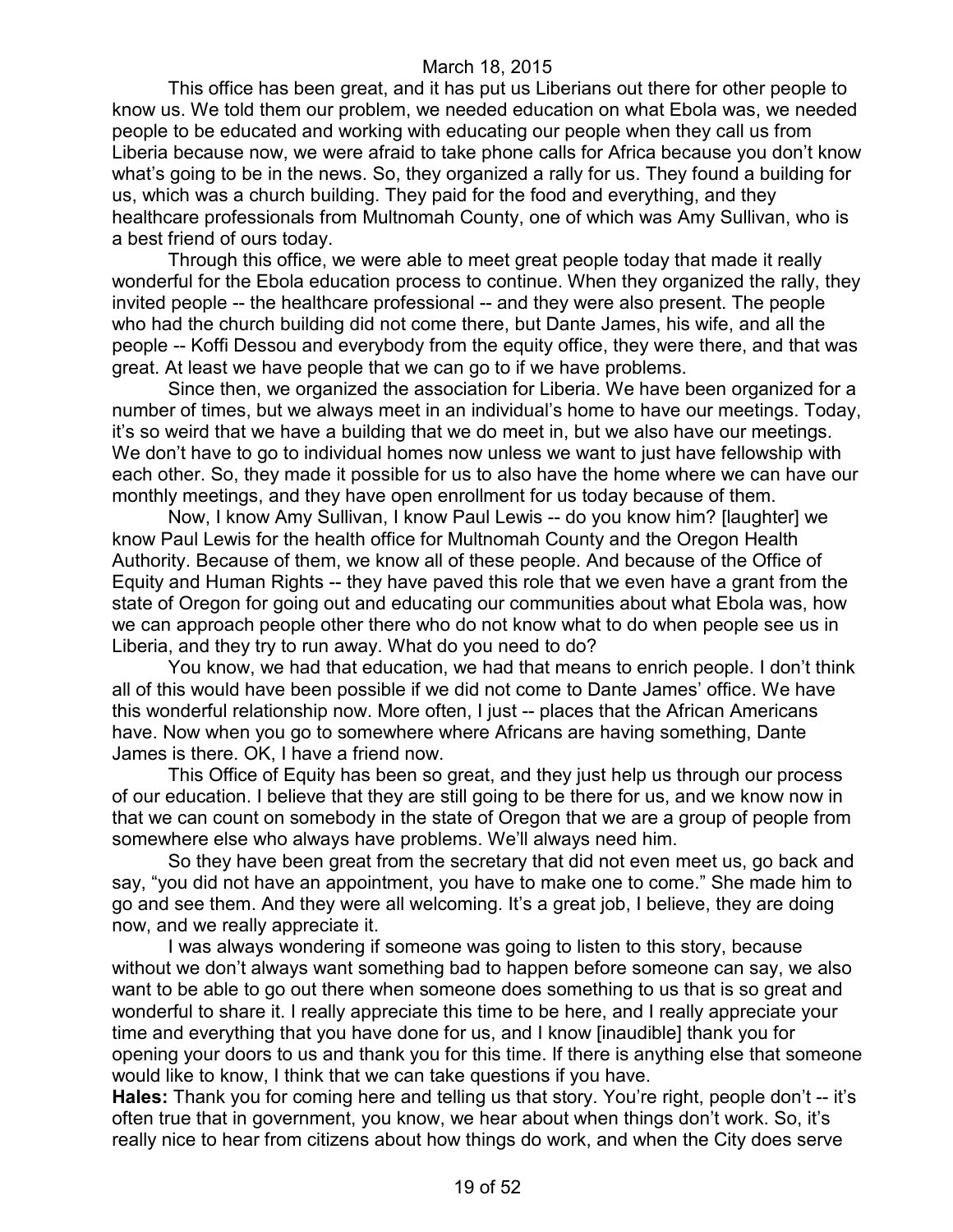the people who are in our community. So, I appreciate -- I think all of us appreciate you coming here today to tell that story, because it's good to hear when the people of the City are reaching out and serving the people that we work for. And that includes you, so thank you very much. Thank you. Mr. McFerrin, good morning. There's a button on the bottom of that microphone.

**Joe McFerrin II:** Wow. Mayor Hales, members of the City Council, good morning. My name is Joe McFerrin II, and I serve as president and CEO of the Portland OIC in the Rosemary Anderson High School as well as a member of the Black Male Achievement steering committee. I have a few short remarks, but I would have to say that this presentation has been pretty powerful for me. I'm proud to be born and raised in Portland - - sorry.

#### **Hales:** It's OK.

**McFerrin:** I'm a bit of a softy, I guess. So, anyway, I would like to thank you for the opportunity to share around Black Male Achievement in the City's Office of Human Rights and its leader Dante James.

I was first introduced to the Black Male Achievement initiative in 2013, and in April of 2014, I attended the National League of Cities conference for leadership to promote Black Male Achievement in Oakland, California for the first cross site convening. The intense three-day meeting brought cities together to learn from their peers how to advance plans to meet the needs of young Black men and boys who experience disproportionately high rates of poverty, family instability, failure in school, unemployment, incarceration, and homicide compared to their peers. I returned from Oakland inspired by the work being done around the country, and the prospect of creating something special here in Portland.

Although our efforts here had begun, it was apparent that the initiative was in need of strong leadership. Recognizing the same need, Mayor Hales made a critical decision to place the Black Male Achievement project in the Office of Equity and Human Rights under the direction of Dante James. Since this move, the BMA has made huge progress. Regular meetings, are well attended by the steering committee members. The committee has made many presentations from the local workforce board to the juvenile justice and others in the community concerned about the success of Black men and boys in our community.

Since Dante has taken over, he has galvanized the steering committee, he has dedicated to taking action for Black males on exclusionary discipline at the state level, employment, and training opportunities, and the disproportionate minority contact in the juvenile justice system.

Dante has worked with the steering committee to draft several documents designed to impact policy around disproportionate discipline in schools, and also disproportionate contact in the juvenile justice system. This includes a letter submitted on behalf of BMA on Senate Bill 553, as well as a letter to the District Attorneys Association in response to the juvenile justice task force, and the French [indistinguishable] report. Dante has also fully engaged with our local workforce board to make sure that the Black males may equally participate in internships throughout the City.

Since moving BMA to his office, we have truly in our stride and we look forward to our work together with the Office of Equity and Human Rights under Dante's leadership, and he has made a commitment to seeing this effort through. He has got my full support and the full support of my organization.

And I would add that I would like to go on the record to say that I would like to get Rosemary Anderson High School students more involved with the Office of Equity and Human Rights because I think this kind of work can impact particularly at-risk youth and help them to change their trajectory to a more positive and fruitful outcome. Thank you.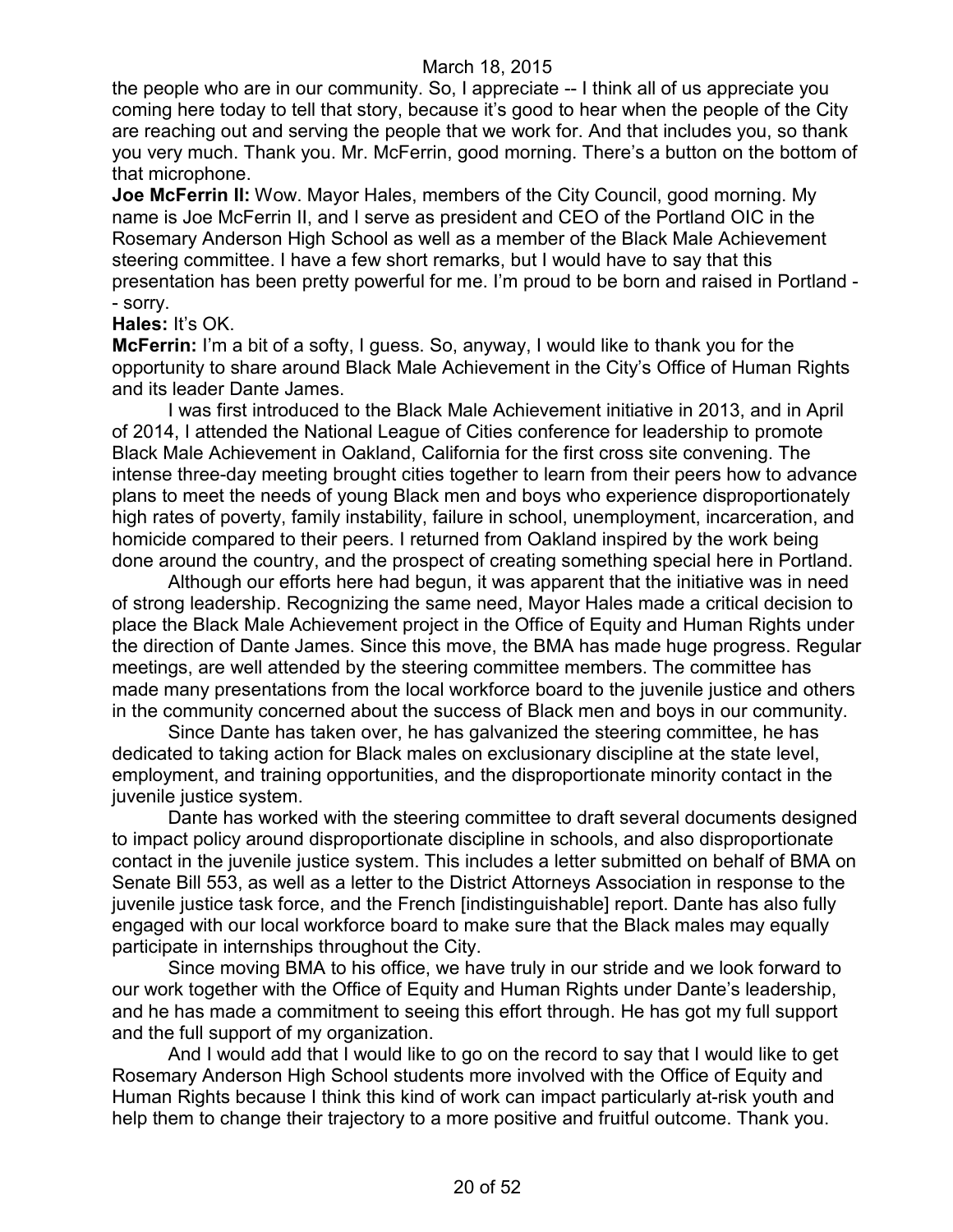**Hales:** Thank you. Thanks for your leadership. Appreciate it. Thank you all very much. Dante, do you have any other invited speakers? OK. Come on back up and we'll see if we have anyone signed up for public testimony. Why don't you call those? Sue, why don't you call those for public testimony?

**Parsons:** We have Charles Johnson signed up to testify.

**Hales:** Charles, are you still here? Anyone else want to speak? Come on up. **Joe Walsh:** My name is Joe Walsh, I represent individuals for justice. I would ask your patience. Good news is I'm losing my voice. I'm sure there's a few people on the Council that are happy about that.

Do you have a copy of the brochure in front of you? This brochure? Would you look on page six? There's a part there under disability equity program. The first one talks about the disabled parking regulations. Individuals for justice has a running battle with Commissioner Novick on this. The way we understand this is that the people who were using this parking permit are now required to pay, and that also includes disabled veterans. So, we have a running battle with this Council and this Commissioner about that.

Now, I know that there is a lead-in to the program, but for us, for this program to endorse that is bizarre as far as we are concerned. So, just on the record. **Hales:** It says it advised the process.

**Walsh:** All your commissions advise you, Charlie. You make the decisions. They just advise you, right. I don't know of any Commission that can tell the Mayor what to do. Yeah, I don't know any of them. So, we're very much upset over that one.

On page nine, the Department of Justice settlement, the COCL. You know we have a running battle with you about the appeal of Michael Simon's decision. We have no information that you withdrew that or you're in the process or where it is. Last indication was that you are going forward with this and we have a real serious problem with that along with other organizations. And for the Human Rights Commission, I think came out against that -- am right on that? Came out against that, and I would like to see that, and others, that they were against that. So, I don't know where that is, as far as you're concerned.

And then I have kind of a question on page 12. We have a graph that stunned me, and I'm -- you know, activists like to be proven wrong, so please prove me wrong on this one. When I look at that graph, and I see that red, that's -- is that the white population of the City employees that are here? Why is that red?

**Hales:** Is that workforce or neighborhood involvement?

**James:** It's just an example of one bureau's workforce.

**Walsh:** OK. So, what is the percentage of whites in the entire City? Do we know that? That are employed by the City.

**Hales:** The City workforce?

**James:** The City workforce is about 22% people of color, I think was the last number that I saw.

**Walsh:** 22%? And of everybody of color. So, it would be African Americans, Hispanics -- **James:** Full-time employees.

**Walsh:** And what's the percentage of whites?

**\*\*\*\*\*:** 78%.

**\*\*\*\*\*:** Correct.

**Walsh:** 78% of whites. OK. Over the last five years, have we gone up, down, how are we doing on that?

**Fritz:** That's what we're tracking. And for reference, the City as a whole is about 72% white.

**Walsh:** I mean, are we improving what we're doing?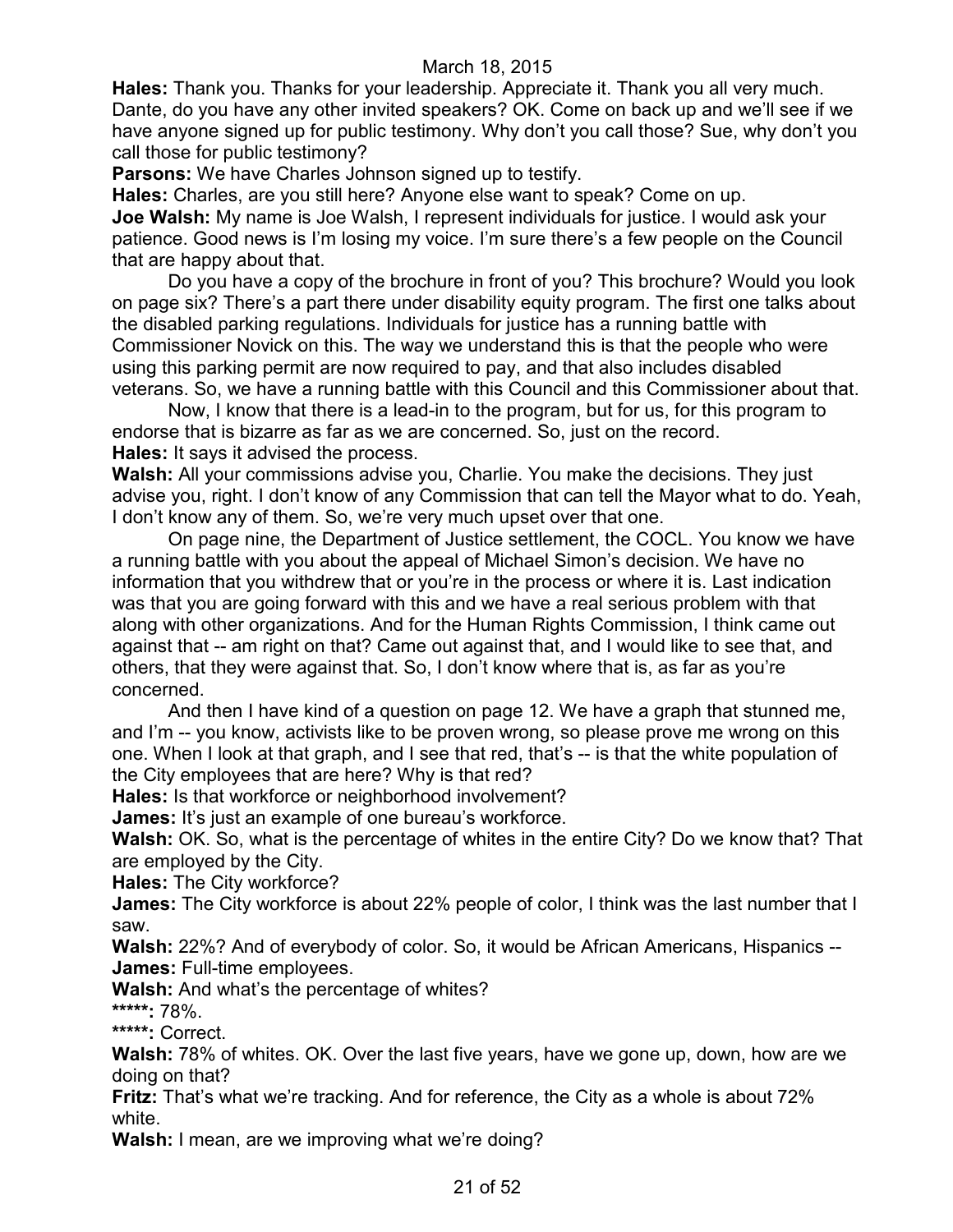**Hales:** Yes.

**Walsh:** Can we say three years ago it was 80%, and now it's 74%? Those are just figures that I'm pulling out of the air so show that we're increasing our equity.

**Fritz:** So each bureau -- we have that. Thanks to the Office of Equity and Human Rights, we have that by bureau, and so that's certainly part of my evaluation of my bureau directors as to if we are making progress.

**Walsh:** I would suggest that maybe you would break that down more because when we looked at this and we saw this red, it jumps out at you, and then you look up here, and it says City workforce demographics dashboard. That indicates that it's an entire City employee, and we have 80% white, which would be bizarre. And only 1.9% of African Americans.

**\*\*\*\*\*:** That's one bureau.

**Walsh:** I understand that but I'm saying that if somebody was reading this, a reasonable person would take those two things and put them together, and say, we're not doing so good. And I think that you're doing better than this says. Or this implies, anyway. **Hales:** Good point, thanks very much.

**Walsh:** And now I'll shut up. Thank you.

**Charles Johnson:** For the record, my name is Charles Johnsons. I know that doing the deep data mining is not easy to squeeze into a presentation, but when we apply the equity lens, we certainly need to look at salary and wages. We don't want -- and also subcontracted work. I certainly hope some of the City budget surplus will go to PHC and we'll have more Latino and Black janitors, but that won't please me nearly as much as having more ethnic diversity on the Mayor's staff, a better balance as we see what this group here. Probably because of good recruiting we've got probably a disproportionate representation of Latinos in the Office of Neighborhood Involvement. So, we want to always be encouraging the diverse staff we have to do recruiting and diversify outside of our own silos.

It's natural for us to have limited social networks that don't cross those boundaries, and we want to encourage -- you know, if somebody is Latino and looking to get friends jobs, to look outside to Asians and to African American residents of Portland, especially in any bureau that has a slight out of balance as to how it's going to be able to diversify.

And also, while we've talked about racism and ableism, we need to also talk about better engagement with youth. Obviously, certain jobs are only available to people with a certain level of experience, but I think that we're going to find that a younger generation than myself -- and most of you -- is doing better than we are at being less ableist and less racist and less sexist. So, I hope that as this conversation goes on, that -- bureau chief, I can call him the Commissioner, I guess -- will be vigorous. On the Human Rights Commission, I think that we have better than average youth representation, and I hope that that will also be an issue that you look at. But especially, how do we diversify people who have the best salaried jobs like the ones that Jackie Dingfelder and Gail Shibley have? Thank you very much.

**Hales:** Thanks very much.

**Fritz:** For the record, I believe the City is the largest employer of youth in our City. **Hales:** Yep.

**Johnson:** That means we need to look at economic development, then.

**Hales:** Thank you. Any other questions for Dante before we take a motion to accept the report?

**Fish:** Motion.

**Fritz:** Second.

**Hales:** Further discussion? Roll call, please.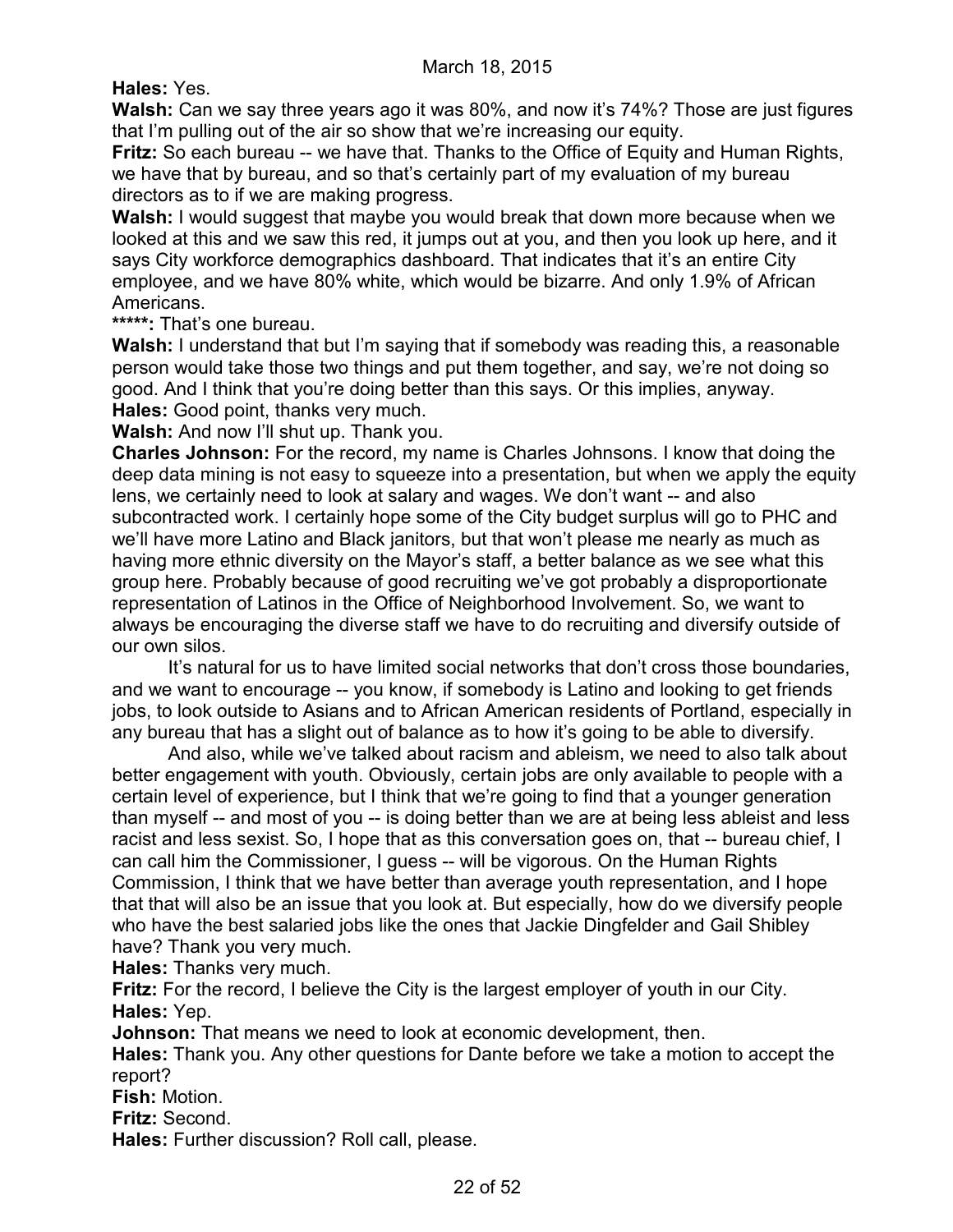### **Item 279 Roll.**

**Fritz:** This is good to celebrate the achievements of the Office of Equity and Human Rights, which was so difficult to form and which frankly has had struggles over the last three years -- as any new organization did. We have highlighted the successes today, as is right. We have heard a lot of criticism of folks who say that we haven't done enough and we haven't done it fast enough, and both of those are correct. So, I am very pleased to celebrate what we have done.

Mr. McFerrin said that he's proud to be born and raised in Portland. I'm proud I chose to come to Portland, and I am very -- I want people to know that anybody can walk into any office in the City and people will try to help. The experiences that we had from our friends from Liberia -- that's not a surprise to me. I appreciate that staff all over the City will go the extra mile to help. And the Office of Equity and Human Rights' staff exemplify that.

Thanks very much to our partners in other bureaus -- Anna Kanwit, in particular, in the Bureau of Human Resources figuring out it's about who works for the City, who gets contracts with the City, and who gets the services from the City. Those are the three focus areas that we set up the Office of Equity and Human Rights for and which the staff has taken to new heights. We can't do that without partners, including our bureau directors - and I thank each of them -- particularly Mike Abbaté one of my directors, who I think was the first to hire an equity inclusion manager Art Hendricks and is reporting to him directly and getting frequent reports to me on how are we doing in our bureaus as far as not only hiring in succession planning promotion, but services and how will we interact with our citizens.

I really appreciate the Diverse and Empowered Employees of Portland and all the work that they do on their own time -- volunteers as well as the Human Rights Commission and the Commission on Disability. People putting in extraordinary amounts of effort to make this actually work because it's been -- as was presented at the beginning -- since the 1600s that we've had institutionalized racism and ableism, and it's time to stop. I appreciate that. We have made those strides.

I particularly want to call out Amalia Alarcon de Morris and Susan Anderson, who continue to be leaders in partnership with Director James, and Dora Perry in my office, who is my guide on equity issues. Thanks also to each of my partners here on the Council who have embraced this, and kudos to the Mayor for having taken this program and this bureau and a brilliant move to put the Black Male Achievement Initiative in the office, and moving -- when the time was right, moving the Titles II and Title VI issues into that office.

I need to point out that I believe that Dante James is not asking for additional resources in this year's budget. So, we have -- we probably at some point do need to invest even more, and yet we also don't want to make it seem like this office is the only office that's doing the work on equity. It's all 6000 employees at the City, and I really appreciate that we've embraced that under your leadership. Aye.

**Fish:** Commissioner Fritz has captured I think all the right themes for this event, and I echo what she has said. I'll add just three things.

First is, we have a chance to work pretty regularly with members of your equity team on various matters. So, I just want to acknowledge the great team that you have assembled and their professionalism, and thank them for that.

Second is, I'm kind of a student of annual reports --- the way that they are put together. You know, we often get dinged by elders in equity because the font is not right or information is not laid out. I told Jeff Selby that I think this is one of the most effect reports that any bureau has put out, and we're going to steal a number of the innovations in this. So, nice work.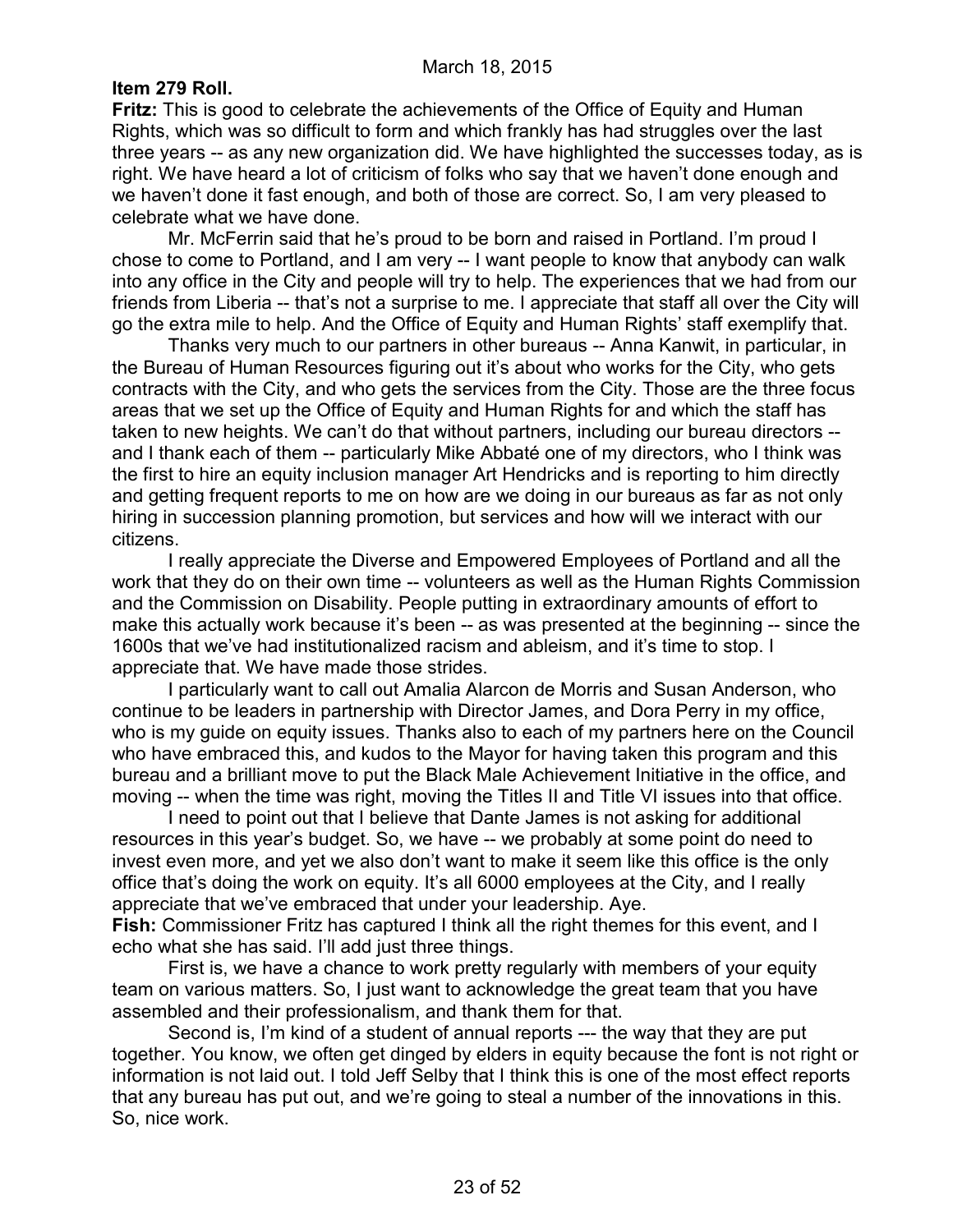And third, I urge you to come back to us following this hearing -- because I think that you're hearing a lot of receptivity -- and give us your recommendation on what frequency should we require Equity 101 training. And again, my sense is we can move to implement that at the front end for all new hires, and then what is a reasonable frequency that takes into consideration the benefits of the program and your staff capacity? I appreciate the progress we're making and I'm pleased to vote aye.

**Saltzman:** Well, thank you for the great report. I also want to add my accolades to this annual report, too -- so good job, Jeff. It's really a very readable and chock-filled with accomplishments, and that's a good thing to see.

So, Dante, I just want to personally thank you, thank the Commission on Disability, the Human Rights Commission, and the staff for really giving great legs to this office and getting things done. It's probably -- and sitting on -- I think it's great that the Mayor has pioneered you sitting at the table for all the budget bureau discussions, I think that that's really a great innovation. The fact that your office isn't asking for additional resources -- **James: Not yet. [laughter]** 

**Saltzman:** I was just going to say, this is probably well-timed given you haven't had your annual review yet. [laughter] Anyway, it's a great report, and thanks to everybody for their good work. Aye.

**Novick:** Dante, first of all, I want to thank you for your office's participation and our discussions about taxi cab regulations. Your participation has been incredibly valuable and much appreciated. I really appreciate all the testimony we heard today about the value of the office.

I also want to express my express my appreciation to the Council members who created this office, because it was controversial at the time and I still hear flack about it. A couple of weeks ago, I had a conversation with an elected official who will remain nameless who said, "you're never going to get a street fee until you abolish the Office of Equity because you have to show you're giving up all this frivolous stuff." And I said, "well, I think that's politically wrong and morally wrong" but that's the kind of thing you still hear. So, I appreciate those on the Council who listened to all of that stuff and moved ahead anyway.

Dante, I have to say that I still like the idea of having as part of the mechanism we use to determine which decision packages are funded -- have an NCAA tournament style equity smack down, where you have like 64 decision packages and you match each package against each other on equity grounds. So, I think that we're probably too late in the budget cycle to do that, but I think that would be something worth doing for next year. Thank you. Aye.

**Hales:** Well, Commissioner Fritz, thanks for getting this good thing started, and I'm glad to hear that you think that we're still on the right track. I think that we have great leadership, a great team in this bureau, amazing volunteers, and amazing partners in the bureau and in the community. So, we built some strength here. And we need it, because there's a lot of work to do. There are old issues of racism and injustice in our city, and there are new ones, too, because Portland is becoming this amazing magnet for people from all over the world to move here, and we have to make sure that this is a just and open society for those new Portlanders, just like we need to for those of us who grew up here and who, like Joe, are proud to be from here even if we're not proud of the whole history.

I'll tell you, the Black Male Achievement initiative -- I really appreciate, Dante, your stewardship of that. It gets driven home to me again and again how much work we have to do. You don't have to look far to see the numbers, but actually you don't have to look far to see the people, either. As it happened, I was in East Precinct at midnight on Saturday when there was the thirtieth gang violence incident in our city this year, and I ended up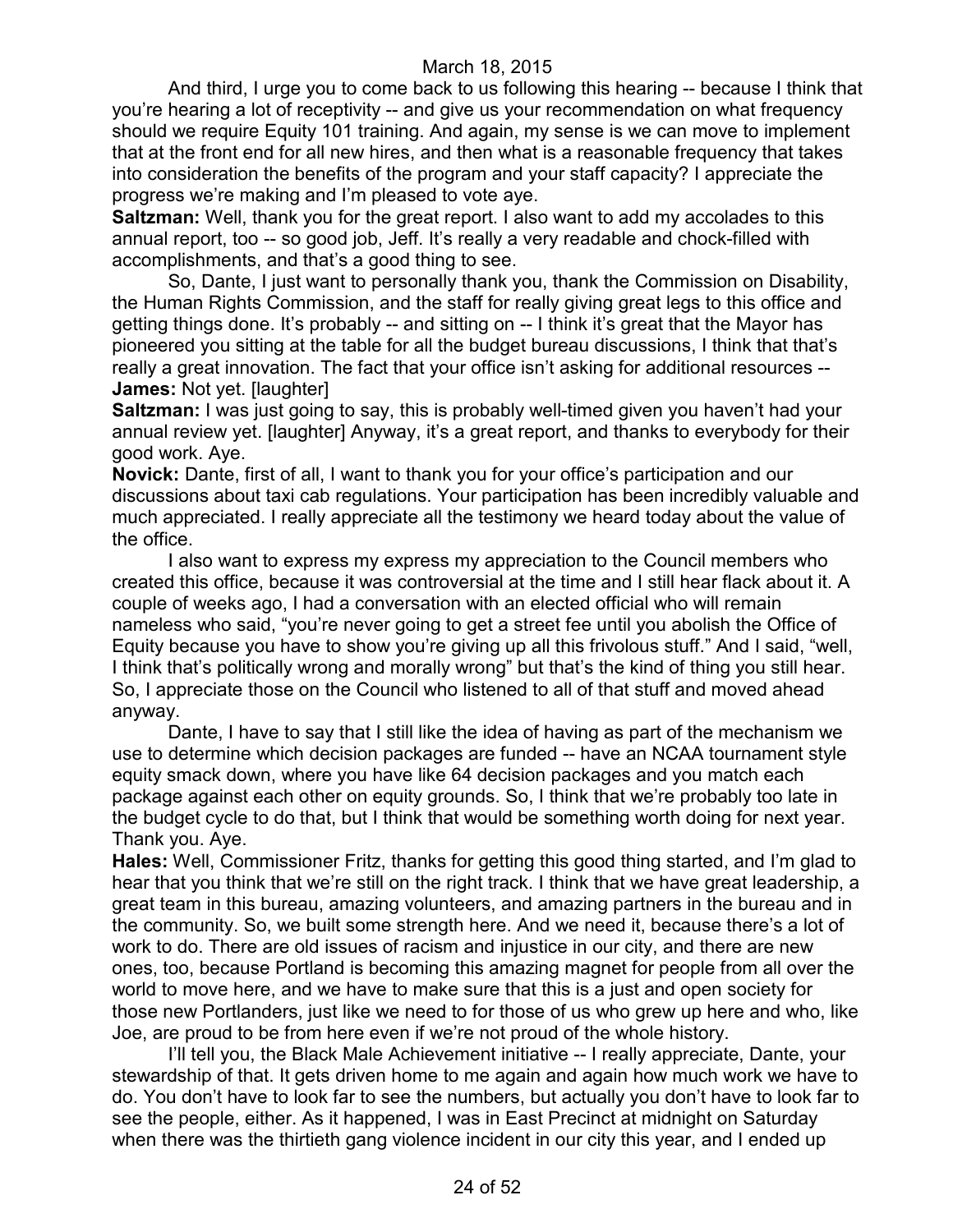speaking to a young man who was the intended target of the shooter and who fortunately wasn't hit. And he's 17 -- and I'll withhold his name because he's a juvenile and a witness in a felony case, unfortunately -- but just talking to that young man and realizing why the Black Male Achievement initiative is so important. If he and the other young people in our community feel like there really is mentorship and support and opportunity for them, they'll get as far away from that toxic behavior as they can.

And every time I have one of those conversations, it makes it even more real for me what the Black Male Achievement initiative is doing and why it has so much importance in our community. Appreciated Joe being here today and the other community leaders that are working with our support to make Portland different.

Finally, I appreciate the fact that we're a leader in things. I just started my day this morning helping a local team make a presentation to a national organization about a hightech new way to build buildings out of wood. I think they think they may do the first one in Portland. And we like it when we're the first one in Portland. I appreciate the fact that Bobby Lee from the governor's office is here today, because hopefully Portland will be a leader for the state in this area as well. Thank you. Aye. Good job. [applause] **\*\*\*\*\*:** Mayor Hales, could I speak about the homeless?

**Hales:** Not now. Got to stay on the agenda, sorry. We're going to move to item 286 next. I guess we could take the consent item first, please.

**Fritz:** There's another time certain.

**Hales:** Oh, I'm sorry, I'm going past the other time certain. Don't let me do that. Thank you. **Item 280.**

**Hales:** Sorry about that. Fortunately, my colleagues kept me straight. **Fritz:** Takes a village.

**Hales:** Takes a village, indeed! Commissioner Novick, would you like to introduce this? **Novick:** Actually, Mayor, I think this is a quasi-judicial proceeding that is uniquely your roll to kick off.

**Hales:** Sorry -- you're right, this is a quasi-judicial proceeding because we're considering an application. I'll turn it over to staff unless there are any instructions from our City Attorney or any declarations of conflict of interest or ex parte contacts among Council members.

**Novick:** On ex parte contacts, Mayor, I ran into Len Bergstein in the hall the other day, and he mentioned he was represented EcoCab which I wasn't aware of. Although we did not have a subsequent discussion, I guess that constitutes an ex parte contact.

**Hales:** Anyone have any concerns about that ex parte contact? Hearing none. Unless you have other instructions for us, Ellen, then I'll turn it over to staff for presentation. Good morning.

**Michal Jacobs, Portland Bureau of Transportation:** Good morning. Thank you. It's a pleasure to be here this morning. My name is Michael Jacobs, I am a division manager in the Bureau of Transportation. With me this morning is Kelly Sills, who is here as private for-hire transportation board review chair, and also Frank Dufay, who is here as the private for-hire transportation program manager.

This morning, staff is going to be very brief so you can have more time to talk with the applicant, EcoCab Portland, LLC. I would like to start by presenting some basic private for-hire transportation demand metrics that you can consider as you make a decision.

The first slide shows the annual PDX airline passengers trend from 2000 to 2014. As you can see, the chart indicates a 4.3% annual growth rate through the years 2000 through 2014 -- actually more specifically, from 2009 to 2014.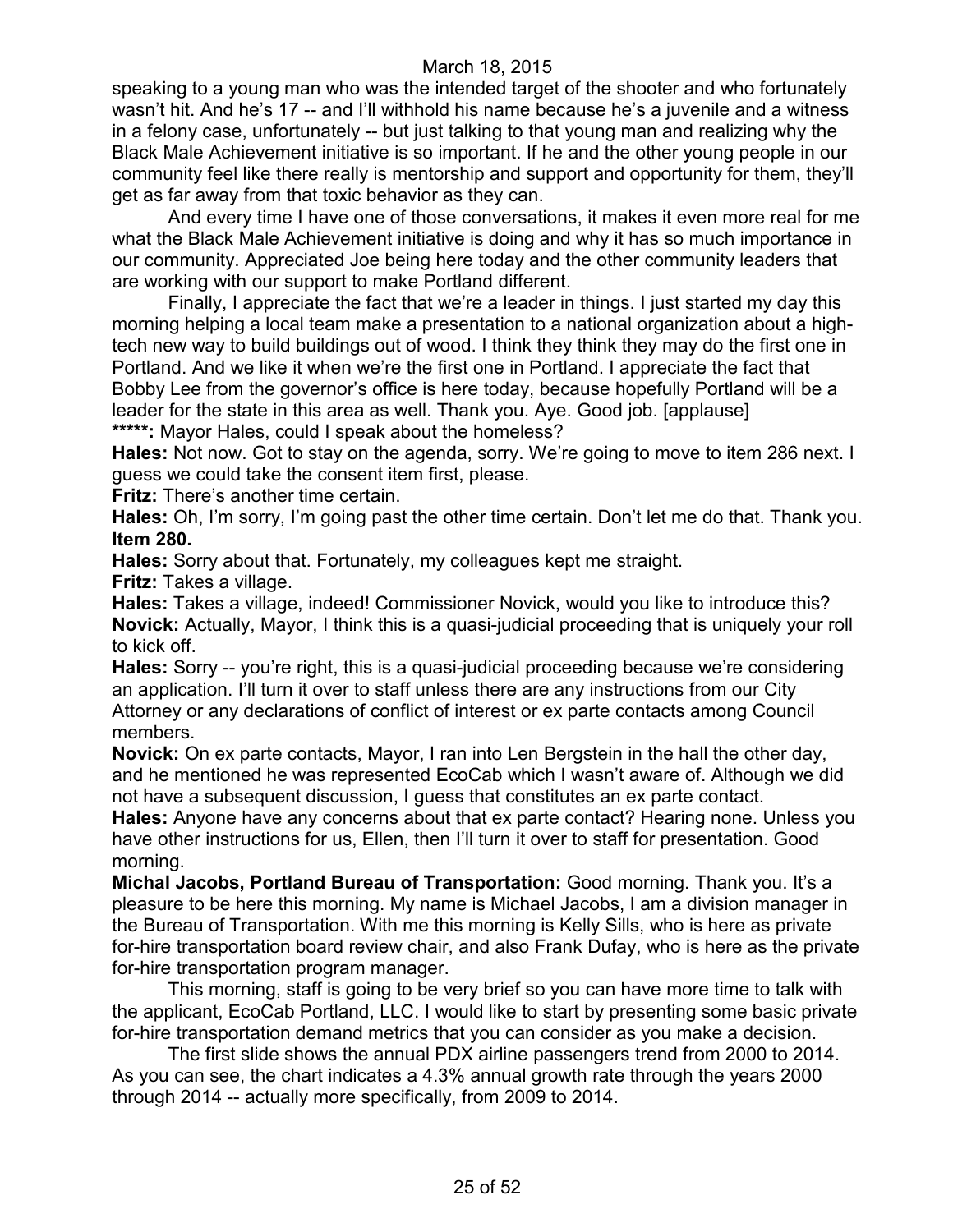The second slide shows the annual visitor room demand from 2000 to 2014. As you can see on this slide, from 2009 to 2014, we've seen an annual growth rate of approximately 6.5%.

The third slide shows how many taxi vehicle permits have been issued by the City of Portland since 2000. As you can see, until this year, the only addition to the supply allowed by the City was in 2013 when an additional 78 permits were added, increasing the number of taxi vehicle permits from 382 to 460.

The fourth slide shows the number of taxi companies that are currently permitted by the City of Portland and the number of current vehicles permitted to each company. And by the way, this particular slide does include 10 new permits that were very recently added as a result of board action in February.

The final slide shows a comparison of Portland to other cities with regard to the number of taxis per 10,000 residents in the City. As you can see in yellow, the City of Portland currently has approximately 7.5 taxis per 10,000 residents, and you can see that this is significantly lower than the sample average of 17.2 -- which you'll see in blue -- 17.2 vehicles per 10,000 residents. The average that I'm talking about is actually the average of the cities in the comparisons. At this point, I would like to turn it over to Kelly Sills to present staff and board recommendation reports.

**Hales:** Thank you. Good morning.

**Kelly Sills, Portland Bureau of Transportation:** Good morning. As Michael said, my name is Kelly Sills, I'm the parking control manager for the City. I'm also now the chair of the private for-hire transportation board. I'll have some elements of formality in my comments just to make sure that we have a few things read into the record that are necessary this morning.

What you have before you is an application from EcoCab. It's for a new taxi cab company permit. It was originally received by the City on October 31st, 2014. It is for an initial 15 taxi cabs, 12 of which would be all electric, three would be ADA-complaint, and with the ability to grow to eventually 51 taxi cabs.

The application includes a report by the economic analysis firm ECONorthwest, which was quite helpful for the administrator to develop his staff report recommendation to the board -- that being Frank Dufay to my right -- and I would submit the administrator's report as part of this hearing for the record.

The administrator's report is based on the application review requirements of 16.40.160 D of City Code, and generally focuses on pertinent market conditions and the demonstrated need for additional taxi service in Portland. It concluded with a recommendation to approve the application by EcoCab.

The private for-hire transportation board met on February 11th to consider the application by EcoCab and voted unanimously to support that application forwarded to your Council with that recommendation. EcoCab's application is before you now in a de novo public hearing, meaning in essence that what you've received so far are advisory and it's up to you to make the decision. That's in accordance with section 16.40.160 of City Code.

Upon your review, the code requires that Council direct PBOT to issue a taxi cab company permit to the applicant if it finds one, the interest of the City will be served thereby; and two, that the applicant has sufficient financial resources to be able to meet the minimum standards established by section 16.40.270 of City Code.

Now, that section of code establishes in essence minimum standards by which all taxi cab companies in the city have to serve their residents. It includes those minimum standards like 24-hour dispatch service, 24/7 everyday service throughout the city -- that kind of thing. So, what we're recommending from the board is the Council approve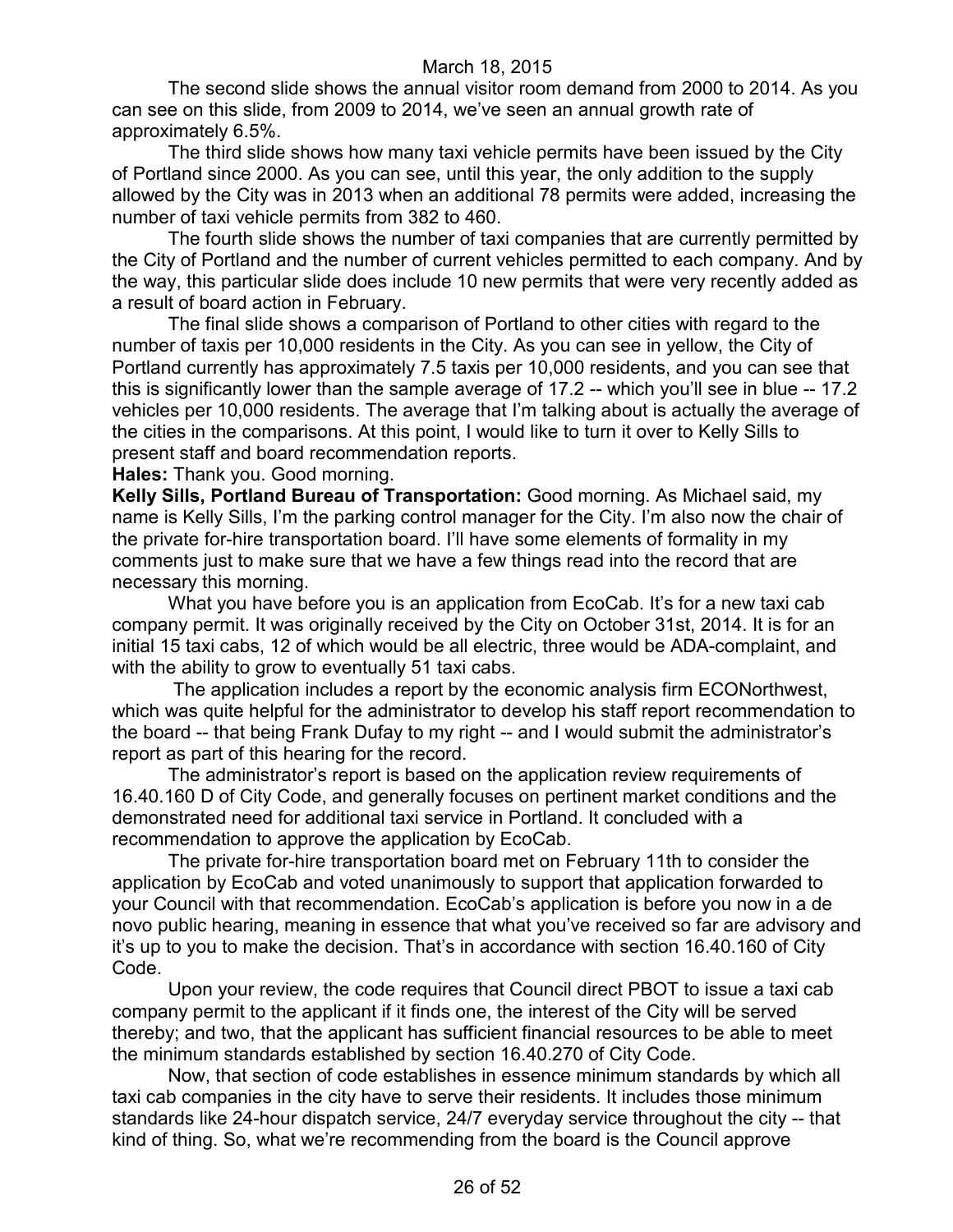EcoCab's new taxi cab company permit application subject to the condition that the administrator determine that EcoCab evidences sufficient financial resources to meet the minimum standards under which a taxi cab company must comply. In other words, that section 270 that I was speaking of.

As in the past, the administrator does have the ability to utilize the services of the Revenue Bureau to make that determination. As Michael indicated, we'll try to keep this brief, so that concludes our presentation. We're certainly open to any questions you may have.

**Fish:** Can I just clarify something? Because we haven't had a lot of these hearings during my tenure. So, as a matter of City Code, all recommendations of the private for-hire board like this come to Council for approval?

**Sills:** When it's a new taxi cab company application -- when they submit their recommendation to the Council, it is in essence an advisory recommendation. You conduct a new public hearing, a de novo public hearing.

**Fish:** That's for new licenses.

**Sills:** Correct.

**Novick:** Commissioner, it's for new companies. For existing companies, the board itself can add additional permits.

**Fish:** I see. So, we rule on the question of whether a new party can get into the marketplace and then you have the authority to regulate their numbers going forward, is that correct?

**Frank Dufay, Portland Bureau of Transportation:** That's correct.

**Fish:** I don't -- when is the last time we had a hearing like this?

**Dufay:** 2012 was when the initial recommendation came to Council. It was appealed and the permits were issued in 2013. That was for Union Cab.

**Fish:** Union Cab. That's the last one I remember. OK, thank you.

**Hales:** Anything to add?

**Novick:** Mr. Sills, I think we need to move an amendment to the board report because on paragraph two, it said, "following deliberation the board voted to recommend approval of EcoCab's new taxi cab company permit application for up to 51 vehicles by a vote of nine ayes, two nos, and one abstention." Actually, that applied to the expansion of the number of permits for existing companies. So, I have an amendment clarifying it was actually unanimous vote on the EcoCab --

**Hales:** Commissioner Novick moves --

**Fish:** Second. One other question. The one piece of information that we don't have before us -- and it may or may not be relevant -- is are there other companies that have made similar requests that are pending where at some point we have to consider the cumulative impact, or does the law require us to look at each of these on their individual merits? **Sills:** Yes, there are four other applications that are before the board. They'll be meeting on March 25th to go over in all likelihood three of those applications, it doesn't look like the fourth one is quite ready yet. With each of the applications, it's a requirement in the administrator staff recommendation report to the board that they take into account market conditions and determine the need for new taxi cab service in the city. So, as new companies are added, then that would become part of that evaluation by the administrator. **Fish:** So it is possible that an applicant who's at the end of the queue at some point may come to Council -- assuming it comes to Council -- and the answer would be no because the market is saturated?

**Sills:** As with any business consideration, if you're encountering market saturation, then you would have to -- as a business you would make the determination whether you were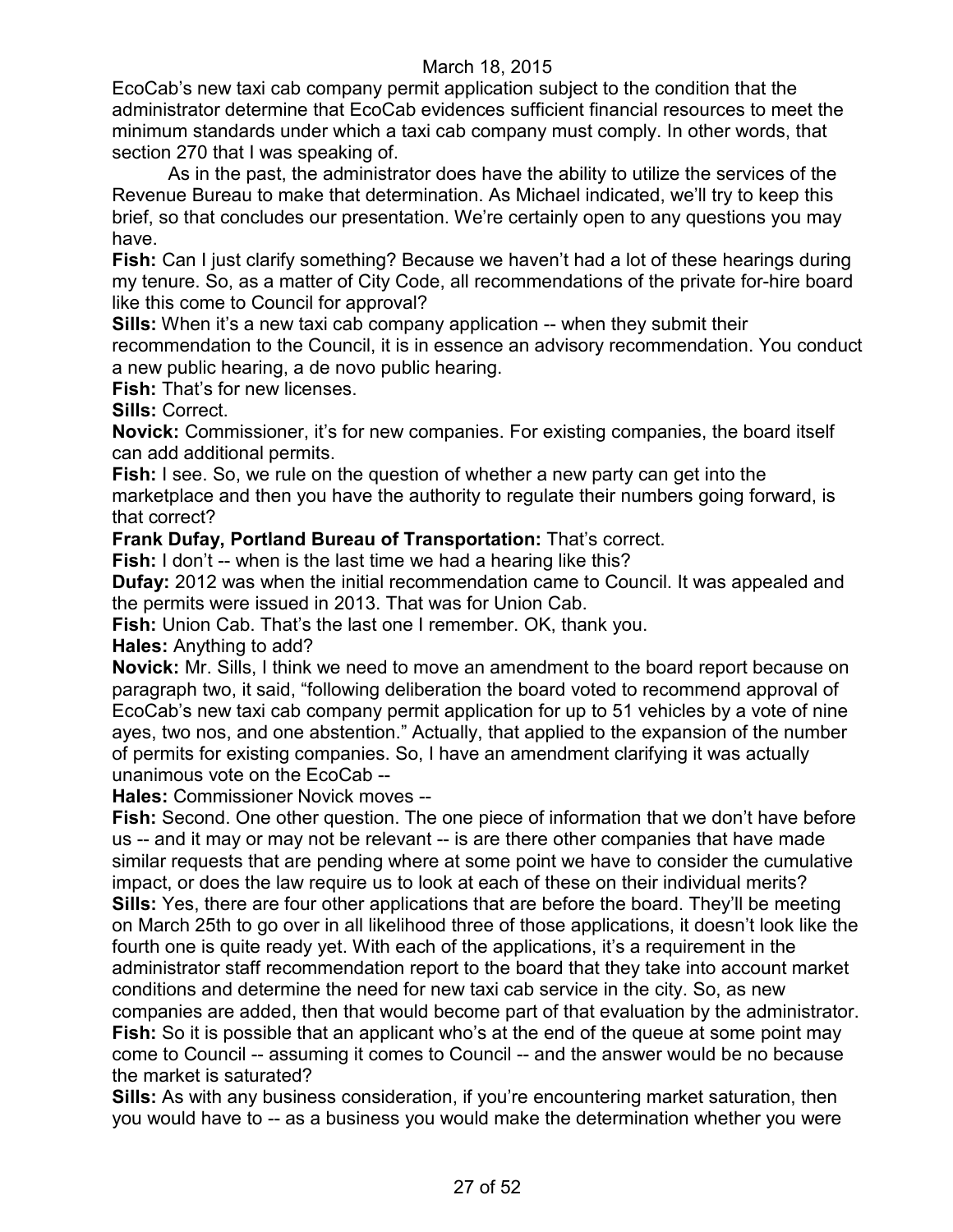viable in that market, and as a taxi cab or private for-hire transportation board, that recommendation would also be within that context of whether we're at market saturation. **Fish:** I'm curious -- because this is a chance to educate us about what you do -- how do you resolve the question of, say, there's four or five companies that have submitted applications. How do you do the sort ranking process or is it just first in line? **Sills:** You know, the code really doesn't contemplate ranking in that sense. I don't think that would be an objectively fair way to treat those applicants to try to do that at that time. **Fish:** OK, thank you.

**Hales:** Other questions for staff?

**Saltzman:** Are we going to hear from the applicant?

**Hales:** Yes.

**Saltzman:** OK.

**Fritz:** I was struck by the new policy of treating these taxi drivers as employees rather than contractors. I was initially concerned about the rate of pay of \$10 an hour for 40 hours plus commission, which the report says gets it to about \$11.71. Given our discussion on \$15 an hour, it didn't seem to me that that was in keeping with our goals for payment, but my staff looked up and found a 2012 Office of Management and Finance report that said the average hourly income for taxi cabs after paying the kitty is \$6.22. Is that still about the average wage of a taxi driver in Portland?

**Dufay:** Frank Dufay. We don't really have good data on that, Commissioner. We have anecdotal evidence that \$10 an hour is probably pretty good pay for that profession right now.

**Fritz:** Do we know how much Uber and Lyft drivers are making?

**Dufay:** We don't have that information, no.

**Fritz:** That's of concern, Commissioners, in our next conversation coming back in April as far as the transportation network companies. This does -- it's going to be -- obviously, I'm pleased that we have this proposal that's paying more than what was being paid two years ago, but still it's obviously a very challenging profession for people to make a living wage on.

**Novick:** Commissioner, I just wanted to share that I went to visit Brad Avakian the other week and asked him about the prospects for having taxi cab drivers reclassified as employees -- they're generally treated as independent contractors -- and he and Christine Hammond [indistinguishable] sort of walked me through the law and it sounded like under state law, it would be a -- we would have to change the law. It would be a significant departure -- other than when the company is treating them as employees -- for the taxi cab drivers to be reclassified as employees. But it's something I want to continue to explore. **Fritz:** Yes, the other thing my staff found out is that state law exempts taxi cab drivers from overtime laws when they are employees. So, I appreciate the company's proposing to limit hours to 40 hours a week just for safety considerations. The employees would not get time and a half from the \$10 an hour if they work more than 40 hours. It's obviously a very complex system. I just wanted to highlight for public awareness that taxi cab drivers don't make very much money.

**Hales:** Good point.

**Saltzman:** I just notice you have an interesting standard of service in there. I think it was like if 65% of a fleet is found within -- found at Portland airport in a one-hour interval, that's deemed not serving the city. Did I get that right?

**Dufay:** That's correct, Commissioner. We don't want the taxis to just be sitting in the backfield.

**Saltzman:** Right. Does the board help us to monitor that? **Dufay:** I believe so, yes.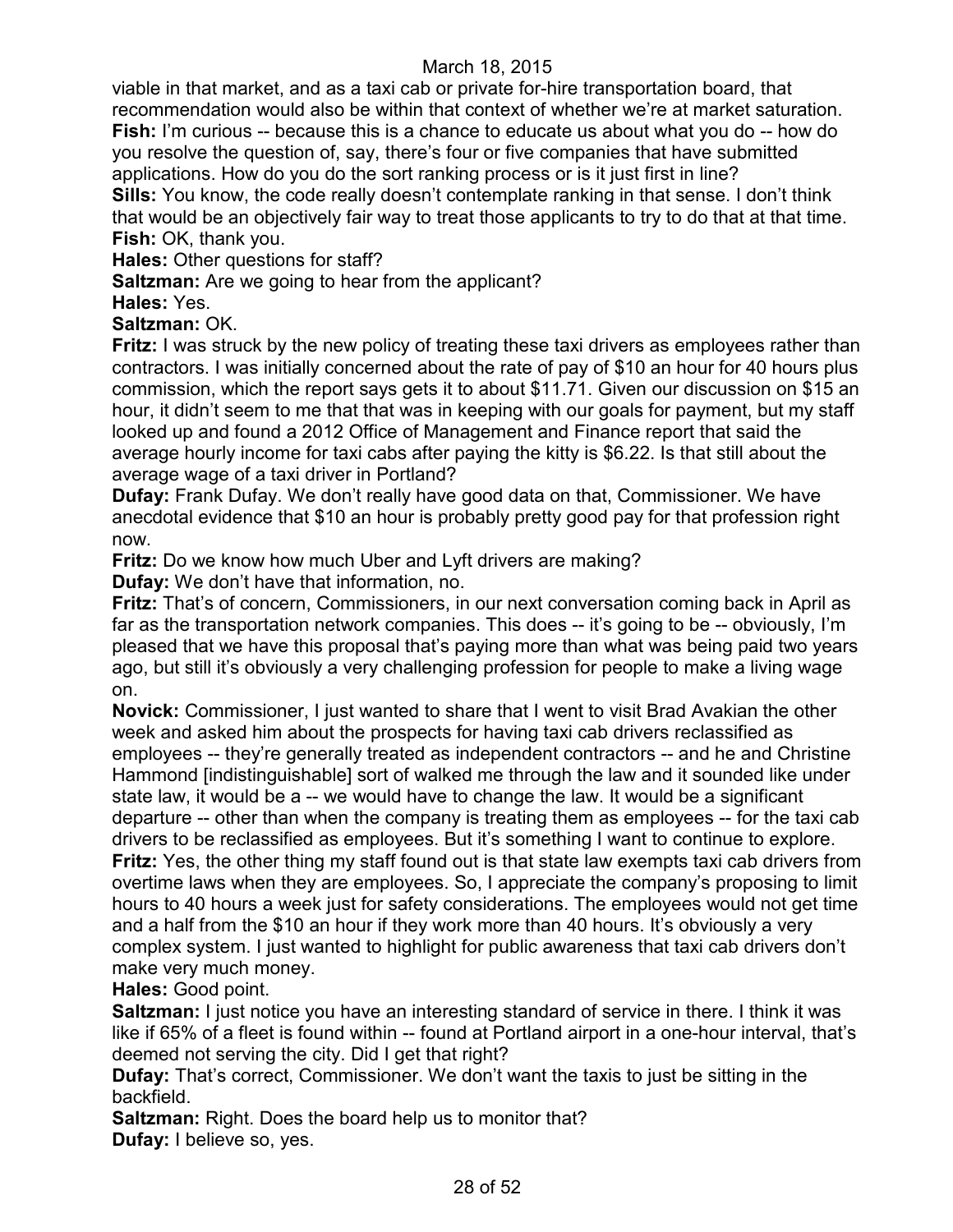**Hales:** Other questions? Thank you very much. We may have more at the end, but let's call on the applicant, please, to make their presentation of evidence. Come on up.

**Ellen Osoinach, Deputy City Attorney:** Mayor Hales, while they're getting ready you may want to accept the amended board report and the other report as exhibits.

**Hales:** OK. And we have the amendment in front of us, so we could go ahead and vote to accept the report as amended?

**Osoinach:** Yes.

**Hales:** Roll call, please.

**Roll.**

**Fritz:** Aye. **Fish:** Aye. **Saltzman:** Aye. **Novick:** Aye. **Hales:** Aye.

**Fish:** May I ask a clarifying question? Because again, this is a somewhat novel procedure for us. Is there a party here today that opposes this application?

**Hales:** We'll take public testimony after we hear from the applicant --

**Fish:** I understand, but is there a formal party that's intervened and opposed this? Because in our land use hearings --

**Hales:** Yes, I understand that. I don't see that there's a formal party --

**Fish:** Commissioner Novick, did a party intervene and oppose this?

**Novick:** I think not.

**Fish:** OK.

**Hales:** It's up to individuals to make their case if they like the application or don't like it after the applicant gets a chance to make their case. Good morning.

**Len Bergstein:** Good morning, Mayor Hales, members of the City Council. My name is Len Bergstein and my office is located at 805 SW Broadway, Suite 2290. I'm pleased to appear today with Ron Knori, who's the founder and owner of EcoCab. You'll hear from Ron momentarily to describe unique promise he brings for high-quality taxicab service, a frictionless user experience based on his strong environmental values and unique business model. And you'll hear from Mike Wilkerson from ECONorthwest, a premier economics and market research firm in our region -- you already heard a commercial for them previously, so I'll leave out the commercial about them. They're really quite good.

We're here today with strong guidance and support from Frank Dufay and his staff and the unanimous vote as you heard from the private for-hire board of peers that's recommended approval of 51 permits for EcoCab.

EcoCab is a set of values and a business model that will meet and serve the demand for additional taxi cab services in our community. It mirrors the leadership this Council has provided on environmental and workforce issues and will help you achieve your goals. I'd like you to hear from Ron about his company and why he's bringing this to Portland, Oregon.

**Hales:** Good morning.

**Ron Knori:** Good morning, Mr. Mayor and Council members. My name is Ron Knori, and I'm the owner and founder of EcoCab. I just wanted to come and say hi and let you know that I have a strong commitment to a zero-emission fleet, and that's what we're going to bring to Portland -- that's what we're proposing.

When we started this business -- when I started it three years ago in Longview - one thing that -- it really took off and it was really well welcomed in Longview. I feel that Portland and I know that Portland shares the same values for environmental responsibility.

EcoCab is an all-electric fleet with 12 -- we'll start with 12 fully electric vehicles and three ADA-compliant vans. And if you have any questions, I'd be happy to answer them. **Fish:** One question, sir. In your excellent written presentation, it says that if approved, you'll hire a general manager with extensive taxi experience in the Portland area. Tell us how you go about identifying that person and what you're looking for.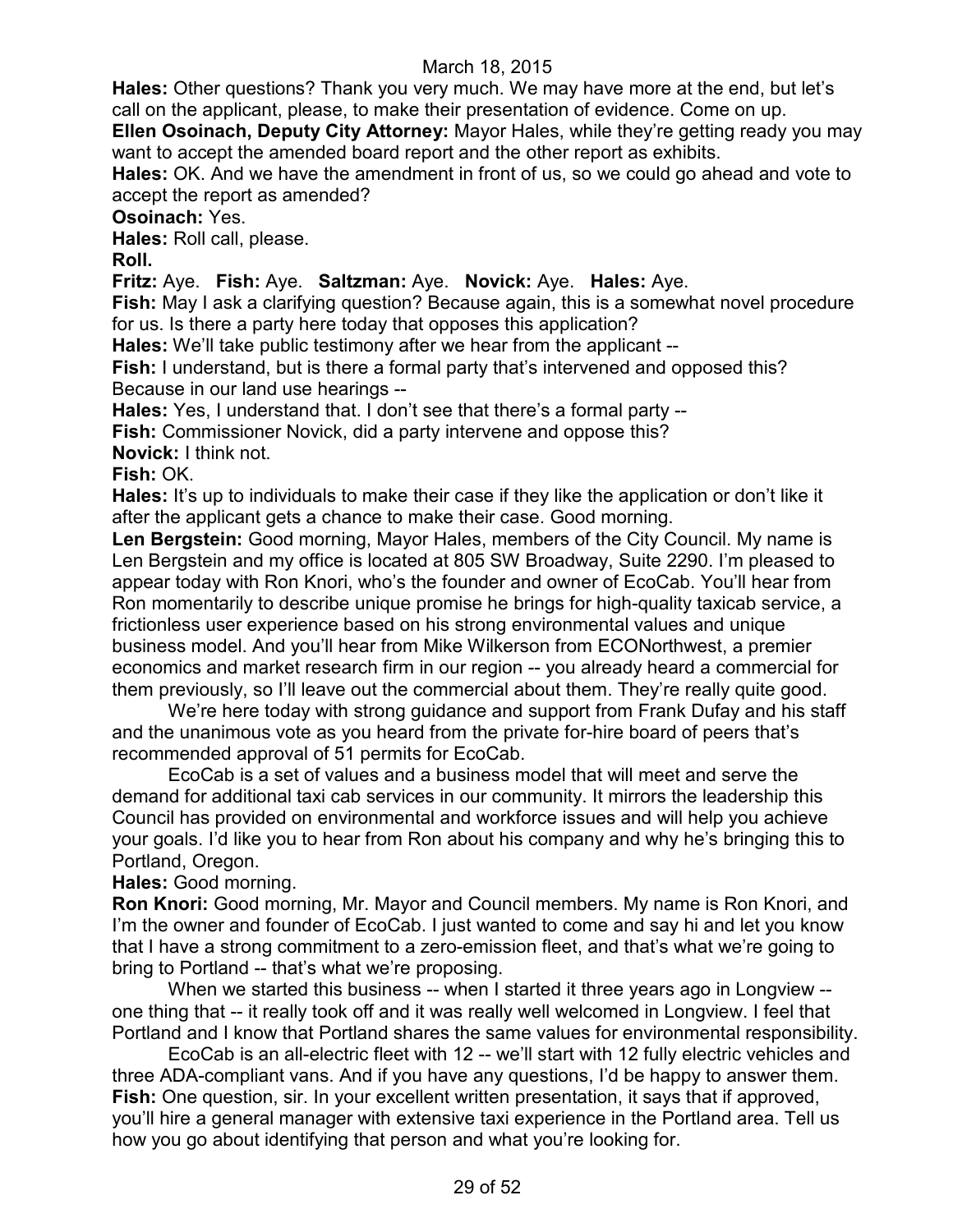**Knori:** That's a great question. The first thing that I'll want to do is make sure that the applicants have the same -- how do I say it? The same values environmentally and someone who is strong with experience in the taxi industry in Portland. How do I find that person? I'm going to put out an advertisement -- and I've actually already gotten quite a few responses, not just from Portland, either, from all over the country that have wanted to actually come. They have extensive knowledge of the taxi business and they would be willing to move to Portland for this. So, I will start that search just as soon as we get approval from you fine people. [laughs]

**Bergstein:** If I may, Mr. Mayor and Commissioner Fish -- I think the most important thing on Ron's mind will be the question that Commissioner Fritz has mentioned, and that is how to run an employee-based company. We'll be looking for someone with that kind of set of values, responsibility, understands what is expected in Portland in terms of worker relationships, and I think it'll be someone that will have to work closely with Ron on those particular issues.

**Fish:** Just one other question -- I've never actually had the experience of being in a cab that ran out of gas, but I know that one of the challenges with electric vehicles is that duration of the battery. How do you balance that in terms of your business model to make sure there's enough juice to run your cars and what does happen if the car is about at the end of its useful life and you have to recharge?

**Knori:** At our facility, we'll have fast chargeability. The cars will come in and charge up rather quickly and be out the door again for use. So, all of our Nissan Leafs have DC fast chargeability, and --

**Fish:** What's fast charge these days?

**Knori:** About 20 minutes for about an 80% charge, and then it gets put on a 240 volt to top it off.

**Fish:** What's the battery life -- what's the useful life of that charge?

**Knori:** About 85 miles on a Nissan Leaf, and the majority of our fleet eventually will be all Tesla Model S sedans, and those have a 270 mile range.

**Bergstein:** Have you ever stranded anyone --

**Knori:** I have never stranded anyone in three years. The cars are very -- they tell you exactly how many miles are left on the charge, and our shop is conveniently located just about three miles from downtown. And in addition to that, if we ever run into problems, Portland has a very large electric car charging infrastructure already set up. They've got 18 conveniently located DC fast charge stations. So, if we did run into an issue where someone was closer to a fast charge station than our shop, they would just charge there and take a break.

**Hales:** That's great.

**Saltzman:** Where is your facility located?

**Knori:** 3250 NW Yeon.

**Hales:** Other questions? You have a presentation as well?

**Mike Wilkerson:** Yes, thank you, Mr. Mayor, Council members. Certainly, we've seen some of the similar findings. I'll get through those quickly, and if you have any questions I'll be happy to answer them.

As part of the private for-hire transportation application process for EcoCab, ECONorthwest was asked to conduct a market study analyzing the current taxi market in the City of Portland. The following is a brief overview of the findings.

Where we started was by replicating the measures identified in the 2009 PFHT demand study. We also analyzed the raw data from the 3Q Global mystery shopper which EcoCab retained. Our full report is contained in the proposal exhibit 1, pages seven through 14 for further reference.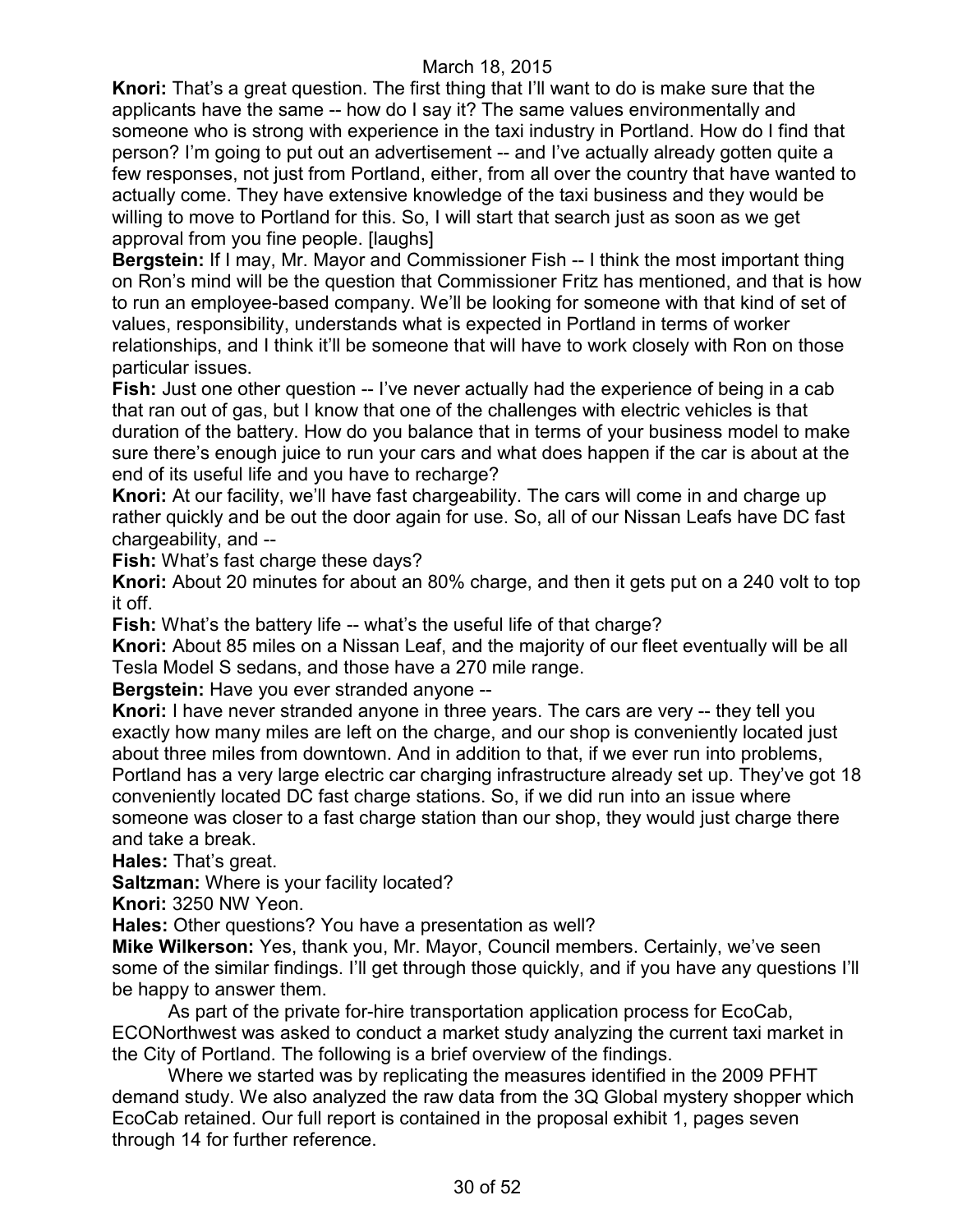Based on 2013 data for the 11 comparable cities identified in the 2009 report, Portland would have the second lowest number. You can see here there's an expansion of the cities, but certainly in the report of the 11 cities, Portland was second lowest with approximately 7.5 cabs per 10,000 residents, which was less than half of that of the median city in the sample.

The median city in the sample was Cincinnati, which had a total of 17.6 cabs per 10,000 residents. So, if Portland were to have the same ratio as Cincinnati, that would equate to 1075 cabs, which would be an increase of 617 licenses over the current level.

Other demand indicators identified in the 2009 report included total employment in the city, airport boardings -- which you've seen -- total visitors -- which you've also seen - as well as Convention Center visitors. All of these indicators have increased significantly since the last demand study coinciding with our economic recovery.

Another stated factor for the Revenue Bureau to consider when making a recommendation is a current status of the public transportation system. TriMet's level of service in terms of total ridership peaked in 2012 and has decreased subsequently over the last two years. During this period of course, we've seen an increase in total population and employment, however ridership dropped in 2014 to levels not seen since 2007.

Ultimately, however, the most important indicator of inadequate supply is responsiveness. Based on the 3Q Global mystery shopper study, we found that 22% of all the calls they placed resulted in no response -- so the phone rang indefinitely -- or when there was response, no cabs were available. That's 22% of the time.

During peak hours, the wait time for a cab of under 10 minutes was only available one-third of the time. Wait times in excess of 30 minutes were 7% of the time.

Finally, I think the most telling detail is for 16% of all calls during peak hours, cabs did not show up for scheduled pickups. That's a major concern I believe on a host of fronts. I'm happy to field any additional questions. I'll turn it over to Len for some concluding remarks.

**Hales:** I have one -- it's not relevant to whether we approve the application or not -- but obviously you understand that we're in a discussion about transportation network companies entering the marketplace. Obviously, that has not dissuaded you from making application. Any thoughts about how the viability of your application might be affected by the arrival of transportation network companies operating legally in Portland? **Bergstein:** Mr. Mayor, let me start that off, and then I know Ron has thought a lot about this as a business person. My first reaction is no doubt that Uber and Lyft are highly resourced competitors and they have a reputation for being disruptors in the economy. So that's -- we're not afraid of competition and as a matter of fact, we're enthusiastic about the competition because we have several advantages, we believe.

Number one, we have zero emission vehicles. Those will be an attraction to Portland and they will drive our demand. Number two, the customer will know what kind of ride they will be getting when they call for Ron and his service. No question about the kind of car that will be showing up or the vehicle that will be showing up. Number three, we have an app that is comparable to the kind of app that Uber uses -- Ron is in the process of developing that right now and so there will be a frictionless experience for the customer that will rival anything from any of the other network companies.

And number three, we will be transparent in pricing. There will be no surge pricing from our company so that the customer in Portland will know they are getting a fair deal, transparent deal, they'll know what they are doing before they get into the cab. And that will be ultimately our competitive advantage. Anything to add, Ron? **Knori:** Unless the Council has any more questions, I think that Len said it all.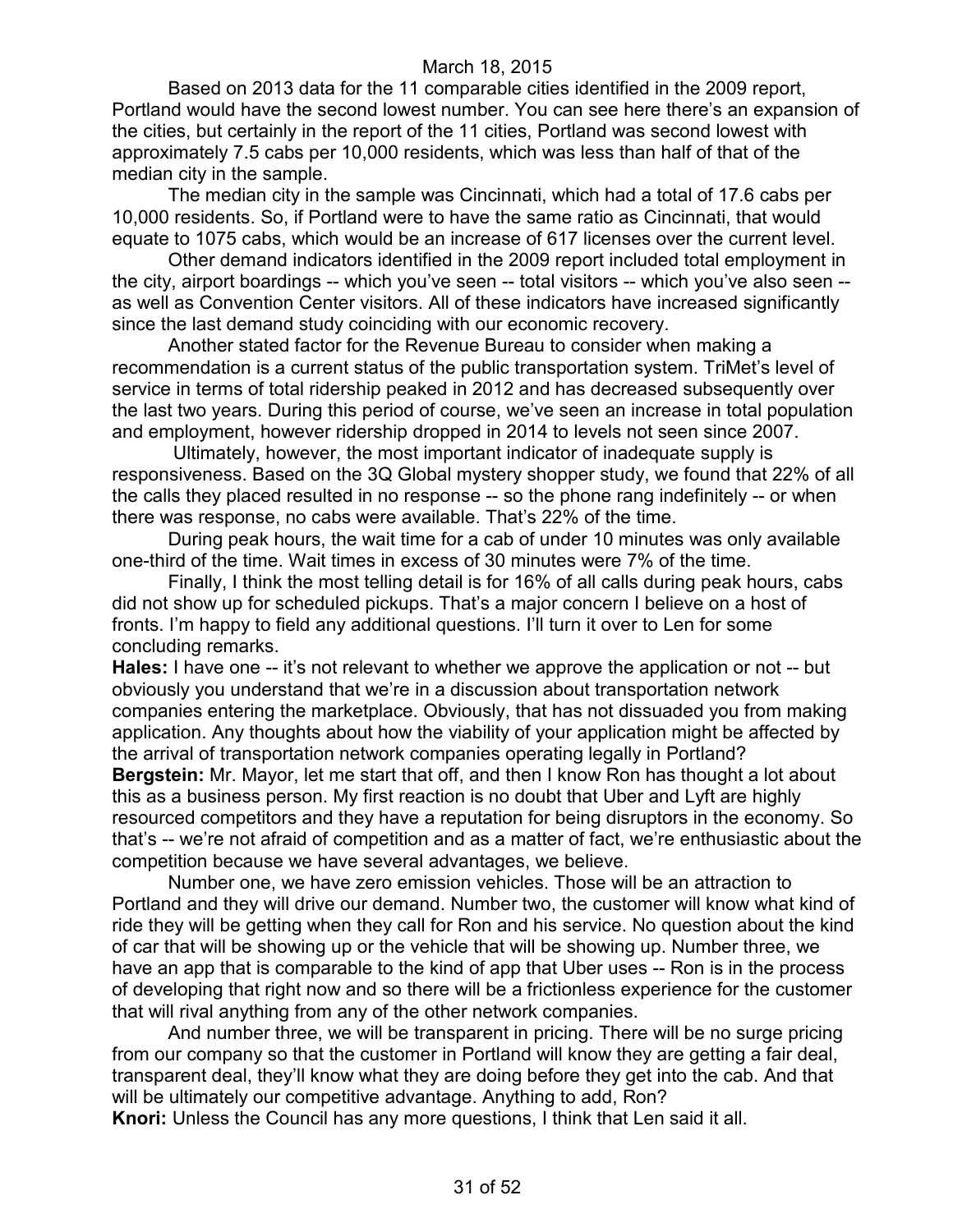**Fish:** Let me take the Mayor's question and flip it around slightly differently. My understanding is that some of these potential competitors only take payment off of smart phones and credit cards. That seems to me to be problematic for people that don't have a credit card or smart phone. Do you have a sense -- what's the relative mix that you would expect between cash business versus credit card business?

**Knori:** About 50-50. So, Uber and Lyft will essentially alienate 50% of their total customers that will totally come -- I'm not going to do that.

**Bergstein:** But they're good guys -- [laughter] -- if they're watching -- [speaking] simultaneously]

**Saltzman:** A 40 billion dollar company?

**Bergstein:** Exactly -- [indistinguishable] --

**Fish:** I appreciate having a phone that has all this capacity, although my daughter does mention that me having an iPhone is like someone buying a car to use the radio. So, I get there are bells and whistles that I haven't figured out. It bothers me a little bit that you would have to have an expensive phone or credit card to use a public service. I think that gives me pause. But anyway, thank you.

**Hales:** Any other questions for any of the three? Great presentation. Thank you. **Bergstein:** Thanks for your attention.

**Hales:** We'll see who is signed up to speak on this item. Come on up, please.

**Amy Anderson:** Good morning. As many of you know, I'm an avid advocate in this community for people who are low income, medically under-served. In my work recently with the transportation advisory committee that formed for ride share, which is the new nonmedical emergency transportation system, I've learned a great deal about our transportation system in Portland.

And what I realized was when you add about 350,000 people to a community of three counties -- Washington, Clackamas and Multnomah Counties -- you're talking about numbers that people have never seen before in the city that are potentially eligible for rides using nonemergency medical. The difficulty we have is the way I've understood it in the past was it was separated between the taxi cab companies and the nonmedical transportation companies, and was kind of everybody got a little bit of everything.

What I've come to realize is the major burden has been placed on the taxi cabs. The last report I got on the committee -- there was over in one month's time, they took over 100,000 calls. In the month of January, about 38% of that was taxi cab usage. So, given the fact that we have all these people going from Gresham to Hillsboro using nonemergency medical transportation -- I on a Friday afternoon got left in Hillsboro without a ride back because even though Health Share has a contract with Green Cab, they said we don't have enough drivers to get you to pick you up after your meeting at 6:00 p.m. on a Friday in Hillsboro. So, there are many times where I have waited an hour or more for somebody to pick me up to take me to a meeting that the County was paying for. It's under contract. We have lots of contracts that I use taxi cab service for, and the more people we're adding to our Medicaid rules, the faster the service is depleting in its shall we say quality. Quality is changing in our community as far as transportation goes.

And the other thing is Commissioner Fritz, you're right about the payroll. I've been asking all the drivers of Green Cab how much have you made, how much are you losing, how much is it costing you to do this nonemergency medical piece? And with a kitty every month of close to \$2100 they have to come with first, I would venture to say it's hard to make \$10 an hour when all your money is going to pay the kitty. Then you consider all the rides you take during the course of the day transporting people you don't get paid \$3 a minute for -- you're losing money all the time.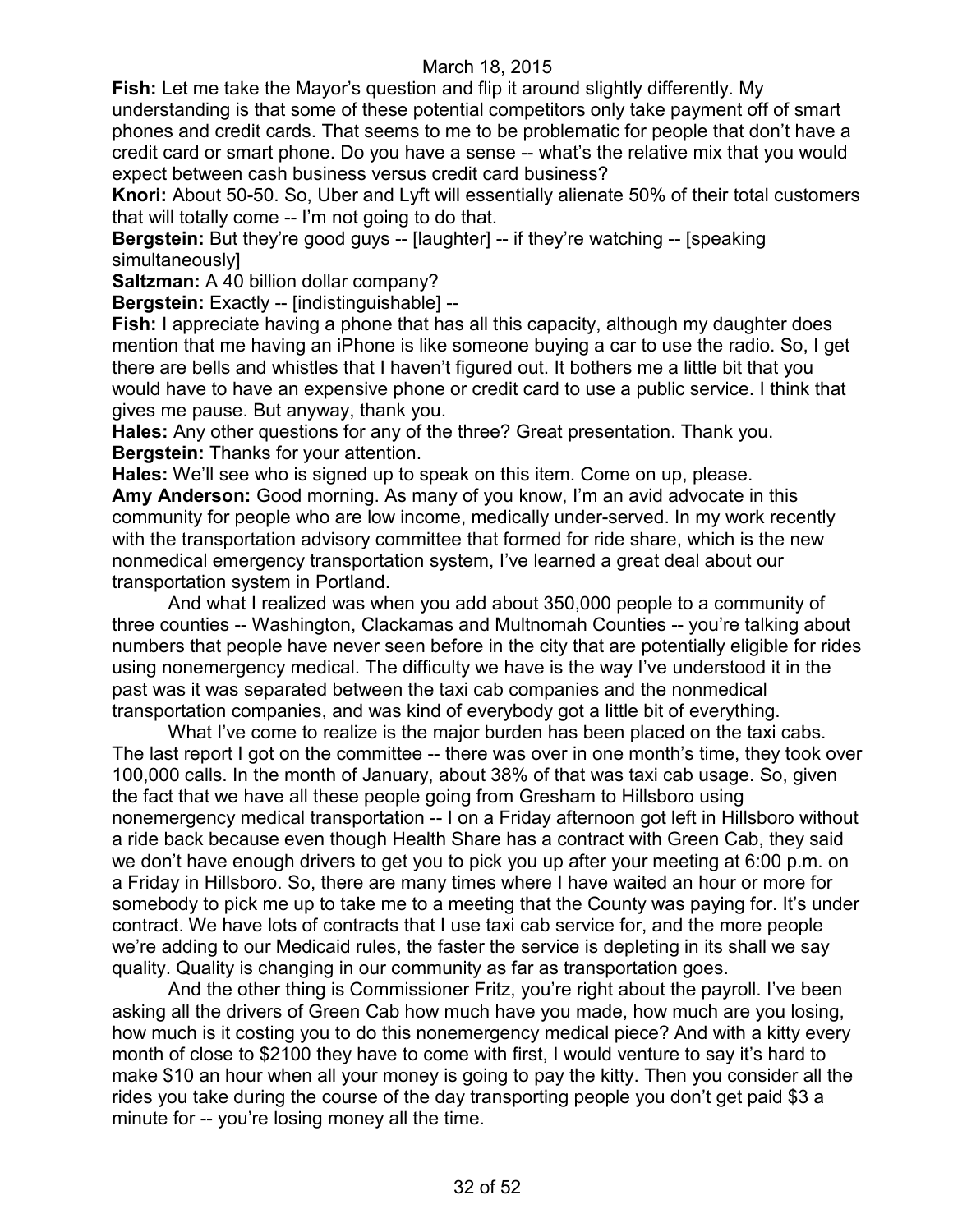And now I hear that the other nonemergency medical transportation companies are at risk of failing because of the loss in income due to the new contract. So, I really think you guys need to be looking at this at a much larger picture and figure out who's transporting who, what, when, and where, and how much of it through the taxi cabs are being used by people that don't pay or don't have cash. Then when I do pay cash, it costs me to go from 39th and Division to downtown \$14 one way. I doubt most people on low income can afford taxi cabs. We're looking at people who have modest incomes to be able to afford taxi cab rides unless they're being used for nonemergency medical.

I think we need more companies in Portland. We more dedicated companies to driving the nonemergency medical is what we really need. We need a targeted company to handle that load to free up the taxis from having to transport everybody clear across three counties.

I just want to say as you're thinking about what you're adding to the community, think about the big picture of all of this difficulty we have right now just navigating the population that has been added to the Medicaid rolls -- not considering the population that is just using taxi service. That's all I wanted to bring is I'm really heavily invested and I think the big picture is not being looked at from all angles. Just look at everything before you make your decisions about what you're going to do.

**Hales:** That's very helpful. Thank you.

**Novick:** And we will talk to Health Share about that.

**Anderson:** And Family Care. We're in it together.

**Hales:** Thank you. Please. Good morning.

**Darin Campbell:** Mr. Mayor, members of the commission, my name is Darin Campbell, and in the spirit of the rules of the chamber I am the registered lobbyist for Radio Cab - however, I'm not here in that capacity today. I'm also the elected taxi driver representative for the Portland private for-hire transportation board. I was one of the yes votes on the EcoCab presentation.

One of the things that struck me in regards to EcoCab was that it was a different model all together with employee drivers. It gives that company the ability to direct their resources to the peak demand times that has been plaguing the city. I would think that Mr. Dufay and the members of his office would tell you that most of their complaints come from those peak demand times of Friday nights, Saturday nights, the clubbing districts, and that would be a place that EcoCab could really make a difference.

And at the same time, they have the ability to not take away from that 10 a.m. Tuesday morning taxi driver that's struggling make ends meet because that's not the busiest time of the week. It struck me as something that was very Portland that could work and that would be one more piece in our battle that we're dealing with in regards to the TNC companies coming to Portland. They're going to come, we know that. But an effective taxi industry is one we need to work together on and have different pieces in place to do that effectively.

**Hales:** Thank you. Thanks very much. Good morning.

**Lightning:** Good morning. My name is Lightning, I represent Lightning Watchdog X. As Commissioner Fritz has stated, this is very complex. On the application at this time I'd like to have it denied, my reason being is that I believe that Uber and Lyft should also be in the game at this time. They've been excluded. What you basically have is a statement out of this brochure here currently Uber and Lyft are examples of companies that successfully utilize an online app in other markets. Although their business model has not yet found acceptance in Portland, EcoCab's app will function similarly.

With that in mind, I don't think they should be approved until we have an understanding where Uber and Lyft are. They consider themselves a private for-hire, and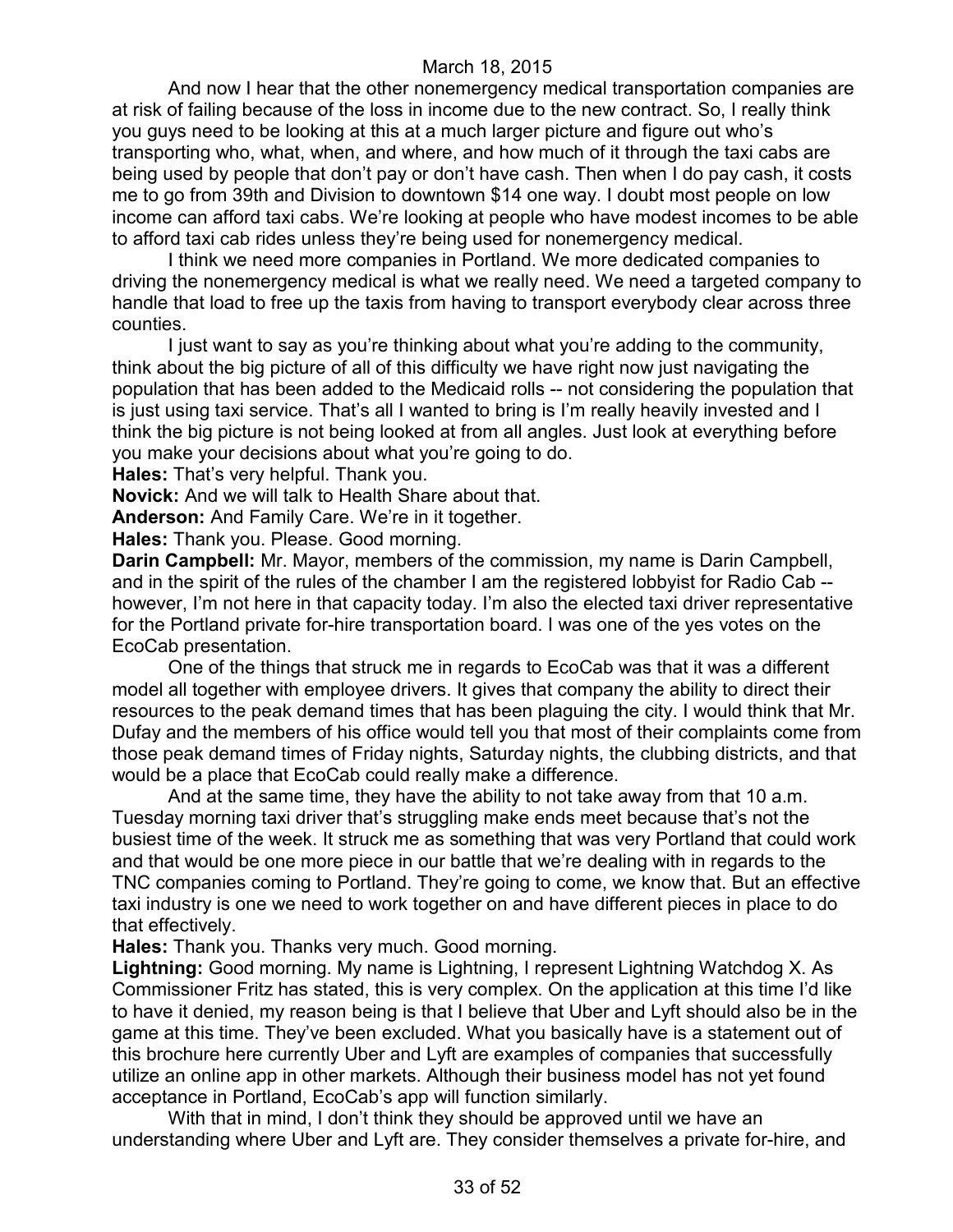as you know, Uber and Lyft might be termed dynamic ride sharing apps. Now, a lot of people feel the difference on that might be a donation type situation based upon a fare. I mean, there's a lot of discussion on what that actual term is and I would like that worked out more.

You've stated on the transportation network company that Uber and Lyft will fall under that category toward the private for-hire regulation. So, if they're supposed use those type of regulations at this time, then they should be in the discussion on possibly stepping into the market and not being denied. I mean, we're creating an exclusivity here that is leaving a lot of people out which I think is not the proper thing to do.

Another issue that I have also is that we have a lot of app companies getting ready to move into the market. Uber, Lyft, go loco, ride scout, side car, instant cab, pick a pal, avago -- numerous apps that are sitting on the sidelines to wait to see what happens here. Again, when they enter this market, the market will saturate.

I think it's a very risky proposition for this new company to step in at this time until they understand what's going to happen in this market six months to 12 months from now. We have monitored New York as far as on the medallion system. And as you know, they tried to sell more medallions and no buyers are out there. They're watching very closely what Uber and Lyft are going to do on the overall market. In my opinion, they're going to come in here and basically take a large control of it and I don't think any of these cab companies can do anything about it.

I want to watch this very close on the value to these cab companies on where they drop within the next six months to a year. I want to try to put something in place that will protect their interests, protect their values on the cab companies, and watch this very close and try to step in and work with the other Uber, Lyft and other app companies to avoid that from happening. Don't create disruption, have a shared economy, but do not take down the old time cab companies in this city. Thank you.

#### **Hales:** Thank you.

**Charles Johnson:** Good morning. For the record, I'm Charles Johnson. As a person with no physical impairments that keep me from using TriMet, sometimes it seems like we have too much cabs, so it was good to learn from people with mobility challenges the situations that they are in. When we talk about regulating this industry we often need to look at -- as came out most from Commissioner Fritz's remarks -- rewarding this industry when it does the right thing -- or making sure that this industry rewards its drivers.

**Hales:** Charles, I'm going to interrupt you. This is a quasi-judicial proceeding, so you have to tell us whether you are for or against it.

**Johnson:** I'm for it with the idea that y'all should look at the regulation of taxis so that companies that reward and return profits to their drivers are the ones that can expand their fleets. Ideally, I'm highly biased towards some type of co-op model but we heard many of these drivers are leading a very harsh hand to mouth existence. When we look at the regulation of the taxi industry if we add this business we need to look at how the City regulates taxis so that the companies that treat their drivers best and are having the best economic on our community are the ones that are able to expand their fleets and put more drivers into better quality of life positions. Thank you.

**Hales:** Thank you. Good morning.

**Joe Walsh:** Good morning. I'm Joe Walsh, I represent individuals for justice. And to follow the Mayor's directions, I would like to see you approve this. I was intrigued listening to the testimony that either all the cabs or most of them are going to be electric. That's kind of cool. And I often sit here listening to the testimony week after week -- not as somebody that knows everything but somebody who is listening on TV and trying to understand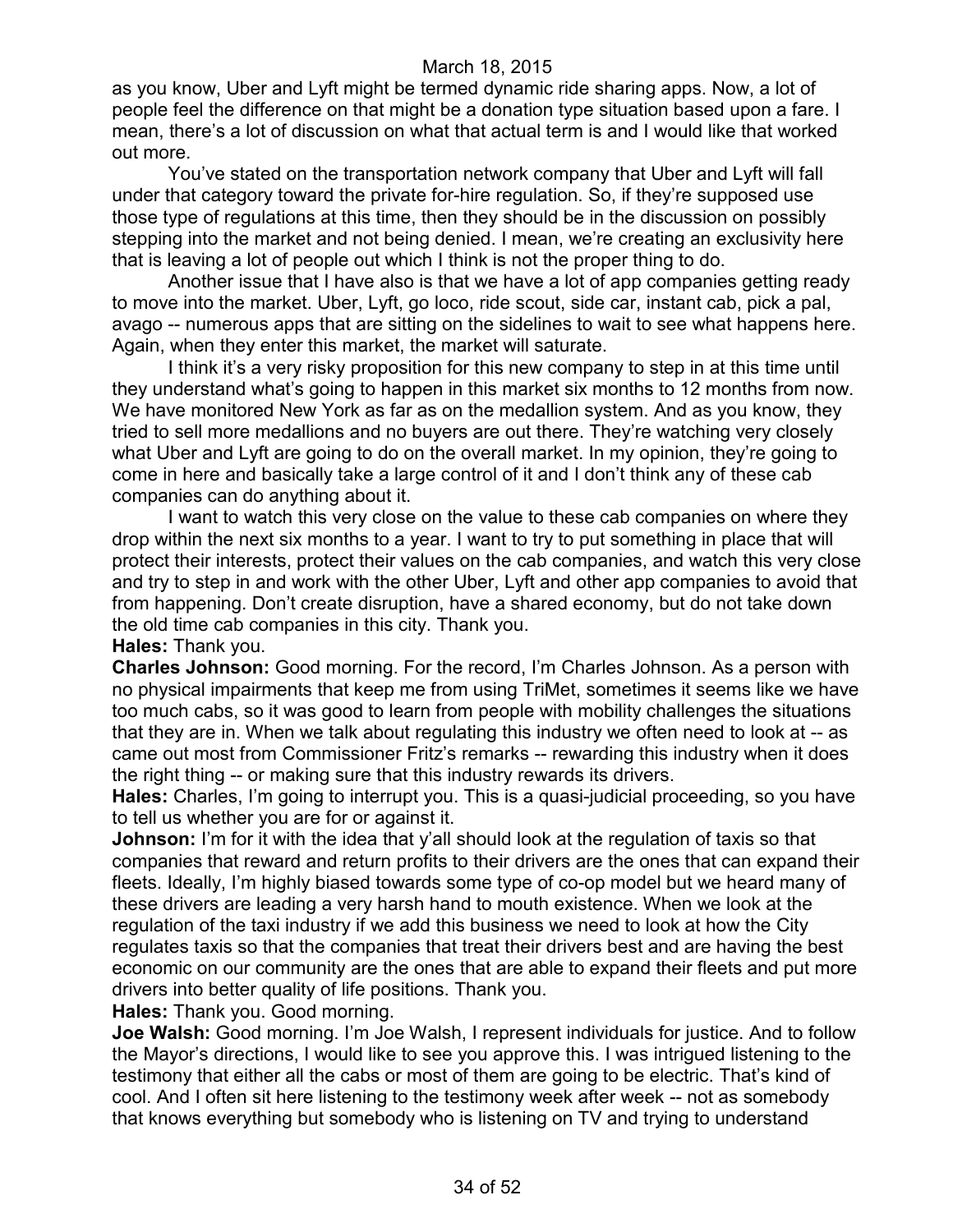what's going on. And testimony you had this morning was fascinating to me because one of the things that we really want is electric cabs. That's so cool.

As far as the charging, if a cab goes down and if there's a problem, Commissioner Fish, they'll do what every other cab driver does, they'll get on the phone and say help and somebody will come and help them. And they'll either recharge the cab or send another cab.

So, we only have the same concern that Commissioner Fritz has mentioned, and that's the salaries. I have talked to cab drivers a lot, and they are not rich. You're right, they are not rich. They are not making lots of money. So, I think this Council has golden opportunity in your approval when you approve this -- and I'm assume willing you will -- to make a statement to the company, you know, our city is moving toward a basic minimum wage of \$15 an hour, would you try to get as close as possible to that with your drivers so at the end of the day or the end of the month that the drivers are making a livable wage? They work very hard. It's a tough, tough job that they do.

I'll just give you one short story and then I'll shut up. My wife went shopping the other day and when she buys too many groceries, she calls a cab. I won't tell you which cab company she uses because I don't think that's fair. The last time she called for a cab, she waited a half hour. Then she went back in to the supermarket and said, would you call again, please? And they did. She waited another half hour. So, it was an hour's wait. On a regular workday, 3:00 in the afternoon -- this is not high traffic area time. That's not the first time it's happened to her. I know that doesn't give you any statistical information, it's anecdotal. I'm saying this cab company coming in is not going to affect the market that much because if you have to wait an hour for a cab, we need more cab drivers. Thank you. **Hales:** Thank you. Next. Anyone else?

**Parsons:** We had one more.

**\*\*\*\*\*:** One over here.

**Hales:** On this subject. It's not on this subject, Barry.

**\*\*\*\*\*:** Teresa from IRCO.

**Hales:** Is she here? OK, we're going to close the public hearing. A motion --

**Fish:** I move the application.

**Fritz:** Second.

**Hales:** Any further discussion? Then a roll call on that motion.

#### **Item 280 Roll.**

**Fritz:** Thanks to the applicants for this new model coming into Portland. Of course, it's very easy to support an all-electric cab company, and particularly your attention to providing the required Americans with Disability Act accessible vans. It's a great model.

I appreciate that you're moving to the employee-based model rather than contractor paying the base hourly wage, commission, of course having sick time because you're in Portland -- which is great -- and also paid vacation. Those are a good step forward.

As I mentioned, it's astonishing to me that in 2012, cab drivers were making less than \$7 an hour, and I doubt that in three years it's all that much better. If we're looking - there's been some discussion about potentially having a free-for-all for a month where cab drivers may not get any business. If you're making \$400 a week, you can't afford to have a month without pay. And so I'm looking forward to the hearing on April 9th because I value our taxi cab system.

As a woman, I am not going to be getting into some stranger's car. I've been taught since I was knee-high you do not get into strangers' cars, even if you summon them on your iPhone. And I've certainly taught my daughter that. I taught my daughter to summon a cab on her iPhone. I am concerned that -- I don't think that Lyft and Uber and others should assume that we are going to allow them to operate in our city until all of the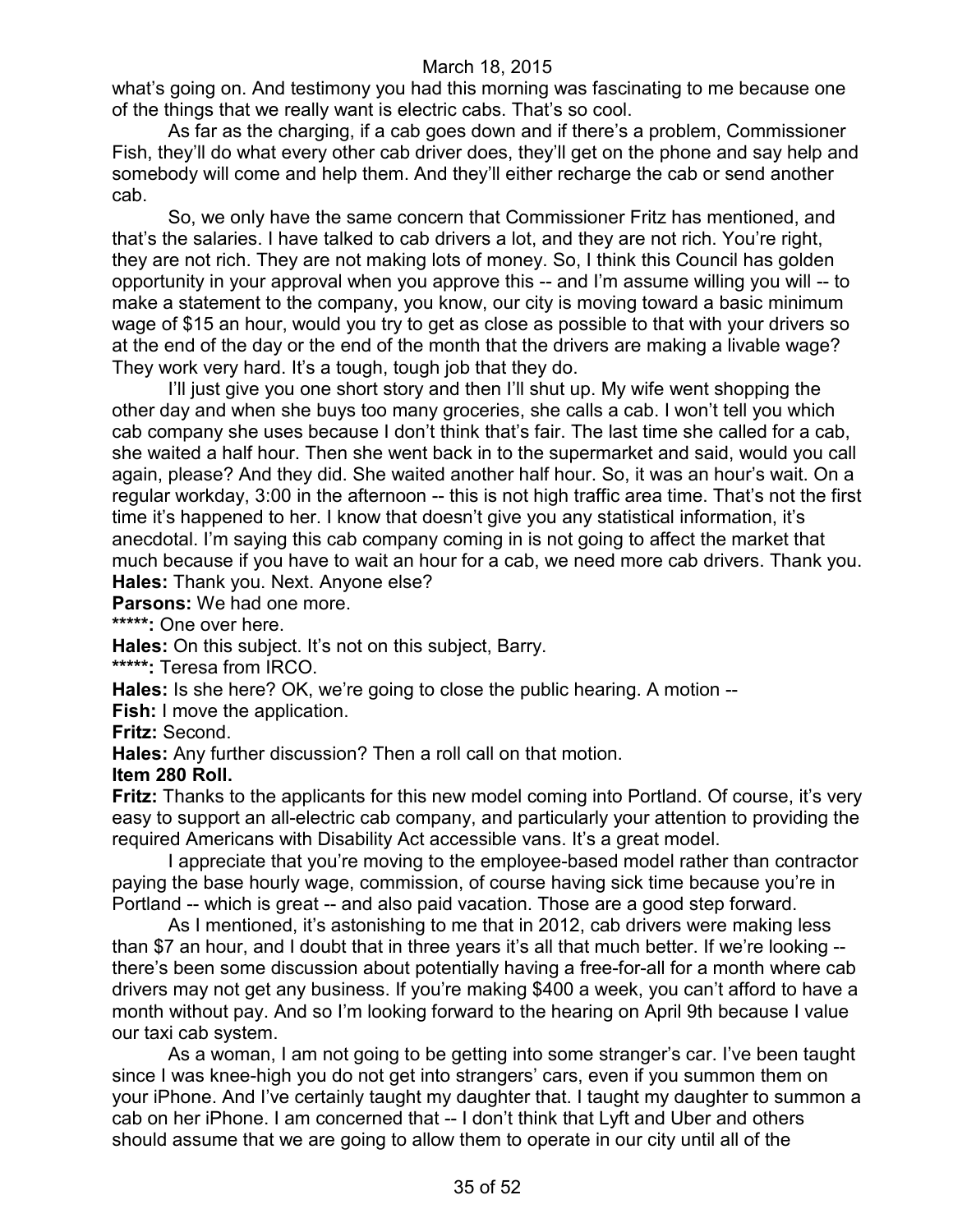challenges have been met including what Amy Anderson brought up in terms of healthrelated and medical transportation.

The beauty of our system -- and thanks to Frank Dufay for a long time of working on these issues -- is it's regulated and that there are taxis available at 3 o'clock in the morning to get to the all-night pharmacy if you need to. We're fair about who goes to the airport for the more lucrative rides, and we're fair about the limousines and we stopped the kick-back at the hotels for limousine and such.

It's a service that has great potential for vulnerable people to be abused, and this new company with a good track record in Longview -- obviously because of ECONorthwest's study and Mr. Walsh's testimony just now -- we don't have enough cabs in Portland, and people are not using public transportation -- in some cases you can't use public transportation to get from A to B at any hour of the day, never mind during the evening or at night or on weekends. So, it's an important public service. I very much appreciate and welcome you to Portland. Aye.

**Fish:** First of all, this is not a typical Council proceeding, so I want to call out a very effective and thoughtful package that you gave us that tells your story and lays out the case. Appreciate that -- your testimony, commitments that you have made. A city that presides itself on sustainability obviously welcomes the idea of a truly green cab company -- all electric.

I was a little concerned when I heard someone earlier say we have a 15% or 16% rate of no-show. I'm doubly concerned because as a person no longer has a car, I actually use cabs more if I have a late night event and I'm too lazy to take the bus, I'll take a cab - or the airport or something. So, 15% -- if it's a cab you're waiting for to get you to an early morning flight or to an important meeting -- is of some concern. I'm going to follow up to learn more about that fail rate.

You've made a compelling case. This is a de novo hearing. We've heard no objections, and I appreciate the thorough way that Commissioner Novick and his bureau make these presentations and get the information to Council. Aye.

**Saltzman:** A very enthusiastic aye. We really appreciate your commitment to sustainability, your commitment to your workforce, and I wish you all the success. **Novick:** I too really appreciate the employee model and appreciate the commitment to sustainability. I was going to mention a potential side benefit from approving this application, and it occurs to me that perhaps I should have declared an additional conflict of interest possibility at the beginning of the session because I note that on November 26, 2014, I received an email from Phil Barnhart, State Representative from Eugene who's also the all-powerful chair of the revenue committee. And he was emailing me about taxi cab service in Portland in general and also about electric cabs. One of the things he said is, personally I would love to ride in a Tesla taxi in Portland. I think it would give a great impression to visitors.

I have to say that I am hopeful that approving this application will result in Representative Barnhart throwing his weight behind all of our legislative agenda, and I think that could be a great thing for the City. But I apologize for not having mentioned that possible conflict of interest at the beginning. Aye.

**Hales:** I think that's a confluence of interest, not a conflict. Great application. Great company. We look forward to having you serving this community and our visitors. I think the process worked very well, so thanks to our staff and our volunteers on the board.

I think this is a case where we've thoughtfully taken up the question of how do we manage change. There's obviously more of that to come, but I think this was a real success and I commend everybody involved. Aye. The bureau will prepare a final order that validates the Council's decision today.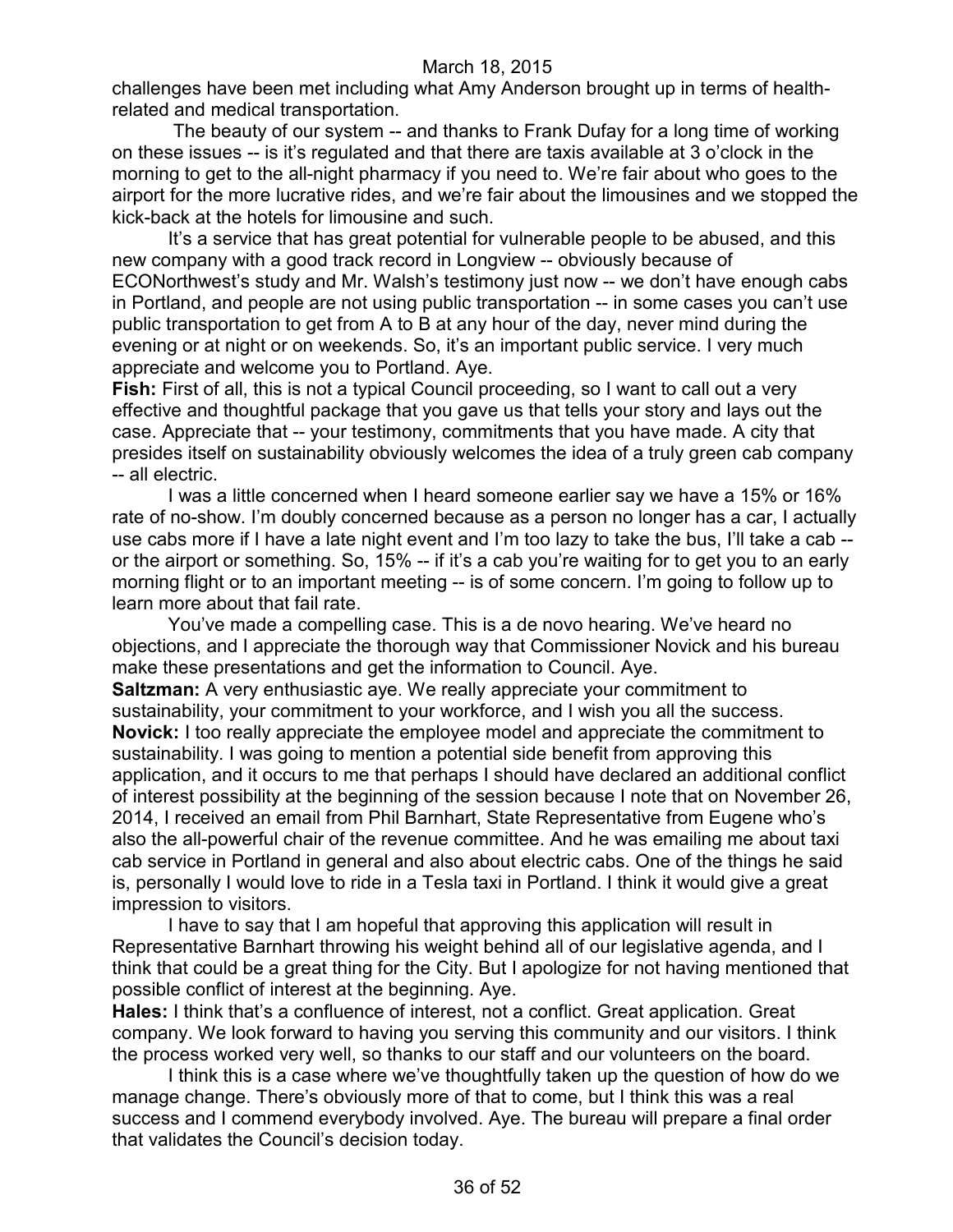**Osoinach:** You just want to close the public hearing.

**Hales:** I'll close the public hearing. Thank you very much. OK, let's move to the last couple of items on the regular agenda and the pulled consent item.

### **Item 281.**

**Hales:** This is not a previous item, right? I thought we had this up last week. I guess we didn't. Anyone want to speak on this item?

**Parsons:** This was pulled by sarah long [spelling?]. Is she here?

**Fish:** No. Mayor, I move the report.

**Hales:** Is there a second?

**Fritz:** Second.

**Hales:** Further discussion? Roll call.

### **Item 281 Roll.**

**Fritz:** I greatly appreciate the willingness that these diverse volunteers have to participate in our Development and Review Advisory Committee in the Bureau of Development Services. Aye.

**Fish:** Aye. **Saltzman:** Aye. **Novick:** Aye. **Hales:** Aye.

### **Item 286.**

**Hales:** Good morning.

**Bryant Enge, Director, Bureau of Internal Business Services, Office of Management and Finance:** Good morning, Mr. Mayor and Commissioners. For the record, I'm Bryant Enge, Director of Internal Business Services and we're here to present code changes related to the City of Portland's Oregon sign trademark and housekeeping changes.

The City obtained rights to the White Stag sign in 2010. The City had the sign changed from "Made in Oregon" to read "Portland, Oregon." The goal of the City was to have a sign as a symbol for all citizens of the City of Portland. The iconic sign has become a widely-recognized mark. It has been seen on a Super Bowl commercial, local advertising, and for merchandising cups and tee shirts.

The City manages the use of the mark to protect from irresponsible use and to promote City tourism and trades. The City manages the mark through license agreements. A license agreement is entered into for the use of the mark. The licensee rents the right to use this mark in association with filming, products, and events.

Licensing involves a contractual agreement between the City and the licensee. The contract ensures that the use of the mark is restricted by specific conditions. An acceptable use policy will be designed to help protect from irresponsible use of the trademark.

Some of the prohibitions included in the accessible use policy includes the mark will not be used in any way that is unlawful; the mark will not be used in any connection with any criminal, civil or administrative violation of any applicable local, state, and federal rule; and the mark will not be used to promote or advocate any content or material that harasses or threatens the health or safety of others; and finally, the mark will not be used to promote or advocate in any way content or material that may be construed as inappropriate or not consistent with values of the City.

In addition to protection of the City asset, the policy and the associated fee schedule will be designed to support tourism and local trade. Local government agencies will not be charged a fee to use the sign. Nonprofit agencies are not charged an administrative fee. Businesses will pay an administrative fee to help offset cost to manage the program. License fees will be dependent upon the use of the mark and gross revenues of the business.

The fee schedule will favor small and local businesses.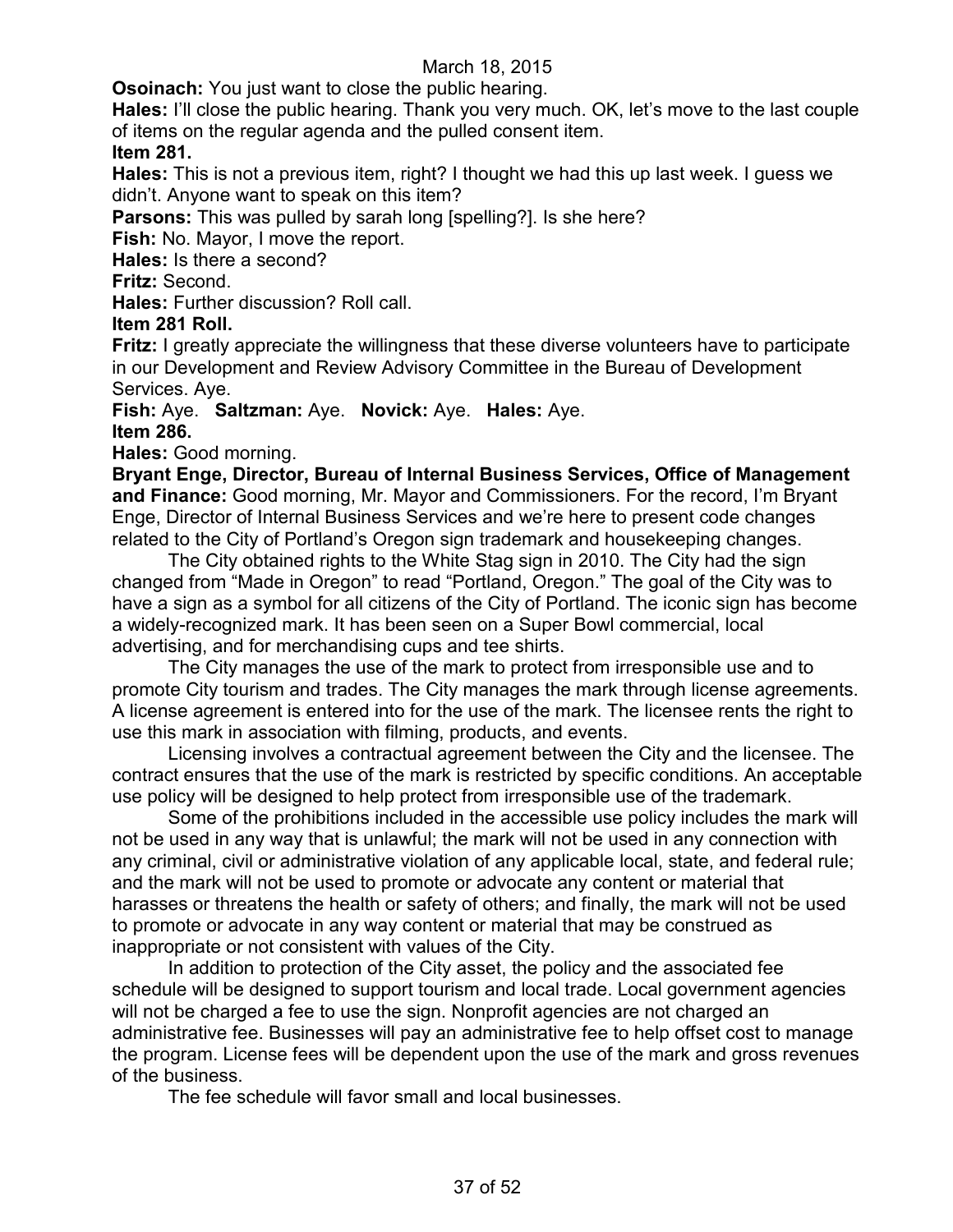Revenue generated from the mark will be used to pay the cost to legally defend the mark and to pay the cost to maintain and operate the sign, which is approximately \$28,000 a year.

The proposed code changes will provide the BIBS Director the ability to effectively and efficiently manage the mark to prevent its misuses, support small and local businesses, generate revenue where possible, and provide transparency. We're open if there are any questions about the program.

**Hales:** OK.

**Saltzman:** So, are you going to establish a fee schedule?

**Enge:** That's correct, Commissioner.

**Hales:** OK.

**Fritz:** In the ordinance, there's the requirement for an annual report to Council about the use of the sign, including the specific licenses, gross revenue, and net revenue. That doesn't need to be in the code? How will we make sure that that happens moving forward? **Celia Heron, Office of Management and Finance:** When the Council adopts it, it will be binding City policy. It will not be in code, but it's binding City policy so it will be in the Portland policy documents.

**Fritz:** OK, so it'll just automatically happen -- I won't have to ask for it next year? **Enge:** And to that point, Commissioner Fritz, one of the things we wanted to do -- and this is back to the transparency -- is we're going to include the tracking of both the revenues and costs in the City's financial system. So, it will be tracked in SAP. So, we're going to be able to invoice vendors and others who use the signs directly out of SAP. In those cases where we need to defend against inappropriate use of the sign, those costs will also be tracked in SAP. Not only will we be able to on an annual basis show what we've done, but at any time that you would want or anyone else wants to go into SAP, they will be able to get that report.

**Fritz:** Presuming one knows how to use SAP and has the ability and permission to use SAP. I'm really concerned about the community having a summary each year with pictures of what's been on the sign and such -- obviously, it's not going to be changing the sign, it's going to be pretending to use the sign in its advertising. We're not talking about actually allowing people to put different images on the Portland, Oregon sign.

**Hales:** No. It's using the image in advertising. So, maybe the annual report to Council could include the images of how it's been used.

**Enge:** Will do, Commissioner and Mayor.

**Fritz:** The Chief Procurement Officer will be signing off on every specific use, right? They will have to show you an image of what they want to put up there and you will say yes or no?

**Enge:** Commissioner Fritz, at this time this program is in the Bureau of Internal Business Services, so the CPO is not involved in this program.

**Fritz:** I'm sorry.

**Fish:** I'm curious, what's an example of the difference between something -- a use that is governed by this policy where we're protecting our intellectual property rights and a use that is allowed in the public domain? For example, if TNT is filming a basketball game here and they begin the show by sweeping the skyline and focusing on the sign, I assume that's sort of in the public domain and that's their right, as opposed to if they choose to put the logo on some product they sell.

**Enge:** Exactly. Once is incidental use, Commissioner Fish, and the other is a specific use as when you put it on a mug or T-shirt. One is just your canvassing the city for purposes of showing something, an event that is not specific to the sign but may be for the City of Portland itself, the other is more related to any specific sale of a mug.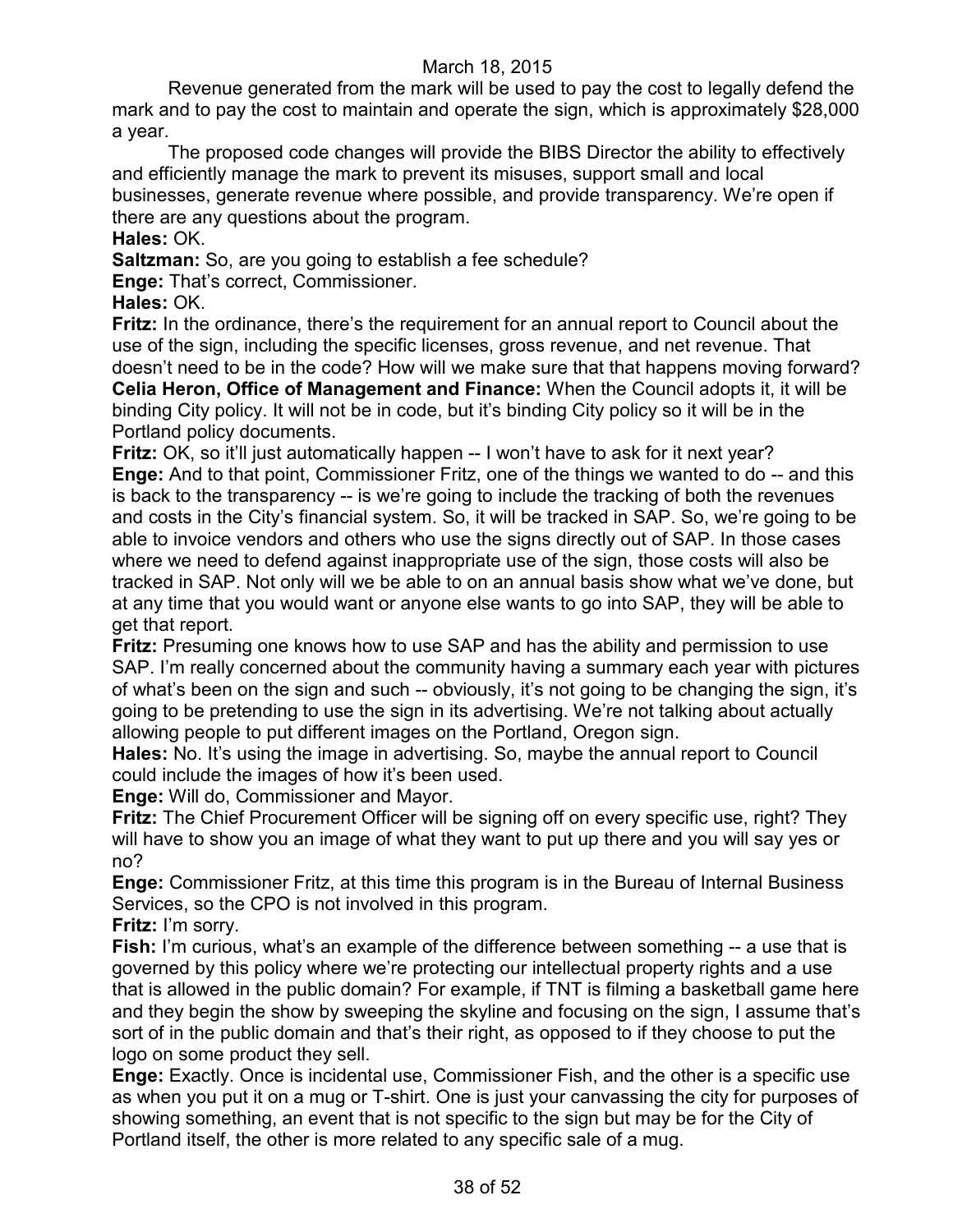**Fish:** And one other category -- I notice that lots of local artists take that iconic image and then alter it in some way and incorporate it into their art. I assume there's a wholesale exception for people that use it in their art.

**Enge:** So, what we're doing now is that in those cases where someone is using the sign in the case of merchandising or specifically using the sign to help them to advocate or promote whatever their product is -- that is a misuse of the sign if they do not have a license. And so what we'll do is send them and encourage them to get a license or we'll send them a cease and desist letter.

**Fish:** But for example, if my son's fifth grade class has a project where they draw pictures of the sign or if local artists as part of doing art about Portland incorporate the sign, I assume that's not covered by this policy.

**Enge:** That's correct. Again, that gets back to incidental versus specific use of the sign. **Fish:** That's something -- as you fine tune the policy, I'd like to make sure that that incidental use as it applies to artists who are incorporating the sign in an incidental way is clearly defined so we're not ensnaring people that are local artists for whom that's an iconic image in something they are doing in whatever medium for which they would be required to get permission.

**Enge:** Will do.

**Fritz:** I've just realized why I was confused, and that's because I am confused about exhibit B. If you look at page three of exhibit B, it appears to be making changes about the procurement services division, and I don't see how that relates to this current item. **Heron:** Right. Celia Heron with the City's Office of Management and Finance. We took the opportunity when we opened up City Code to talk about the authorities of the Bureau of Internal Business Services Director. We looked at sections of the code currently out of date.

The procurement services division used to be within Bryant's purview in his BIBS. The bureau is now being moved into the new Bureau of Revenue and Financial Services. So, being a fan of keeping code as accurate as possible when this came up as an edit, I suggested that we change the language in the relative respective sections of code to show that procurement is moving out of one section of OMF and into another, which is why you have five exhibits before you.

**Fritz:** So, it doesn't have anything to do with Portland, Oregon sign.

**Heron: That's correct.** 

**Fritz:** Probably next time it would be better to have two separate ordinances just so that it's clear to me and to the public. Because I was like -- how --

**Heron:** Point well taken.

**Fritz:** OK.

**Hales:** Good catch. Other questions for Celia or Bryant? Thank you both very much. Anyone signed up to speak?

**Parsons:** Joe Walsh.

**Hales:** Come on up.

**Joe Walsh:** I'm Joe Walsh. For the record, I represent individuals for justice. We had two concerns about this. First one was the last concern that was expressed by Commissioner Fritz, that there's a section in here that has absolutely nothing to do with the signs.

The section that we're most concerned with something that I was personally just involved in, and that's the appeal process if you're excluded. I was excluded from this building for 30 days. There is an appeal process. The hearing officer hears the case except if you go out of time. And here's the example. Suppose you exclude me for 10 days. You have five details to file the appeal. I did that, and they set the hearing six days after I filed the appeal.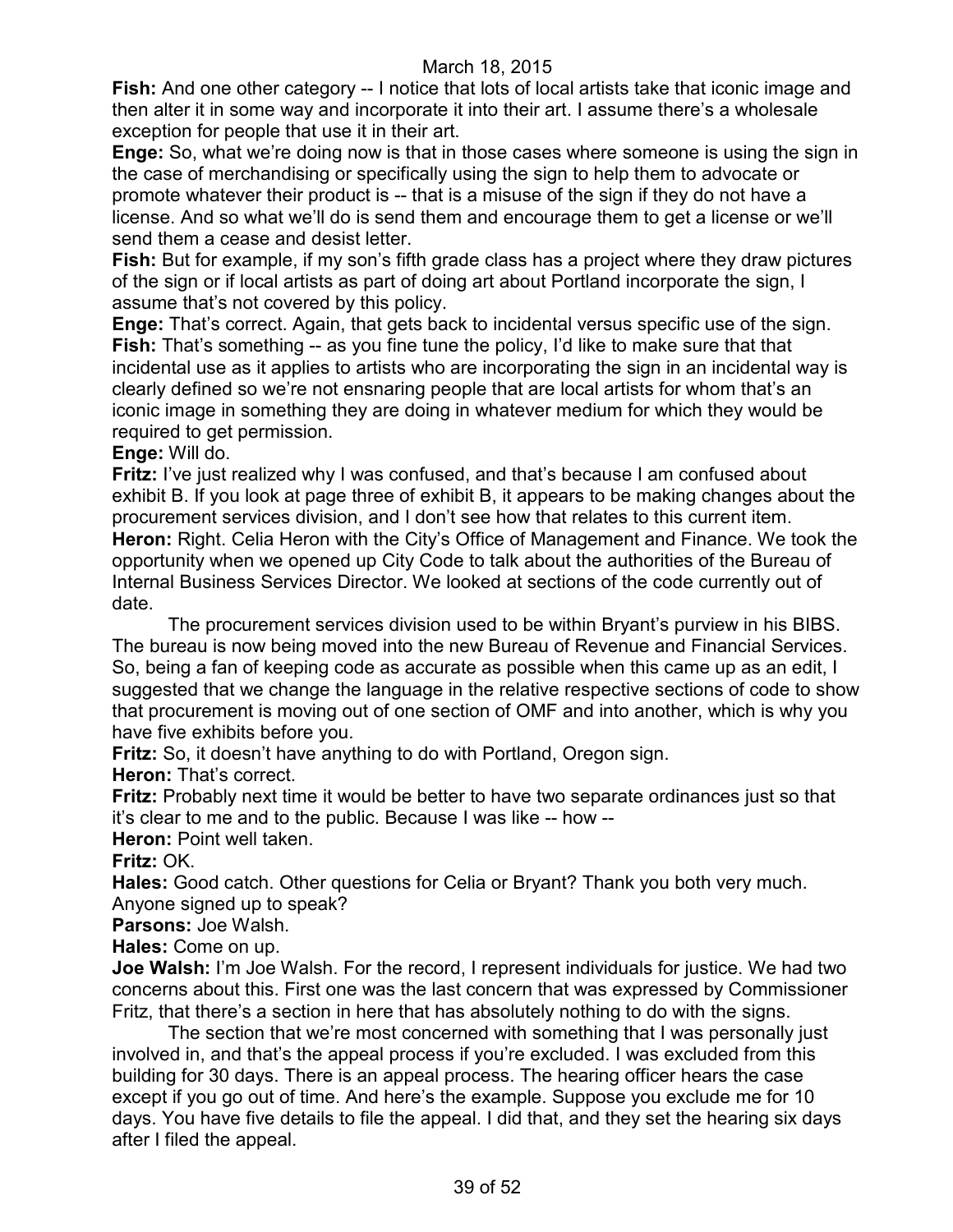**Hales:** Wait a second, Joe, does this affect the appeals process?

**Walsh:** Yes it does. If you keep reading -- and let me finish I'll tie it up.

**Hales:** Tell us where it is and we'll look at it.

**Walsh:** OK. It starts on exhibit A, where it says development of rules of conduct. That's where it goes, and then gives the authority to the director to make a decision on exclusion. So, that's the one that we're having the most problem with.

Let me get to the heart of the matter. The heart of the matter is you have no appeal process if you run out of time. And what happened with me was I ran out of time when the director is making all of the decisions. I made none.

So, we are asking you if you open this up and that's the testimony you just had, they are connecting these two items that are not related but they wanted to open it up, so open it up this way and I will give the Parks and Recreation a that-a-boy on this. You in your appeal process on your exclusions have a provision that says once you file the appeal, everything stops. All the time limits stop. You don't have that in the most important building in Portland -- this building. You don't have it. Because what happened with me they declared my question moot because the hearing officer -- even if he ruled in my favor - could not give me back the 30 days that I was excluded. That was their reasoning. However, since I represent individuals for justice here every week and I monitor what you do you deprived me of a constitutional right. That will be the argument in federal court.

So, I'm asking you to look at this now and do what the park service did some time ago and say, let's freeze everything until the appeal is over and if he loses the appeal he must serve the exclusion.

**Hales:** OK, thank you.

**Walsh:** That's reasonable. Wait a minute -- there's another part.

**Hales:** You're out of time. Joe, you're out of time.

**Walsh:** You're going off on a tangent on me and I answered your question. Let me answer the first question.

**Hales:** We've got people who have to wait.

**Walsh:** The first question is on the sign. This is an issue that you brought up and took down at least two times that I know. You are in a battle with Pabst Blue Ribbon.

**Hales:** No --

**Walsh:** Let me finish, let me finish --

**Hales:** We've settled the case.

**Walsh:** Alright, but that was the catalyst for this. You had to go back and rewrite everything because I think Pabst Blue Ribbon showed you were wrong because you had a reindeer here and a unicorn over there. They are not the same. So, you got into a battle, you want to rewrite the rules now and we object to that without a lot of discussion. Thank you.

**Hales:** Thank you.

**Walsh:** What was the settlement, by the way?

**Hales:** We'll tell you about it later. Go ahead, Charles.

**Walsh:** Did they win?

**Hales:** No. Go ahead.

**Charles Johnson:** Good morning, Commissioners. For the record, my name is Charles Johnson. I think we'll move to the front of our remarks. Our thanks to the Pabst brewing company for helping explore this interesting area of intellectual property law. I do hope that there -- people need to know about the law. I hope you will engage with Pabst and other artistic people and doing really a public presentation that brings to light how the City works together with business so that our iconic sign can be a tool that benefits both.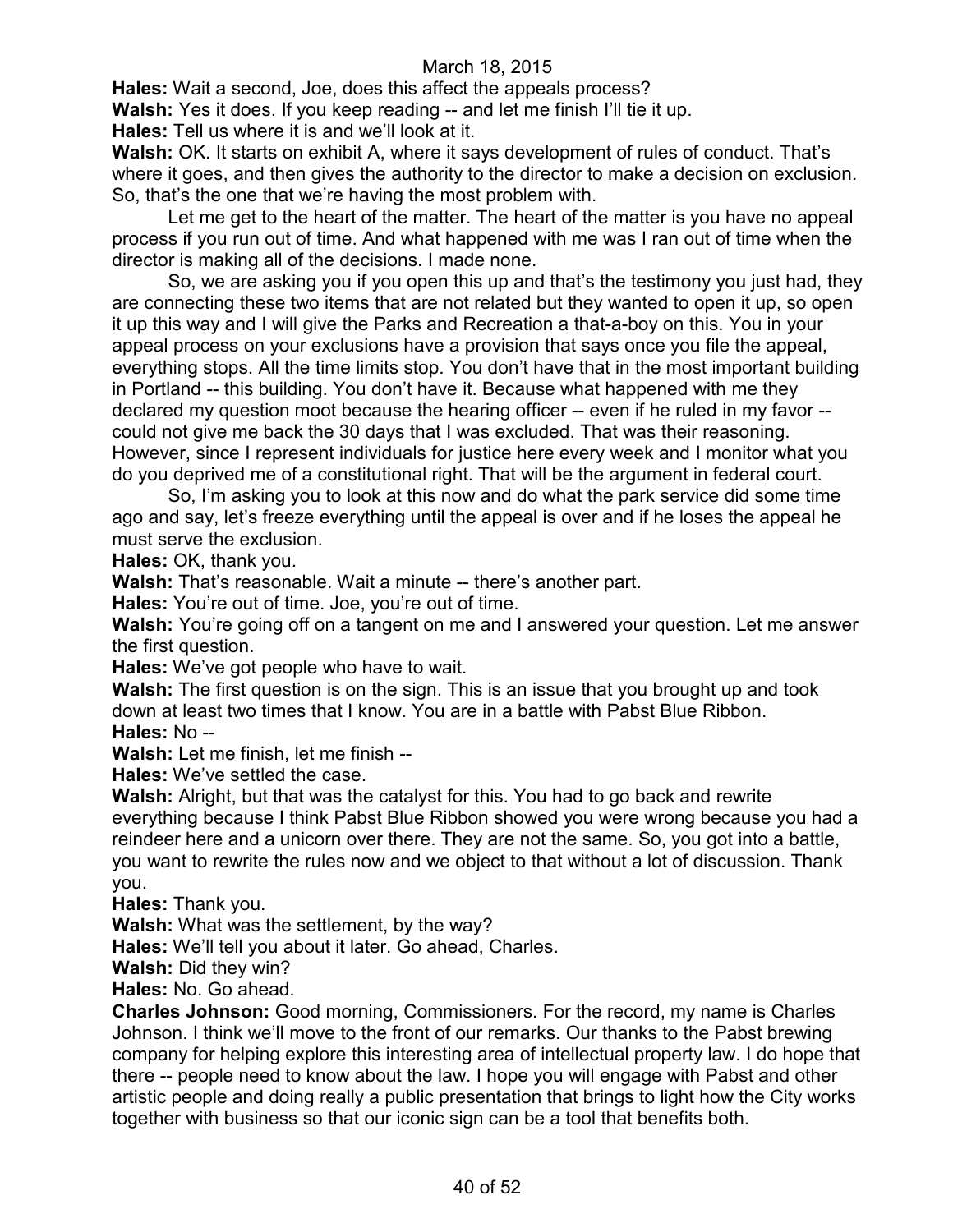I do want to say that I also looked at the 17-page PDF that comes along with this. I understand Mr. Walsh's concern as we have some strike out language there and renumbering of different portions of the City Code. I think while it can pass at this reading - - I don't oppose that -- that you need to look at the ability of the president of the Council and the Mayor to improve -- to be less exclusive and also improve the situation we have in the morning with public comment so that people who have been in the audience at 9:30 might be able to make more spontaneous remarks to some of the serious issues that are facing the City.

But as to this particular agreement with -- not agreement but change into our City structuring of -- it is hard to say how we protect the image of a City that has homeless people sleeping underneath the sign. So, I think we'll have to also talk about where that revenue goes -- that it doesn't just cover administrative costs, but I think this should go directly to Commissioner Saltzman's bureau -- that the sign that's hung over Burnside Bridge where people have died -- any positive revenue that comes from that program should be used for humanitarian efforts to help the City's most endangered people that are sleeping tonight under that sign unless sweeps chase them away.

**Hales:** Thank you. Anyone else? Let's take a roll call.

**Fritz:** Actually, Mayor, I have additional questions for staff.

**Hales:** Alright, come on back up.

**Fritz:** And I may not be prepared to vote on this today.

**Hales:** OK.

**Fritz:** I commend -- or I'm in awe of Mr. Walsh for being able to testify on the changing of a capital B to a lower case b to bring up the issue of the rules of conduct -- a supreme example of actually testifying on the issue at hand, but not necessarily so.

But my question is regarding a proposed change in exhibit A, page one, section 315020, B1 is proposed to delete any proposed lease transaction shall be reviewed and approved by the City's Debt Manager. Why?

**Heron:** I recommended that that deletion because in this particular section, this section is articulating the authorities of the BIBS Director, not of the authority of the City's Debt Manager. And so I talked with staff there and I also -- we acknowledged that a bureau director's requirement to comply with the City's investment policy and City's debt management policy are already addressed, and so it would be as if to say and here's one little rule you have to follow where quite frankly the bureau director -- in this case, the BIBS director -- has to comply with all of the City's policy regarding debt management which includes coordination of proposed lease transactions.

**Fritz:** I don't have that language in front of me, though.

**Hales:** Yes, you do because the top line on B is listing a whole series of authorities for the BIBS director.

**Fritz:** What page?

**Hales:** Same page.

**Heron:** Page 1, 03.15020, section b.

**Fritz:** Where does it say proposed lease transactions should be approved by the City's debt manager?

**Hales:** It used to say that, now it's conferring that authority to the BIBS director. Have I got that right?

**Heron:** The BIBS director -- like all bureau directors -- has to comply with requirements of the City's debt management policy, a point of many of the --

**Hales:** This along with everything else.

**Heron:** Yes.

**Hales:** So, the Debt Manager's authority is established elsewhere in code.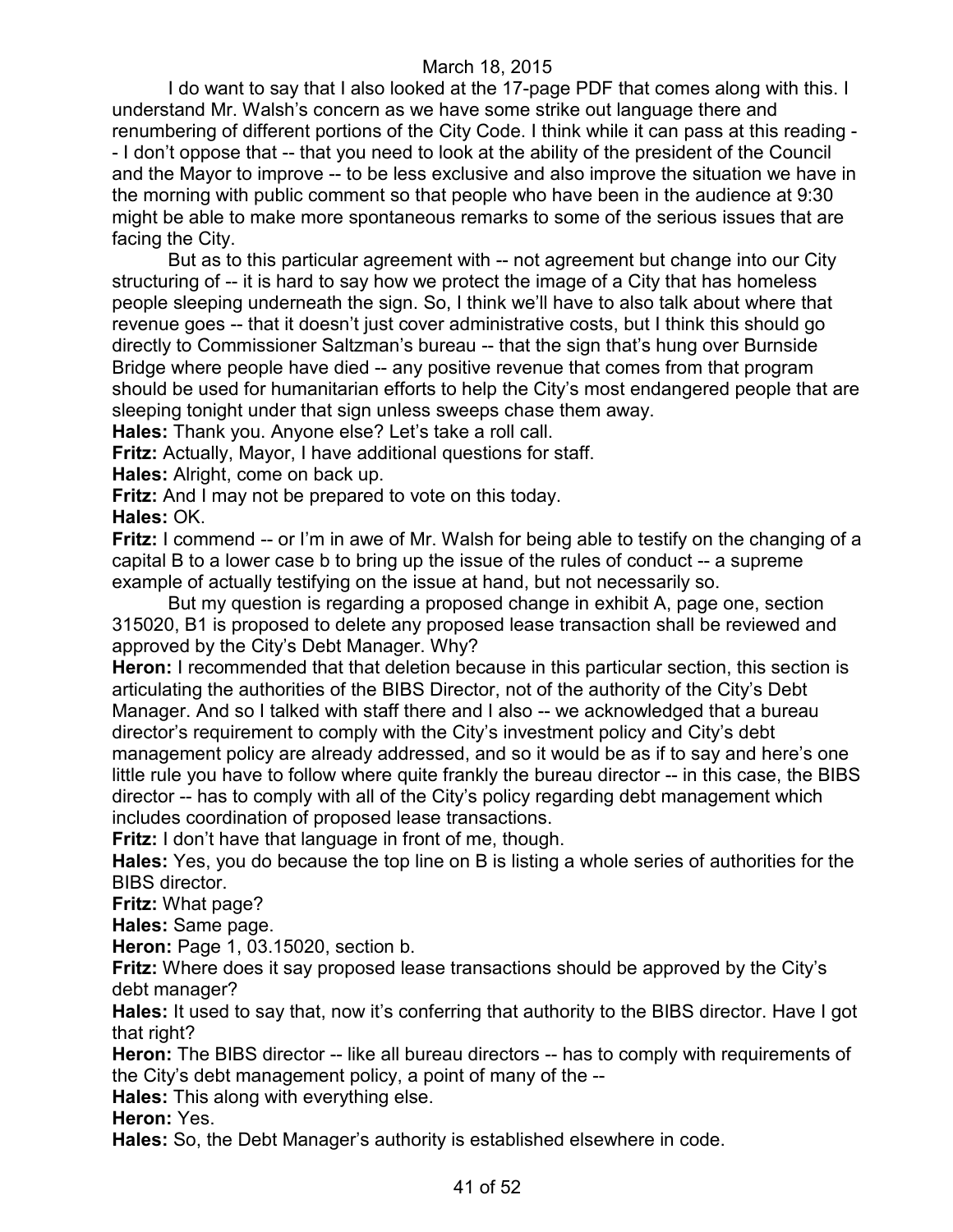**Heron:** Yes.

**Fritz:** Right, but there's -- I'm sorry, I'm really kind of hypoglycemic at this point, I'm not able to process this.

**Fish:** Can I ask a protocol question? Does this have to be passed today? **Hales:** No.

**Fish:** If Commissioner Fritz is not comfortable voting today, we don't have the votes for an emergency.

**Hales:** I'm happy to continue it for a week.

**Fritz:** If you wouldn't mind.

**Fish:** Continue it a week so she can get answers to her questions.

Hales: It's not necessary for the resolution of our court case, right?

**Enge:** No.

Fish: If it doesn't inconvenience you, why don't we put it over for a week?

**Fritz:** Thank you, I appreciate that.

**Hales:** Let's give you a chance to answer her questions in between and we'll continue this for one week.

**Fritz:** Thank you.

**Hales:** OK. We have one more item, which is the nonemergency ordinance just for first reading.

**Item 287.**

**Hales:** His ears were burning. Here he is.

**Jonas Biery, City Debt Manager, Office of Management and Finance:** Indeed, right on cue. Good afternoon, Mr. Mayor and Commissioners. Jonas Biery, the City's Debt Manager.

This ordinance authorizes issuance of voter-approved general obligation bonds that will finance up to \$18.9 million of public safety projects including purchase of fire apparatus and completion of the PSSRP project. This is expected to be a final bond issuance under the 72.4 million public safety bond measure authorized by voters in 2010, and this will fund completion of the projects under that voter approval.

The most recent bond issuance -- the second bond issue under that program occurred in March 2014. Those funds are nearing completion -- the completion of spenddown, as was expected. Total public safety program bond proceeds to-date have been around 56.1 million out of the 72.4 authorized, which leaves 20.8 million remaining from the total authorized amount. This fund request is approximately two million under that remaining amount, which results in a smaller final borrowing and therefore property tax savings to Portland taxpayers.

As required under the voter authorization, the projects and financing plans have also been reviewed by an independent citizen committee, and there's an accompanying memo from the City's Chief Administrative Officer that addresses that that's included in the ordinance packet.

Just a comment on the impact now that we're wrapping up the program. When the measure was proposed in 2010, the projected levy impact for fiscal 15-16 was estimated at nearly 14 cents per every \$1000 of assessed value. Upon issuance of these final bonds, we now project fiscal levy rate that will be closer to 11 cents.

This savings is the result of a few things, most critically the lower total amount of bonds that we're issuing from experiencing higher than projected growth in property tax base -- which is a good thing -- and from receiving very favorable interest rates. And I'll mention while 3 cents doesn't sound like a lot of money, that actually reflects a reduction in the projected citywide property tax levy of approximately \$1 million. So, that's \$1 million less that we're asking Portland voters for to pay off those bonds.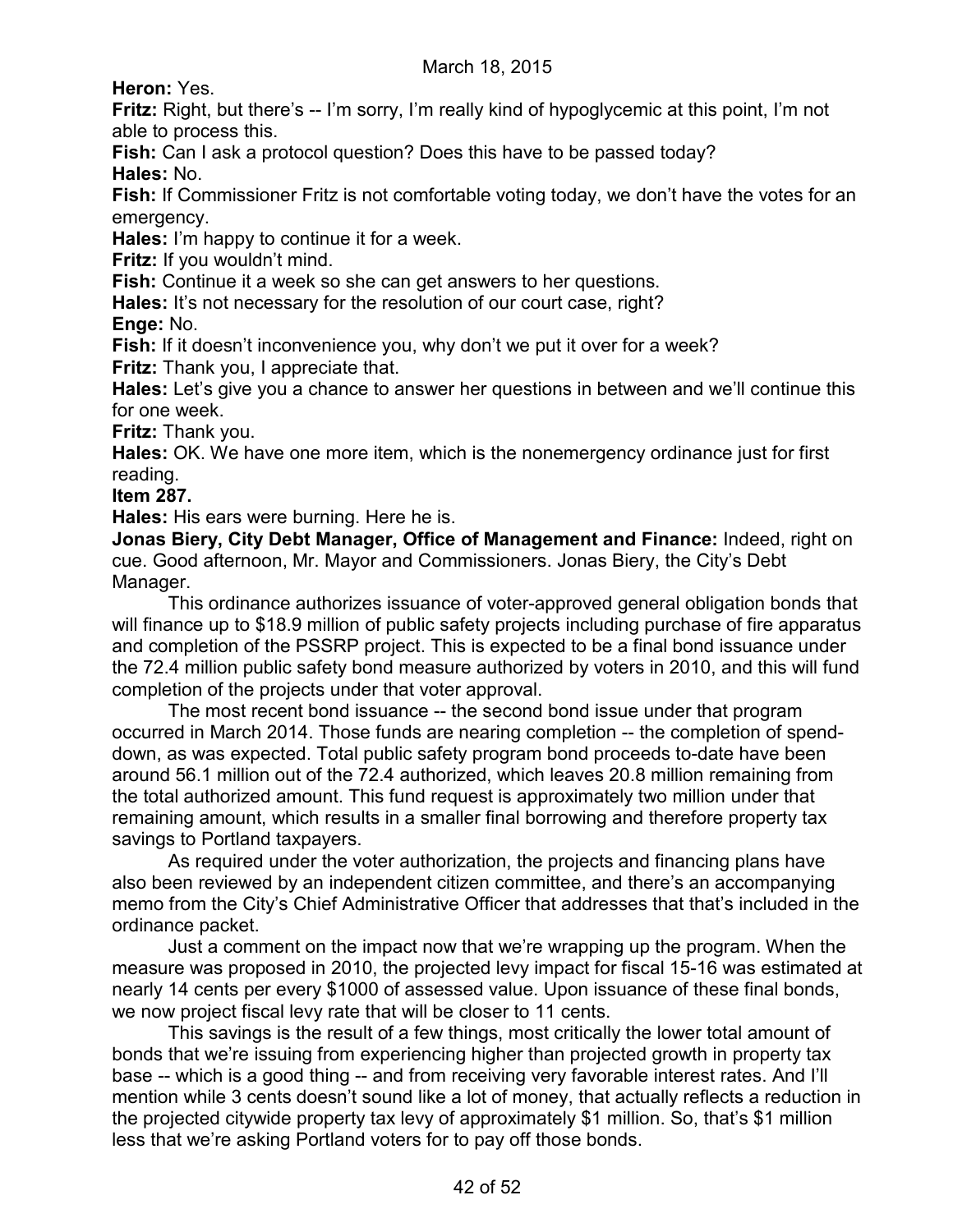Additionally, with this ordinance we also are asking for an opportunity to further reduce the levy by refunding some outstanding debt. The series 2008 general obligation bonds, which are issued under a separate voter authorization from 1998 for emergency facilities projects -- that refunding is expected to result in additional savings of around \$50,000 per year through fiscal '27-'28.

We also expect to issue these, the new money bonds, refunding bonds as single series to get cost of issuance efficiencies as well.

Property taxes generated by the 2015 bonds -- sorry, generated by the levy associated with the 2015 bonds will be specifically dedicated to payment of the bonds and may only be used for that purpose. We expect to repay the bond over a period no more than 15 years, at which point the levy will expire and we expect to sell these bonds via a competitive bidding process in late May of 2015. I would be happy to answer any questions.

**Hales:** Questions for Jonas? Thank you. Anyone signed up to speak? **Parsons:** I did not have a signup sheet out.

**Hales:** OK, then it comes back for second reading and we're recessed until 2:00 p.m. Thank you.

At 12:19 p.m., Council recessed.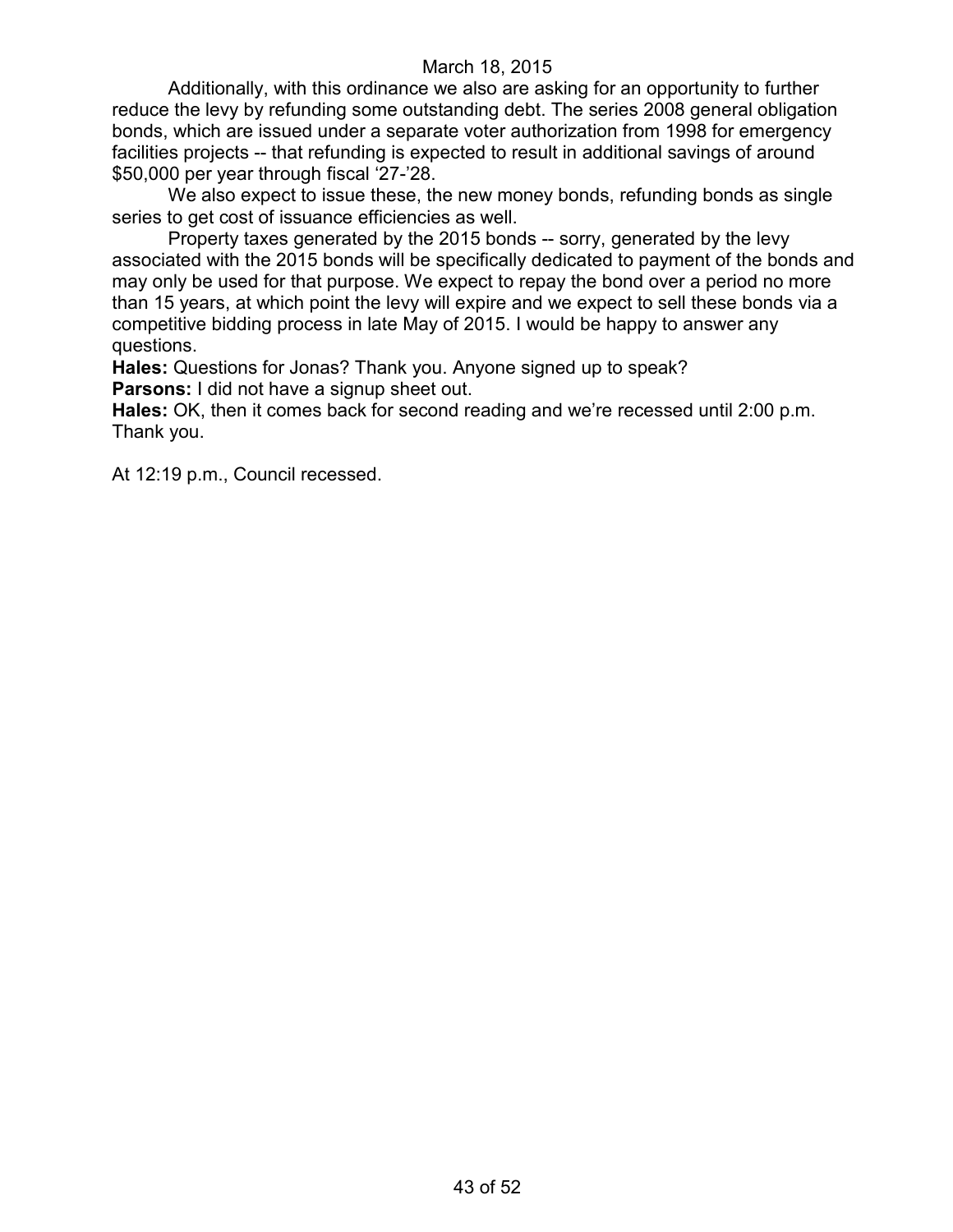### March 18, 2015 **Closed Caption File of Portland City Council Meeting**

This file was produced through the closed captioning process for the televised City Council broadcast and should not be considered a verbatim transcript. Key: **\*\*\*\*\*** means unidentified speaker.

### **MARCH 18, 2015 2:00 PM**

**Novick:** Portland City Council is now in session. Sue, please call the roll.

**Fritz:** Here. **Saltzman:** Here. **Novick:** Here.

**Novick:** So, this is pretty darned exciting. We're not only getting an award for doing really cool stuff, the award actually comes with money. I can't think of a better way to spend a bit of our afternoon.

The Energy Trust Award we are going to receive highlights the potential we have to take steps to reduce the carbon footprint of our buildings. The 2009 Climate Action Plan identified the role of buildings as a contributor to carbon emissions and called for resources and incentives to residents and businesses for carbon reduction work in existing buildings. The Energy Trust award we're recognizing today is an excellent example of how the City is working to reduce energy consumption and environmental impact, walking the talk of our Climate Action Plan. And I'll turn it over to Bryant.

**Bryant Enge, Director, Bureau of Internal Business Services, Office of Management and Finance:** Good afternoon, Commissioners, and thank you, Commissioner Novick. I couldn't be more excited about presenting this, as you say, check and recognition all at the same time. And like you said, this recognition is going to go out to the good thinking and the tireless efforts of others who've actually paved the way for this.

As you know, concern for energy management issues has been a particular priority for the City. Led by the Bureau of Planning and Sustainability, the City has adopted a climate green building and energy policies to support the reduction of carbon, energy, and waste. City bureaus have made significant facilities investments in terms of energy and water efficiencies over the past years with great success. As a result, we see better performing buildings with corresponding lower utility costs.

While many buildings are performing well, there is still significant opportunity for improvement. Working with the bureaus, BPS and other facilities, Facilities Services staff design, construct, and operate City facilities to meet the functionality and service needs of its customers. Our objective is to contribute to the financial stability of the City by officially managing our energy use while maintaining a quality facility that is conducive to a good work environment.

Energy alone costs Facilities Services over \$2 million a year, and other resources cost us over \$500,000 for the buildings that we manage. Over the past 22 years, Facilities Services has saved over \$7 million from 47 large major maintenance capital projects. Cumulatively, we have savings of about \$800,000 on an annual basis as a result of the projects, which are tracked on an annual basis through the City's energy challenge program managed by BPS.

Facilities Services continue to focus on better management of energy and other natural manmade resources. To improve energy efficiency for City buildings, Facilities Services has developed and implemented a resource management program. This program involved developing, implementing, and tracking the compilation and analysis of utility consumption and cost [indistinguishable]. And one of the things I do want to point out - and Deb, I think it is, Wendy, who is not here, who was instrumental in helping us to design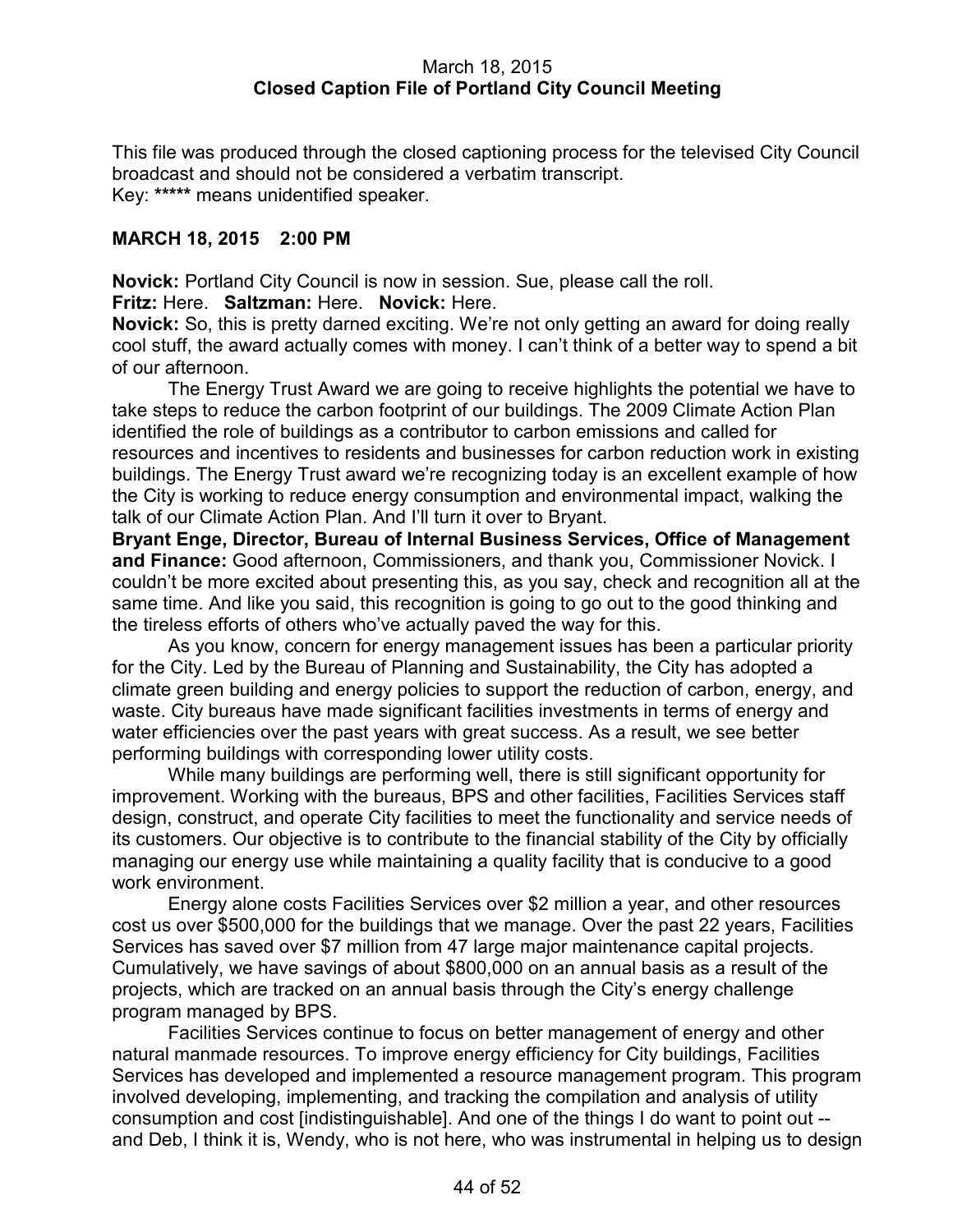this particular tool. And this tool -- my understanding -- is something that's now being used throughout the Energy Trust of Oregon's program.

Beginning in 2013, Facilities Services partnered with Energy Trust of Oregon to develop a strategic energy program to track and manage energy usage in 10 buildings on a monthly basis and execute efficiency projects. You will hear about the success of this project. This program has helped us to meet the Mayor's commitment to reduce energy uses in OMF-managed buildings by 2% on an annual basis, and has supported broader citywide initiatives such as a City green policy and the Climate Action Plan. I'm excited not only about the great energy savings we are seeing through this program, but also the cultural shift that has taken place across the organization.

This program has brought together the entire Facilities Services department by bringing energy efficiency to the forefront and providing them the tools needed to make educated decisions around energy usage. We have formed an energy team which includes managers, maintenance technicians, and engineers, and has strong executive sponsorship. They meet on a regular basis to identify opportunities, presenting their results to the executive sponsorship on a quarterly basis.

Through our current Strategic Energy Management efforts, Facilities Services identified actions to reduce energy uses and generate savings to the City of over \$140,000 over the last 18 months. I would like to personally thank all of the Facilities Services staff and crew that have participated in the program and have committed to the success of the program. Without their effort, this success we have seen could not be accomplished.

Again, I want to reiterate there are still a lot more opportunities. We look forward to coming back to you to share more good news. With that, I will turn this over to Wendy Gibson, who's our sustainable operations and maintenance program manager, to provide you with more detail about the program.

**Wendy Gibson, Bureau of Internal Business Services, Office of Management and Finance:** Thanks, Bryant. Thank you, Commissioners, for taking the time to help us celebrate our accomplishment. I'd like to take a moment to show you a video that highlights some of the amazing work we've done with the Energy Trust of Oregon. And I'll start it now. [video playing] [music]

**\*\*\*\*\*:** Over the last 18 months, we've saved almost \$140,000. It helps that Energy Trust is giving us a fairly sizable incentive, which is great, but it doesn't nearly compare to the savings that we're seeing or the cultural shift we're seeing in energy efficiency. The Portland Building and City Hall are both in the Strategic Energy Management program. We have 46 buildings, and 10 are in the SEM program.

\*\*\*\*\*: Strategic Energy Management has taken the energy operations of the City's facilities to a whole new level. The operations folks have made the changes, they've seen the results, and we both now are able to communicate the benefits of that.

**\*\*\*\*\*:** We have 14 amazing maintenance technicians that are basically boots on the ground making sure each piece of equipment is working as efficiently as it can. So, they were actually able to know that what they were doing made a difference, and I think maybe that's what started to change things.

**\*\*\*\*\*:** If I can save some money, pay a little bit more on the front end, or get my pay back in a year or two -- as a customer, if I was doing this for my house that would make total sense. So, if I just look at this as my house but on a grander scale, I'm saving all kinds of money. And that's just one building. So, I'm pretty stoked about it.

\*\*\*\*\*: Maybe it's a filter change, maybe it's insulating some piping, maybe it's changing out lighting -- they really feel empowered to ask questions about energy efficiency, identifying energy efficiency ideas and bringing them to us so that we can work together.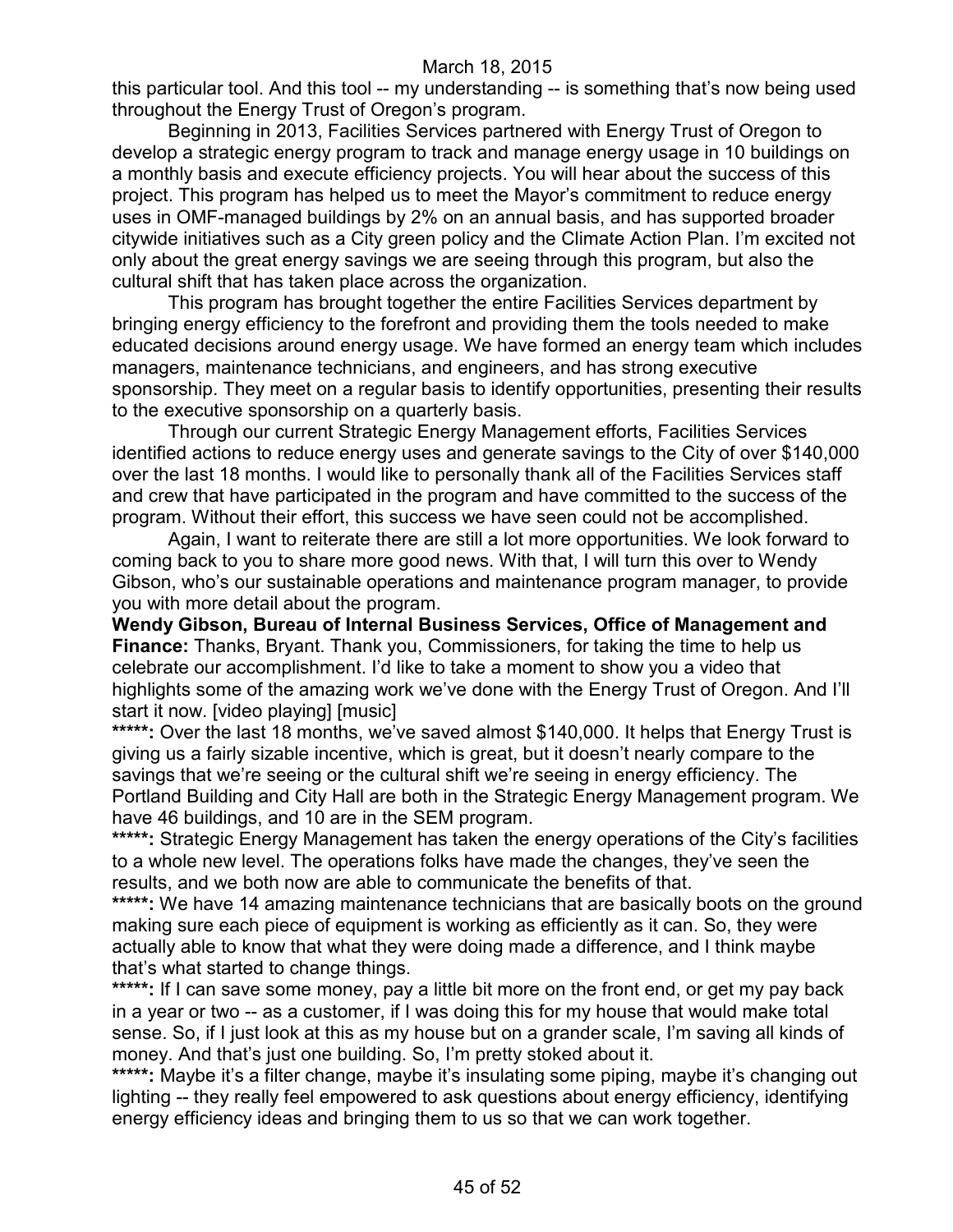\*\*\*\*\*: I was pleasantly surprised because I did not see kind of the byproduct of this process in terms of [indistinguishable] employees, employees and managers -- we want to build upon this.

**\*\*\*\*\*:** We have an energy bill that's anywhere between \$1.5 to \$2 million. And if I can't tell the public I'm judiciously watching that money, then that doesn't make sense. \*\*\*\*\*: Investing in energy efficiency has proven to be a great return for the City over many years. The City also has some aggressive policy goals around reducing carbon emissions, transitioning to clean energy, and so those two things align perfectly. To us, this kind of work brings all of these things together. It's a really a great opportunity. [end of video] **Gibson:** The video you just watched was actually from last summer. The savings quoted in the video was when we participated in just one year in 2013. We're currently entering the third year of the program. We hope in the third year of the program, we'll able to see the same amount of savings we have seen in the past.

Over the course of the two plus years we've been in the program, the cumulative savings for just the Strategic Energy Management program is \$345,000.

So, I'm sure you're asking, well, how can you see this without any capital major projects? And it's by fine-tuning our buildings. It's by staying up to date on preventive maintenance programs. It's by addressing areas of the buildings that were previously neglected that affected energy. It's also by creating a culture that recognizes the need to take into account energy efficiency from the technician's regular tasks.

The Energy Trust Strategic Energy Management program takes every organization through a series of workshops that help staff identify how to track energy, how to relay that information in a meaningful way, and provide feedback to an individual on their work.

The next evolution in energy management is focusing not just on what facilities can do to save energy, but how organizations collaborate and prioritize energy management so that energy is not used when it's not needed operationally. SEM teaches industry best practices, organizing teams and aligning them with executive level support and to host effective conversations about behavior around energy use, its cost, and its impact to the environment and our community. Small O&M efforts do take collaboration and cooperation and management level support.

I would like to equate -- this is my favorite analogy -- I would like to equate the program to a familiar analogy. Capital improvements are like giving somebody a fish. Strategic Energy Management is like teaching them how to fish, except you not only get to teach them how to fish, you also teach them how to fillet the fish, cook the fish, and eat the fish before it goes bad. Not unlike an efficient piece of new equipment that if not well maintained actually goes bad earlier than it should.

So, what has Facilities learned? We've learned four main lessons. The first is that behavior change is hard, but by tracking energy use and being able to show how an individual's actions can actually change energy in a building, you get more buy-in. You need to be able to show individuals their actions and how it changes the energy. By showing this, they're actually able and they are given an apple that they can feel and touch, except this apple is called energy. They see the change, they see the bite out of the apple. So, without this amazing support and actions from our maintenance technicians, we can't see this. And I'd like to thank them right now for everything that they do to actually make this change.

The second lesson we learned is that not every action is going to create energy change, but you don't know unless you try it and track it. For instance, when I first came to the City, we performed a water audit on one of our buildings. We found a water source heat pump malfunctioning. It was flushing six gallons of water down the drain per minute. Left unchecked, this could have cost the City \$30,000 per year. But with 15 maintenance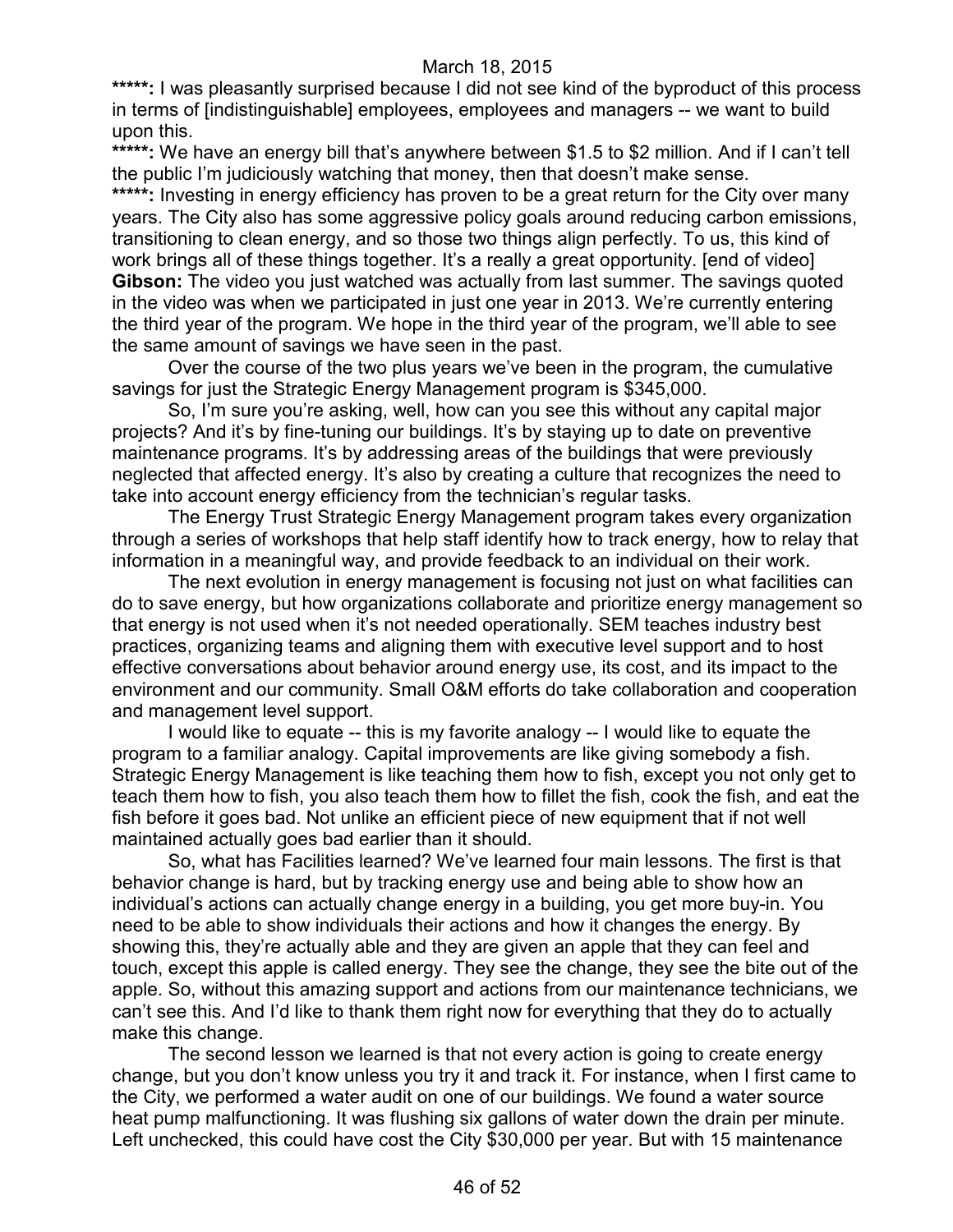technicians that cover over 200,000 square feet per technician, you can't expect them to find every piece of malfunctioning equipment. But by tracking energy usage, that's definitely something that we can check on and start looking for solutions right away.

The third lesson learned is you definitely need management, and support is necessary. In order to create change, it takes an entire organization. It's one thing to tell somebody to do something, but it's quite another to commit to an idea and actually change your own behavior. I would like to thank Facilities Services manager Bob Kieta and our Bureau Director Bryant Enge for recognizing an opportunity and believing in a program that Dave Tooze from BPS brought to my attention. Without their support, this could not have been done.

The fourth and final lesson that we've learned is that every little bit counts. We need support from you, our tenants. As Facilities Services continues to redefine the way we look at energy, we need tenants being willing to change their behavior as well. Think about how your actions and how your cubicle affect energy use.

The actions you can take are simple. Think about what you do when you leave a room. Turn off the light. When you go home, turn off your computer. When you leave for the day, unplug your smartphone charger. And then, finally, think about whether or not you really need the mini fridge that's secretly stashed underneath your desk for your personally refrigerated items. Could you put them in the community refrigerator? In fact, if you have energy efficiency ideas, please bring them to our attention. We will work with you to see how we can get them implemented.

In closing, I'd like to add that City of Portland is not the only organization participating in Energy Trust of Oregon's SEM program. There are both public and private organizations working together in cohorts throughout the state, facing the same challenges but also exceeding the same results. In fact, Portland public parks and Multnomah County have just started on this wonderful adventure as well. I'd like to thank them for being here in the audience to show their support today. SEM has helped them start to put the structure in place, and now they will be able to achieve savings beyond the large investment that capital projects do. They need your support, too, in order to make a change.

Next up, I would like to introduce Peter West with the Energy Trust of Oregon who is going to explain a little more about the program and present us with a check. **Peter West:** Yes -- excuse me, I have to apologize, it's not the right way to start a presentation, but it's spring and I have that nasal drip that bedevils some of us. Good afternoon, Commissioners, thanks for having us. Of course, it's a pleasure to be here and it's a pleasure at the end of this to actually close it with a check. It's delightful.

First thing's first. I'm going to talk a little about partnership today and a lot about team work, and I want to thank Wendy and Bryant for the whole team that they bring forward. There is nothing Energy Trust does -- there's absolutely nothing when I talk about our accomplishments that isn't an "our" accomplishments. We do this statewide and we do this with partners, from homeowners to businesses. We do not lift the screwdriver, we do not screw in the bulb. It's teams like this that -- you know, we bring the idea, and then you take it from there. And that's a wonderful thing.

I would also like to thank my team, Kathleen Belkhayat, Ed Wales, and Jay Ward here; and Jim Volkman and Skip Schick from the strategic energy group. Of course, PGE and PacifiCorp and Northwest Natural representatives -- I haven't seen them behind me, but if they're here, they're part of our partners as well.

Energy Trust is a nonprofit born in 2003 to be a statewide purveyor of energy efficiency and renewable energy on homes, businesses, and industry. The idea was to instead of having four programs around the state between Cascade Natural Gas, PGE,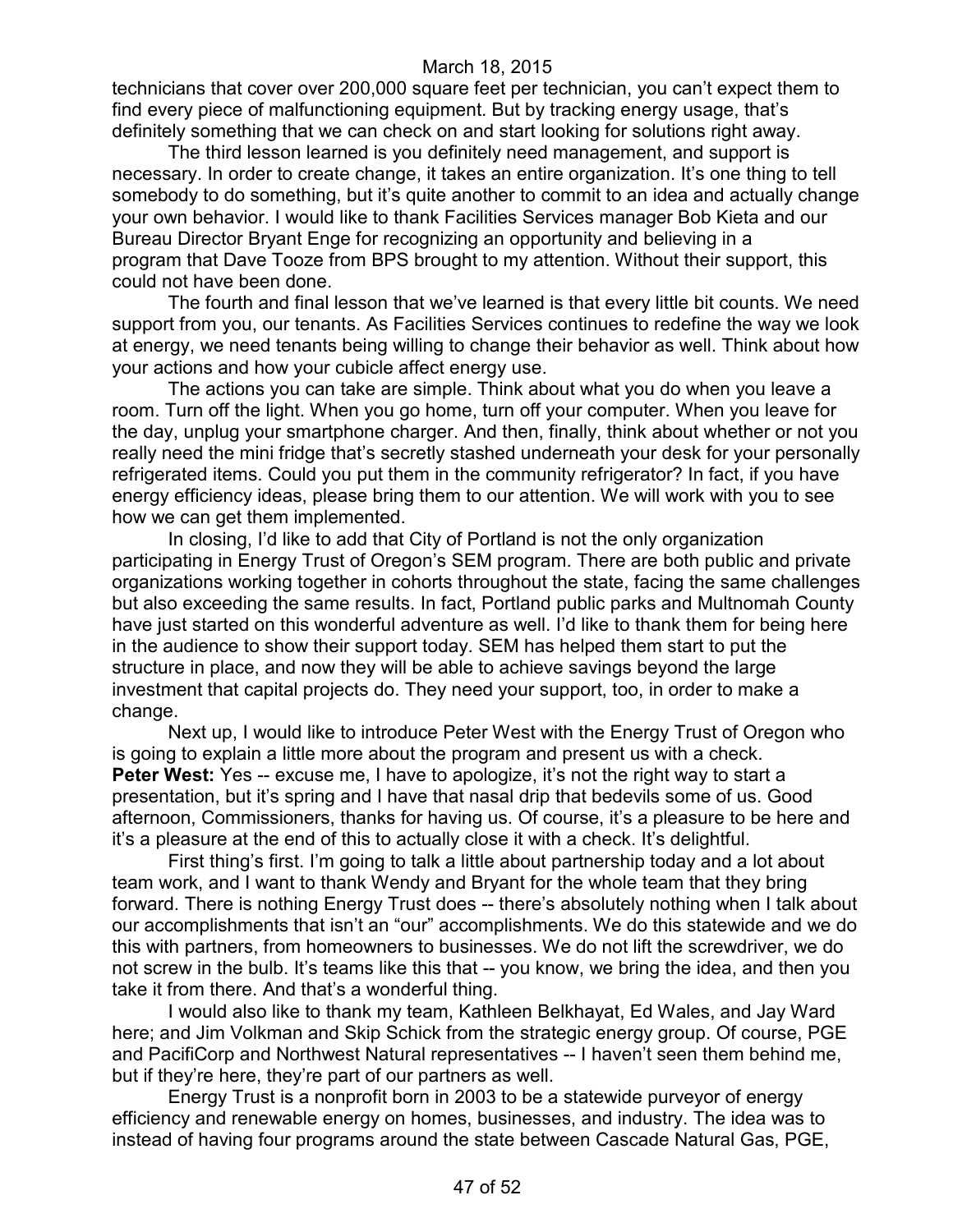Northwest Natural, and PacifiCorp -- have one. And have a unified voice to be a trusted, nonbiased party to tell you how to do and what to do to lower your bill and clean up your energy. Of course, our funders are those four utilities, and obviously you don't get here without doing it in partnership with them.

Over the time I've been at Energy Trust, we have saved and generated the equivalent of one large power plant. Our goal over the next 10 years is to do the same. That one large power plant we helped avoid has saved people on bills a cumulative \$1.7 billion to date. If we do nothing more, those savings will continue -- because those projects will continue, these savings will continue. Smart people will still be finding good things to do, even if we don't have a check because they're dedicated public folks who are dedicated to their industry. That'll grow to almost \$4 billion. You take that and you cycle it around to the economy -- because we're buying locally, not from Wyoming and Ontario and elsewhere -- it becomes \$3 billion to the Oregon economy. Oregon and the whole. It's a powerful, powerful statement.

What we do is something fairly unique. With utilities, we go back to the customers, you buy power from the utility but you're also the supplier to the utility. The power you supply back we're getting at half the rate of building new facilities. You're forestalling building more power plants, you're forestalling a deeper CO2 footprint. These are powerful things and this is why we do it together.

But to you, I actually want to acknowledge we started one of our earliest programs with municipalities -- it was one you ran for us. It was LED street lighting. And Dave Tooze has a lot of history with this, and I get to acknowledge him twice and it's great to see him here.

In the 12 years we've been working with the City of Portland from that project through to today, we've done 87 different efficiency and renewable projects with you. We've invested two million in what you've done, and you've invested another eight million, almost nine million. And today, annually, you save 20 million kilowatt hours a year and 140,000 therms. If we do nothing more for the next 10 years, you're going to get another 200 million kilowatt hours of savings and another 1.4 million therms saved. It's a lot of money. That's a lot of money that has been taken off of the bill on behalf of the citizens of Portland.

The facilities group -- let me step back a minute. Why SEM? In 2009, we launched it when the economy tanked and businesses had no money -- no capital, no anything. And we jumped in and borrowed from a thing called lean manufacturing. And that lean manufacturing principle is to embed this, embed it into what you're doing. And we have found that this principle of SEM apply to how you now look at capital expenditures for energy efficiency and renewable energy.

What it does is create a culture of efficiency, that you continue to produce the savings, you continue to find the budgetary savings not just the one or two years you have been doing here, but it extends on. It influences how you look at what you do. Why? Because it gives you the tools not just to pester your coworker, but to measure and analyze and verify what you have. To know what should be at the top of the list, what gives you the biggest bang for the buck.

The other thing it does with that awareness and that technical ability is it creates what we call a culture of learning, and it is wonderful to work with an organization that has that ethic of culture of learning. You have the institutional knowledge and the strength to get there. So, this particular project -- it wasn't in the 20 million I was talking about. What you've done -- and what Wendy and Bryant have led -- are savings of 1.3 million kilowatt hours, which is 9% reduction in the bills for the 10 buildings you looked at. So, you looked at 10, and you got 9% reduction -- that's strong. And that's just from doing the simple tools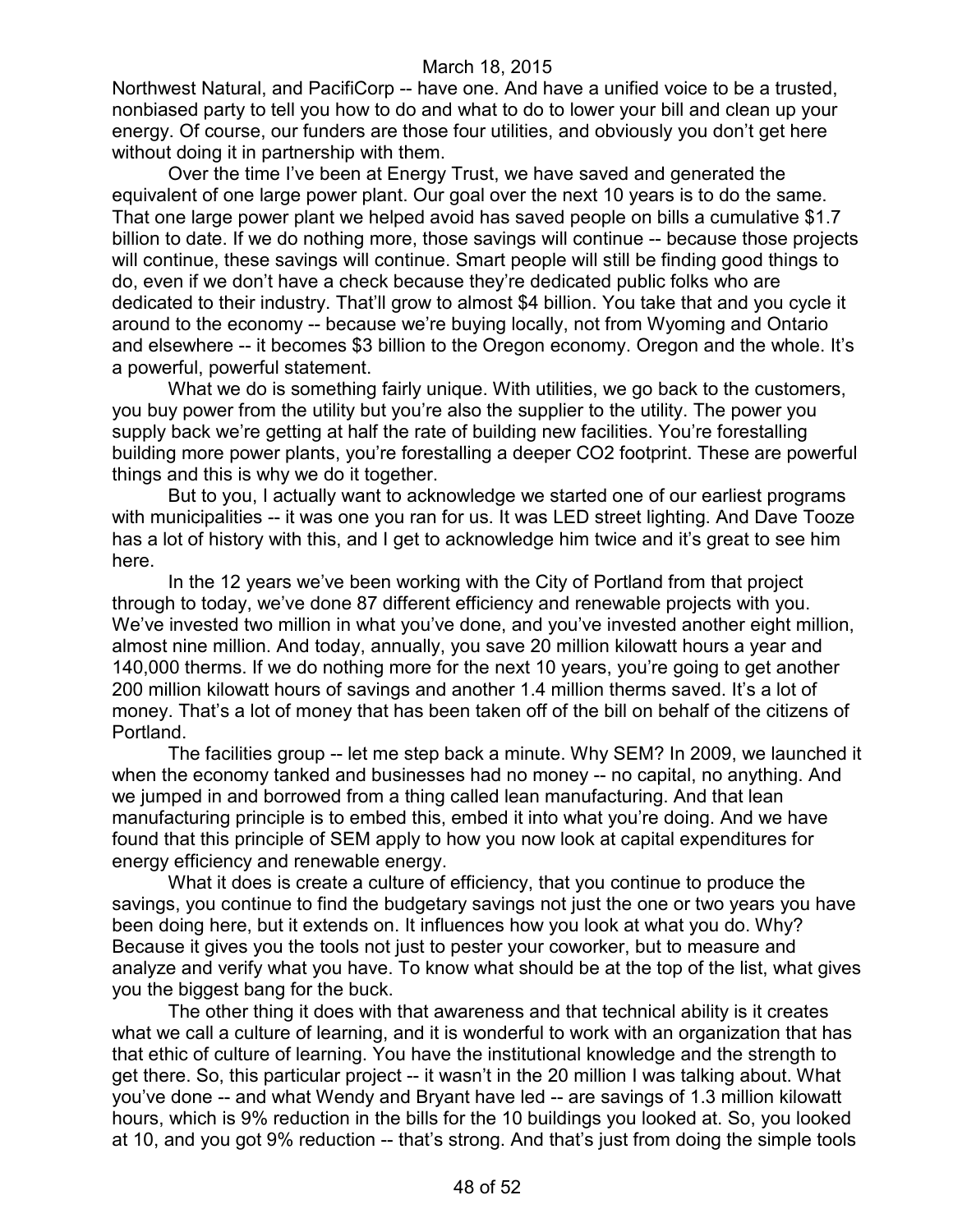of awareness, modeling, measuring, and driving this forward. A lot in behavior and a lot in maintenance, but it's very low cost. That \$1.3 million -- obviously it's a benefit to the rest of us, but it doesn't stop. Well, it does stop. It does stop if you are not persistent. It stops if you don't allocate the budget and time for it.

We have done a number of projects with -- I'm sorry, I didn't advance this. Here's the list of all of the other folks we have been -- a partial list of SEMs, Strategic Energy Management. Each of these firms and municipalities, from -- and counties, from Clackamas, to Washington, Albany to Yoshida to well, a whole host. You saw them all. They found that unless you dedicate an individual or individuals and empower them with a team and give them the time and the budget to go after these savings, the future dissipates and you can't stay on that path.

So, think about this. I know you are coming up on your budget and that's my pitch -- I did lobbying, so I have to do a pitch. But you can't -- it's probably your biggest bang for the buck. Keeping that culture of efficiency, keeping that culture of learning going is a powerful thing, and we get there one step at a time, one step at a time. We're not going to get to our power plant unless you can get there with us.

So, on behalf of the Energy Trust, on behalf of Margie Harris and all of us here, I want to say thank you again and present you with this check for \$26,546. This represents the value of the savings and the effort you've done on behalf of all of us as ratepayers in Oregon. And it's a token in some respects, but it's powerful in another. Because what you've done is provide us a path to a cleaner and cheaper energy future. So, thank you. [applause] [photo taken]

**Novick:** It's kind of anti-climactic now that the check has been presented, but does anyone have anything further to say on this item? This is a wonderful event. I mean, obviously climate disruption is the greatest challenge that humanity has ever faced, but another huge challenge that we face at every level of government today is trying to preserve or restore trust in government, particularly trust in our ability to manage public money wisely. So, to be able to say that we have managed public money wisely and we're saving money and we're reducing carbon emissions is just a phenomenal thing to be able to say, and I really appreciate the Energy Trust and everybody in Facilities Services -- in particular, the maintenance technicians, and thanks for acknowledging them.

**Saltzman:** Do we have some of them here today?

**Gibson:** John Tomlin is here representing everybody. [laughs] **Saltzman:** OK, thank you.

**Fish:** I'm curious -- who did the video?

**Gibson:** The Energy Trust of Oregon approached us due to our success to do the program, so they actually did the video.

**Fish:** Very well done.

**Fritz:** I'm looking at my colleagues on my left here, and I remember when in the 2012-13 budget, we -- under Mayor Adams -- looked forward to this program saving 2% and spent the money in advance. And I can't remember what we spent it on -- I'm wondering if anybody else can.

**Saltzman:** I can't remember either.

**Novick:** Probably spent it on art, didn't he? [laughter]

**Fritz:** I don't think so. And I remember feeling very skeptical at the time that this was actually going to come to be, so it's very gratifying to see that we in fact have done better than 2% in electricity savings. Did most of our buildings run on electricity or gas? **Gibson:** The majority of the buildings that currently in the program -- so, of the 46 that Facilities Services owns and manages, only 10 of them are in the building. So, the savings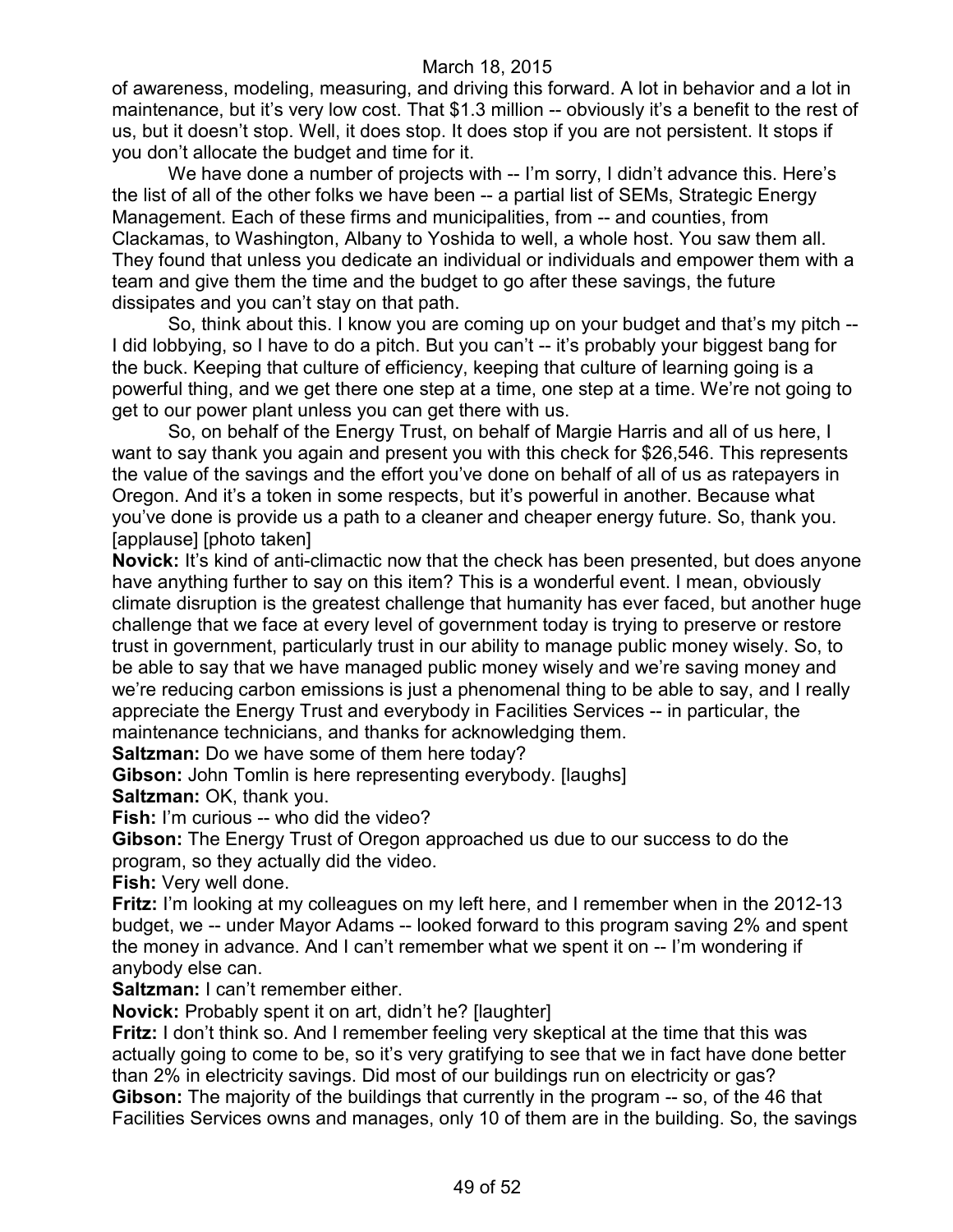we're receiving right now is from 10 of the buildings and that has a lot to do with the capacity of being able to track. And most of that is electricity, it's not gas.

**Fritz:** So they're heated with electricity.

**Gibson:** That's correct, yes -- most of them.

**Fritz:** Interesting.

**Fish:** One of you said we need to disconnect our smartphone chargers. Could someone amplify on that? Because my office may be one of the worst offenders on that, and I don't know that people realize that keeping them plugged in is a problem.

**Gibson:** Basically, any piece of equipment that you have plugged in pulls a phantom load. And the phantom load is not a lot, but added up by the city or by the City of Portland -- the greater large -- you start to add up those numbers. Any time you leave something plugged in it does pull a load, although it may be small, which is why it's called a phantom load. **Fish:** Do you recommend, for example, that everyone turn off their computers when they go home?

**Gibson:** Yes, I do. And BTS will no longer say otherwise. We talked to them, and so - they use to promote keeping them on at night due to patches and updates. And one of the things we did was we went through a process to look at whether or not there could be a PC management system put in place to kind of help people with that process. What we found actually was when we upgraded our computers a couple of years ago -- back in 2012 or something like that -- we switched to much more efficient computers, and I believe through that we saw a savings of \$60,000 or something. So, BTS has worked well with us to be able to see that savings. And so now, the best thing we can do is turn off our computers at night unless BTS tells us to leave them on overnight due to patches. **Fish:** Well, I have a double incentive because every time I get a patch, it does something to my computer that I can't figure out -- no disrespect to BTS. So, turn off the computers, disconnect our chargers -- because I think a lot of us didn't know that -- I mean, I didn't know that -- mine is connected. Disconnect that, turn off the lights **Gibson:** Mm-hmm.

### **Fish:** What else?

**Gibson:** Basically, what I would do is look around your cubicle and figure out whether or not there's energy usage there. So, you have a monitor, you could turn off the monitor. Maybe you have an electronic photo display. Some people -- you could turn that off at night, too, or unplug it at night as well if it doesn't disrupt the photos. Things like that. Some people do have mini fridges underneath their desks -- those pull a lot of energy usage. Heaters -- if you do have them, you could unplug them. Hopefully, you don't. Fans - - things like that.

**Fish:** I think that's terrific. I don't think anyone has a mini fridge in my office but we'll certainly inventory that. [laughter] Thank you for an excellent presentation.

**Fritz:** Colleagues, I notice that the electricity savings is actually 8.9%, which is four times the savings that we were hoping to get, and that money is already spent. But that then goes to 1.3 million kilowatt hours. So, how much money does that translate into and can I spend that too, please? [laughter]

**Gibson:** That's the problem with the savings is that you don't actually see that money, you just never use it. [laughs] So it's never budgeted.

**Fritz:** Well, it must be in somebody's budget prospectively, right?

**Gibson:** As the budgeting process works, we actually do plan through the budgeting process on the amount of energy that we use. And so, what we do is like as that number start to go down, we factor that in over a three year [indistinguishable] for your rates, your tenant rates. So your tenant rates would either stay the same or go down.

**Fritz:** So, it actually gets distributed back to the bureaus that pay overhead.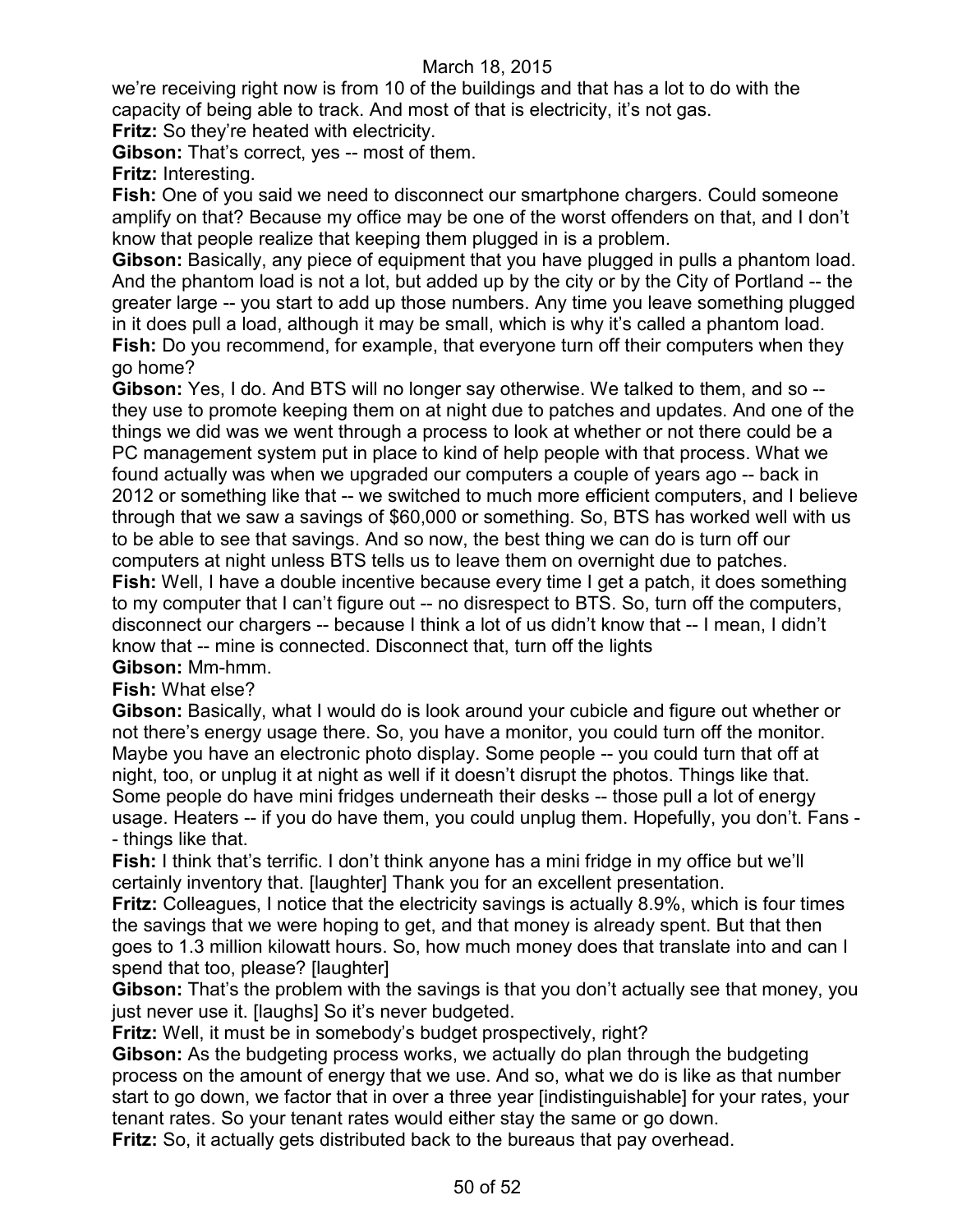**Gibson:** Right. As basically the energy utility bill goes down, we don't increase or we would factor that in your rate.

**Fritz:** Great.

**Enge:** Commissioner, what you will see in this year's decision package from the Internal Business Services is a request to fund on a permanent basis -- and this is where we were talking about having a dedicated resource and persistence -- is to fund a full-time position and we would use – reallocate -- as part of the budget process, we're reallocating the savings to fund this new position on a permanent basis. Here to for it's been a pilot program, and so we've been using other ways to fund this position. But now, what we're going to do -- we need to carry this forward and make it a formal program within Facilities Services.

**Novick:** Would that enable you to include more buildings in the program?

**Gibson:** Absolutely. I think that as capacity continues, we could continue to include more programs. What we're looking at is not just Strategic Energy Management, but strategic resource management. So eventually, we would like to include things like water, which is the example that I cited.

**Fish:** You read my mind. When you have some breathing room, let's talk water. Because we've now moved to paperless monthly billing, and that's an option.

#### **Gibson:** Right.

**Fish:** I have this dream that someday it will actually also tell you -- for example, if your consumption goes up by a certain amount, there'll be a flag and a possible warning, like, look for a leak or whatever. Or even perhaps on the positive side of the ledger, acknowledge that your consumption is down, and what the savings is as a way of actually driving home the conservation message. But we should be able to do a lot of things if we have electronic communication.

**Gibson:** It's all about knowledge. You have to provide people with the knowledge and information in order to get them to make the change, right? Which is what you're asking. **Fish:** And if you don't provide historical context -- I mean, I get my monthly bill and -- you know, compared to what? I have to go on the website to see what my last bill was to then say am I above or below or you know, is there -- and I think over time, we're going to have the technology that allows us to send positive message, warning flags, and drive home our conservation messages. Of course, only in the water business does conservation work against ratepayers' interest in terms of costs. The irony of my business is if we're really successful, we'll be driving up your rates because we're a fixed-cost system, but we will be meeting other goals.

**Gibson:** Right. And what we're doing is looking at resources both natural and manmade. How do we reduce the amount of trash? In fact, we did a materials management assessment a couple of years ago on City Hall, and it basically came back saying if City Hall wanted to, they could be a zero waste building. It's just about the behavior in the building. A lot of it has to do with how tenants relate to a building.

**Saltzman:** It kind of reminds me, why did we recently switch our compost bins from paper and food waste to food waste only, and is it a good thing?

**Gibson:** Well, I would let the Bureau of Planning and Sustainability talk about that. **Saltzman:** Is that them? [laughs]

**Gibson:** Yeah -- [laughs] -- they're the ones that do that.

**Saltzman:** We can talk to them about that.

**Fritz:** It's a lot more trash going in the trash.

**Gibson:** It does, which is why the best thing to do is just use reusables.

**West:** And Commissioner Fish -- just a nice nexus between saving water and saving energy. We have worked with the Water Bureau on distributing low flow shower heads and